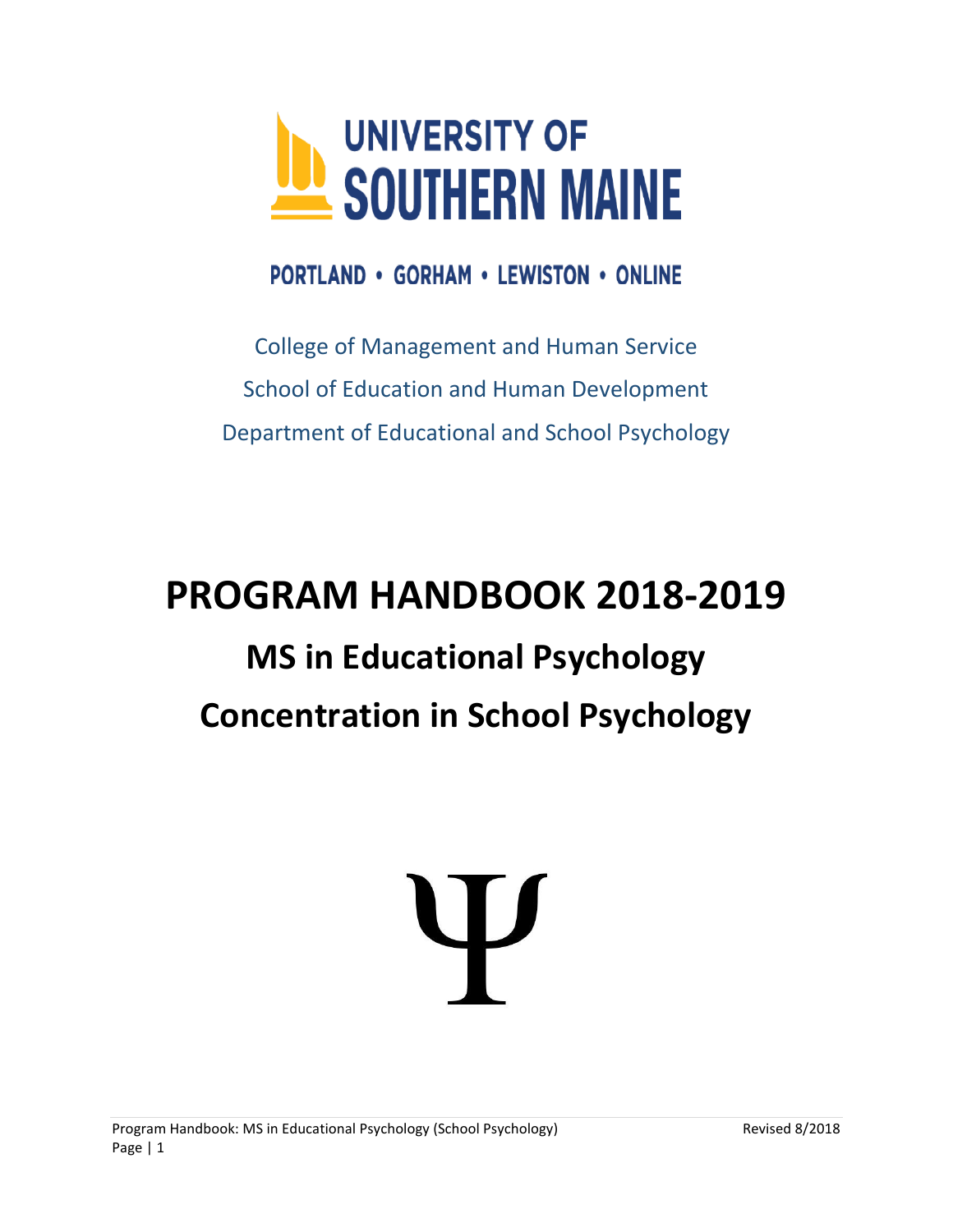# Table of Contents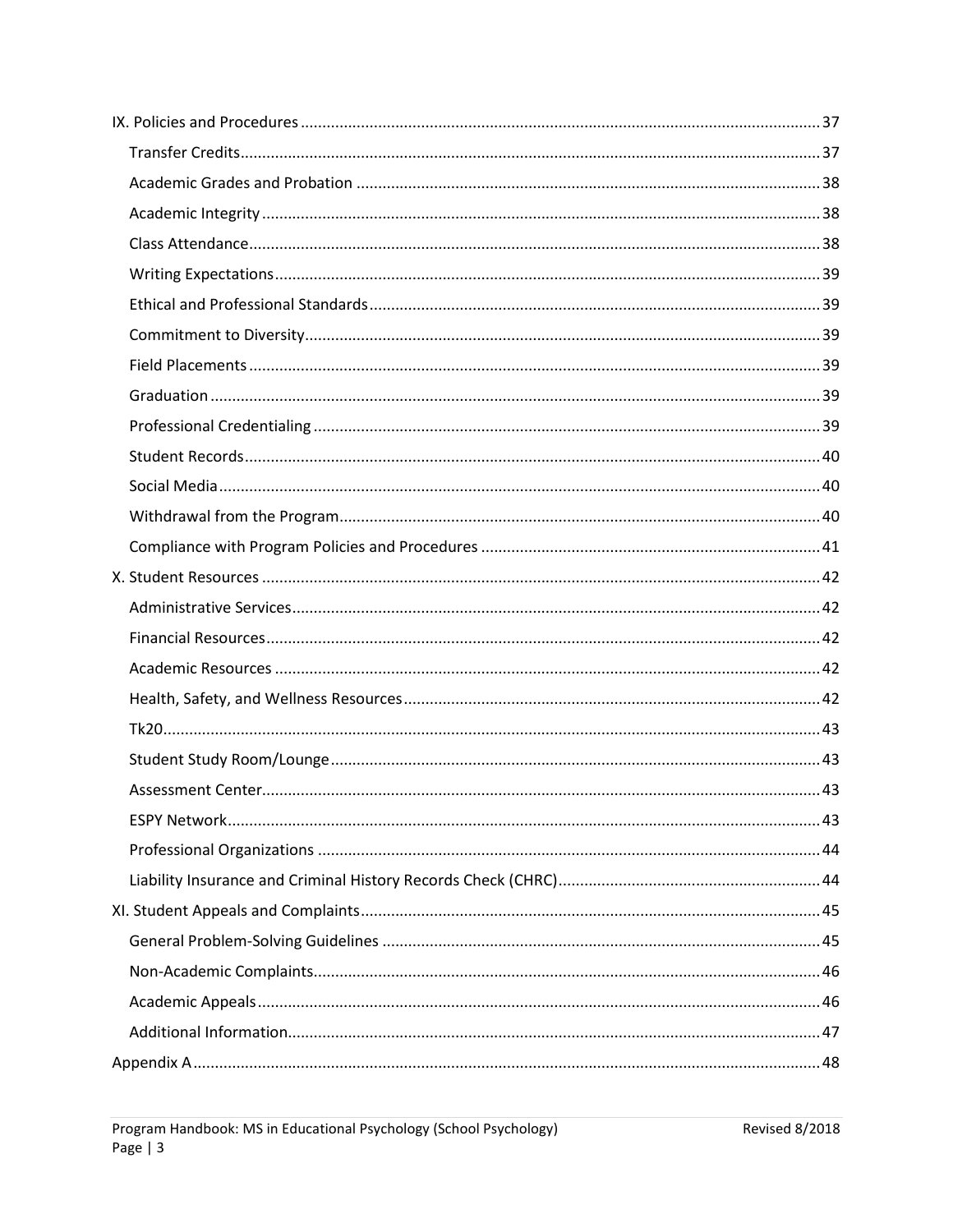# I. Handbook Introduction

<span id="page-3-0"></span>This handbook has been prepared as a resource for students in the University of Southern Maine's (USM's) master's level school psychology program. The content of the handbook includes information about the program's mission and philosophy, the required course of study, student learning goals and objectives, methods of student evaluation, field-placement expectations, and other policies/procedures. It is designed as a tool to guide course planning and clarify expectations for program completion. It also is intended to facilitate understanding of role expectations for both students and faculty advisors.

Students are advised that this handbook does not include all Department, College, and University policies. Students should consult USM's [Graduate Catalog](https://usm.maine.edu/catalogs) and their faculty advisors for additional information. Students are reminded that consultation with their advisors is essential to planning an individualized program of study.

Students also are advised that all forms referenced within this handbook are available on the ESPY Network on Blackboard. Students should check the ESPY Network regularly for program updates, professional development opportunities, and other resources.

Students are expected to read this handbook in its entirety and sign the form in Appendix A to verify that they have read, understood, and agree to comply with all program requirements, policies, and procedures. Students are expected to abide by the expectations outlined in the handbook in effect during the fall semester of their first year of matriculation in the program.

Questions and comments about this handbook and the program of study are encouraged. Please send your comments directly to the Chair of the Educational and School Psychology Department:

Jamie L. Pratt, PsyD, BCBA-D Assistant Professor of Educational and School Psychology School of Education and Human Development Department of Educational and School Psychology 503 Bailey Hall Gorham, Maine 04038 Phone: [207-228-8324](tel:(207)%20228-8324) Email: [jamie.pratt1@maine.edu](mailto:jamie.pratt1@maine.edu)

*\*Program faculty reserve the right to change the terms of the handbook in any section at any time.*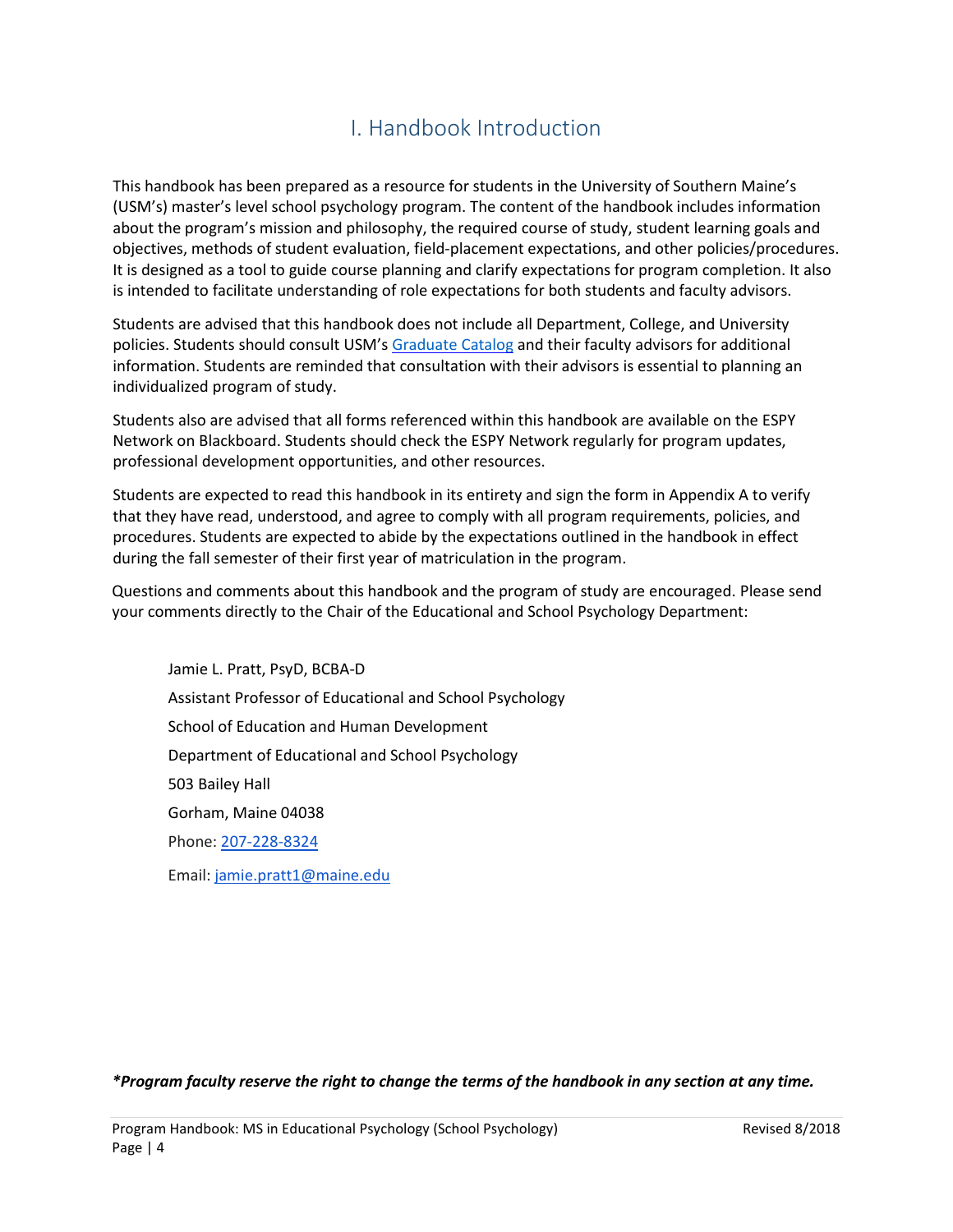# II. Faculty

# <span id="page-4-0"></span>**Mark W. Steege, Ph.D., BCBA-D, Professor of Educational and School Psychology**

Mark earned his Educational Specialist (Ed.S.) degree in School Psychology from the University of Iowa in 1982. Mark worked as a school psychologist with the Grant Wood Area Education Agency in Cedar Rapids, Iowa for four years prior to earning his Doctorate in School Psychology from the University of Iowa in 1986. Mark completed his post-doctoral training as a pediatric psychologist at the Department of Pediatrics within the College of Medicine at the University of Iowa. He has written extensively on functional behavioral assessment, single-subject research methods, and the use of empirically-based interventions for students with developmental and behavioral difficulties. He is certified as a School Psychologist-Doctoral and Board Certified Behavior Analyst-Doctoral and licensed as a psychologist.

# **Jamie L. Pratt, Psy.D., BCBA-D, Assistant Professor of Educational and School Psychology**

Jamie received her Doctorate in School Psychology from the University of Southern Maine in 2010. She has worked with school-aged children in the state of Maine since 2005 and previously served as the Director of Applied Behavior Analysis (ABA) Services for an agency providing early education, special education, day treatment, and home-based services to children with developmental disabilities and emotional-behavioral disorders. Jamie has contributed to several publications on behavior analytic assessment and intervention strategies, and her primary research interest involves the application of these approaches to school-aged children with emotional and behavioral disorders. She is certified as a School Psychologist-Doctoral and Board Certified Behavior Analyst-Doctoral and licensed as a psychologist.

### **Garry Wickerd, Ph.D., NCSP, BCBA, Assistant Professor of Educational and School Psychology**

Garry started his career as a public school teacher in Florida. He taught Latin in Florida and Georgia for six years before returning to school for a Ph.D. in school psychology from the University of South Dakota. He was a LEND graduate trainee for three years through the University of South Dakota's center for disabilities and medical school. His training focused on assessment and intervention for individuals with developmental disabilities with special emphasis on Autism Spectrum Disorder (ASD). After graduate school, Garry worked as a school psychologist and autism consultant in Minnesota for two years. After completing extended coursework in applied behavior analysis, Garry became a Board Certified Behavior Analyst (BCBA) while working as a school psychologist and behavior analyst in California public schools. He has published research on behavioral measurement and academic intervention. He is a state and nationally certified School Psychologist and a Board Certified Behavior Analyst.

### **Rachel Brown, Ph.D., NCSP, Associate Professor of Educational and School Psychology, Emerita**

Rachel received her Ph.D. in School Psychology from the University of Massachusetts, Amherst in 2000. Prior to that, she worked for 10 years as a general and special education teacher in Massachusetts. Rachel's research focuses on intervention-linked assessments using curriculum-based measurement (CBM), problem-solving, and response-to-intervention (RTI) models. She has conducted several studies of silent reading fluency using CBM and is the author and/or editor of several books about effective school-based interventions. She is both certified and licensed as a psychologist.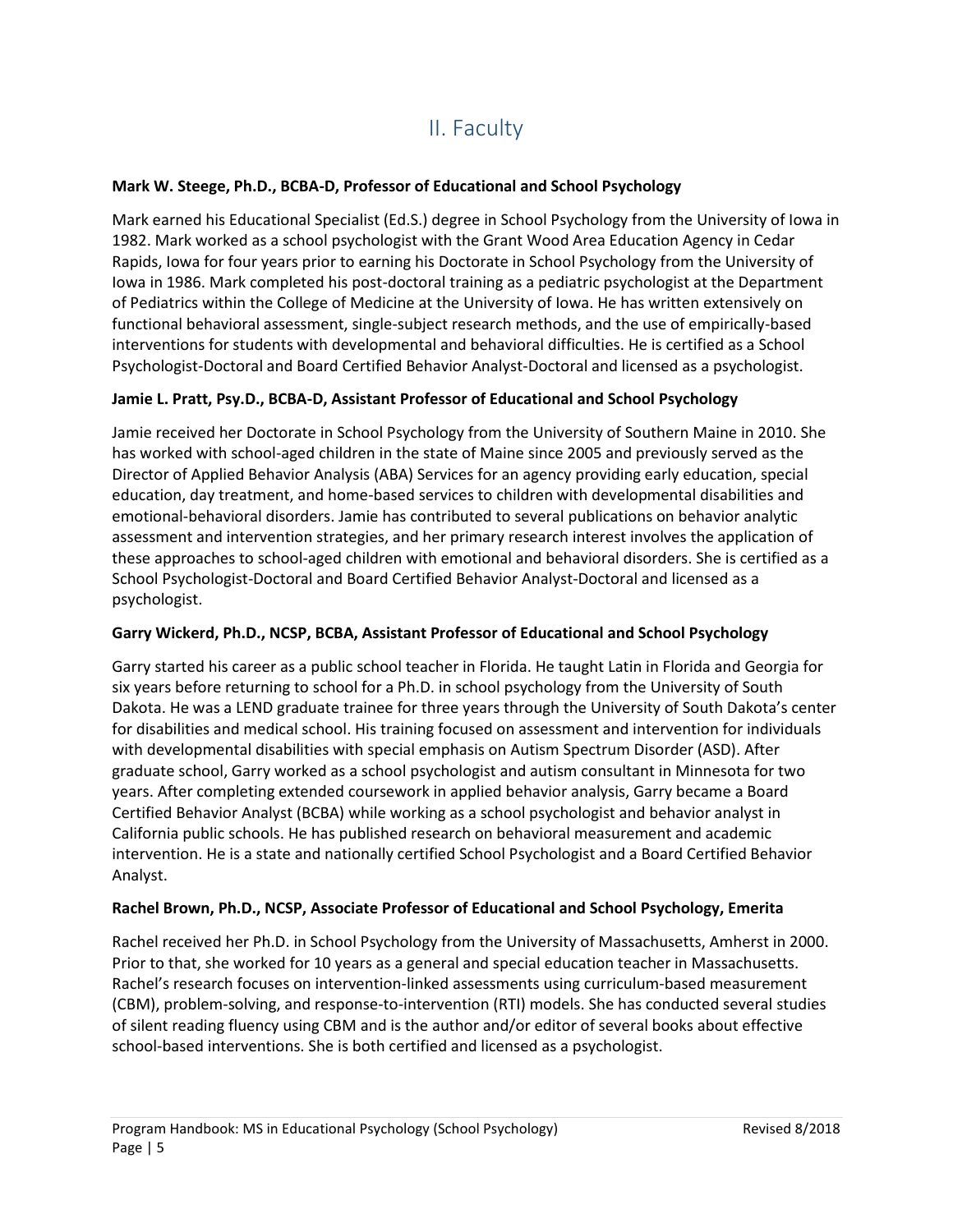# III. Program Introduction

# <span id="page-5-1"></span><span id="page-5-0"></span>Program History

In 1989, the University of Southern Maine (USM) developed a program that led to a Master of Science in School Psychology. This program supported professional training for most specialist-level school psychologists who currently practice within the state of Maine, and the last alumnus of the program graduated in 2013. Specialist-level training was then placed on hold to allow development of a doctorallevel program.

In 2017, in response to feedback from stakeholders about shortages of qualified providers in Maine schools, USM reintroduced a specialist-level training program in School Psychology. This redesigned program leads to a Master of Science in Educational Psychology with a Concentration in School Psychology, and it is housed within the Department of Educational and School Psychology, which offers the following degrees and certificates:

- Certificate in Applied Behavior Analysis
- Master of Science (MS) in Educational Psychology with a Concentration in Applied Behavior Analysis
- Master of Science (MS) in Educational Psychology with a Concentration in School Psychology
- Doctor of Psychology (PsyD) in School Psychology

All of these programs are designed to prepare graduate-level professionals to provide evidence-based services to school-aged children.

# <span id="page-5-2"></span>Program Governance

USM's school psychology program is administratively housed within the Department of Educational and School Psychology (ESPY), which is part of the School of Education and Human Development (SEHD) within the College of Management and Human Service (CMHS). Governance includes the CMHS Dean, the SEHD Associate Dean, and the ESPY Department Chair. Program faculty, with input from a formal advisory board, manage the day-to-day program operations and maintain responsibility for the development and administration of all program procedures, policies, and curriculum.

The advisory board is composed of certified School Psychologists, licensed Psychologists, school administrators, and other stakeholders. Members of the advisory board meet with program faculty at least annually to offer guidance on topics such as program and curriculum development.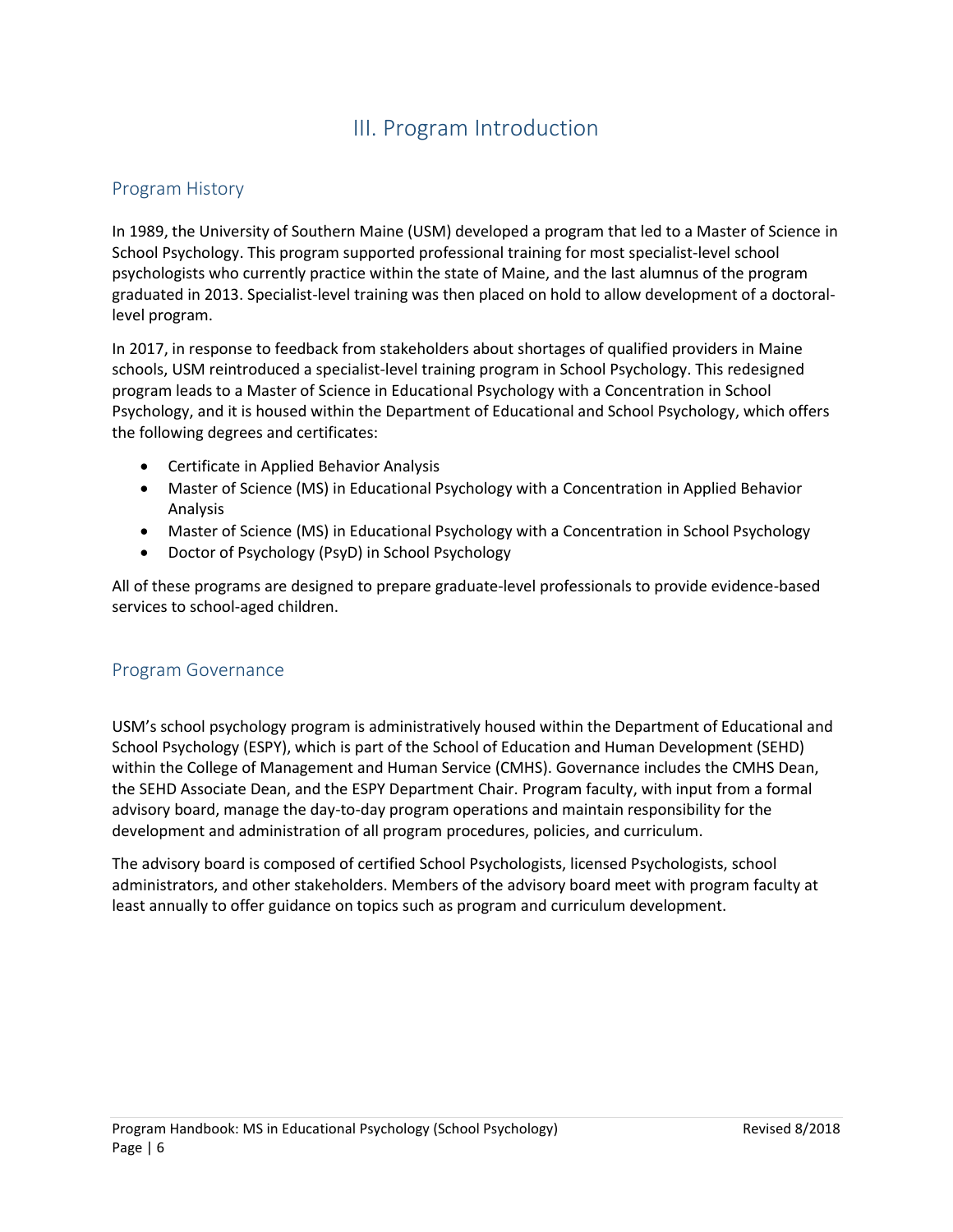# <span id="page-6-0"></span>Faculty and Staff Roles

Roles of the core PsyD program faculty and staff include the following:

- Dr. Mark Steege
	- o Associate Dean
	- o Faculty Representative for the Maine Advisory Committee on School Psychologists
- Dr. Jamie Pratt
	- o Department Chair
	- o Field Placement Coordinator
	- o Faculty Representative for the Maine Psychological Association (MePA)
- Dr. Garry Wickerd
	- o Assessment Center Coordinator
	- o Faculty Representative for the Maine Association of School Psychologists (MASP)
- Peter Witham
	- o Administrative Specialist

Highly qualified part-time faculty also deliver instruction for select courses within the program of study. Part-time faculty include the following:

- Dr. Rachel Brown, Ph.D., NCSP
- Dr. Erin Beardsley, Psy.D., NCSP, BCBA-D
- Dr. Rebekah Bickford, Psy.D., NCSP, BCBA-D
- Dr. William Roy, Psy.D., BCBA-D

# <span id="page-6-1"></span>Program Accreditation

The school psychology program is approved by the Maine Department of Education for the preparation of School Psychologists (093). The University of Southern Maine is accredited by the Institutions of Higher Education of the New England Association of Schools and Colleges.

# <span id="page-6-2"></span>Professional Credentialing

Graduates of the school psychology program are eligible to apply for two professional credentials. Graduates who seek professional certification are responsible for completing all application requirements independent of the USM program, and graduation from the program does not guarantee professional credentialing.

**State Certification as a School Psychologist.** Graduates of the program are eligible to apply for state certification as a School Psychologist-Specialist (093) through the Maine Department of Education.

**National Certification as a School Psychologist.** Graduates of the program are eligible to apply for national certification as a Nationally Certified School Psychologist (NCSP) through the National Association of School Psychologists (NASP).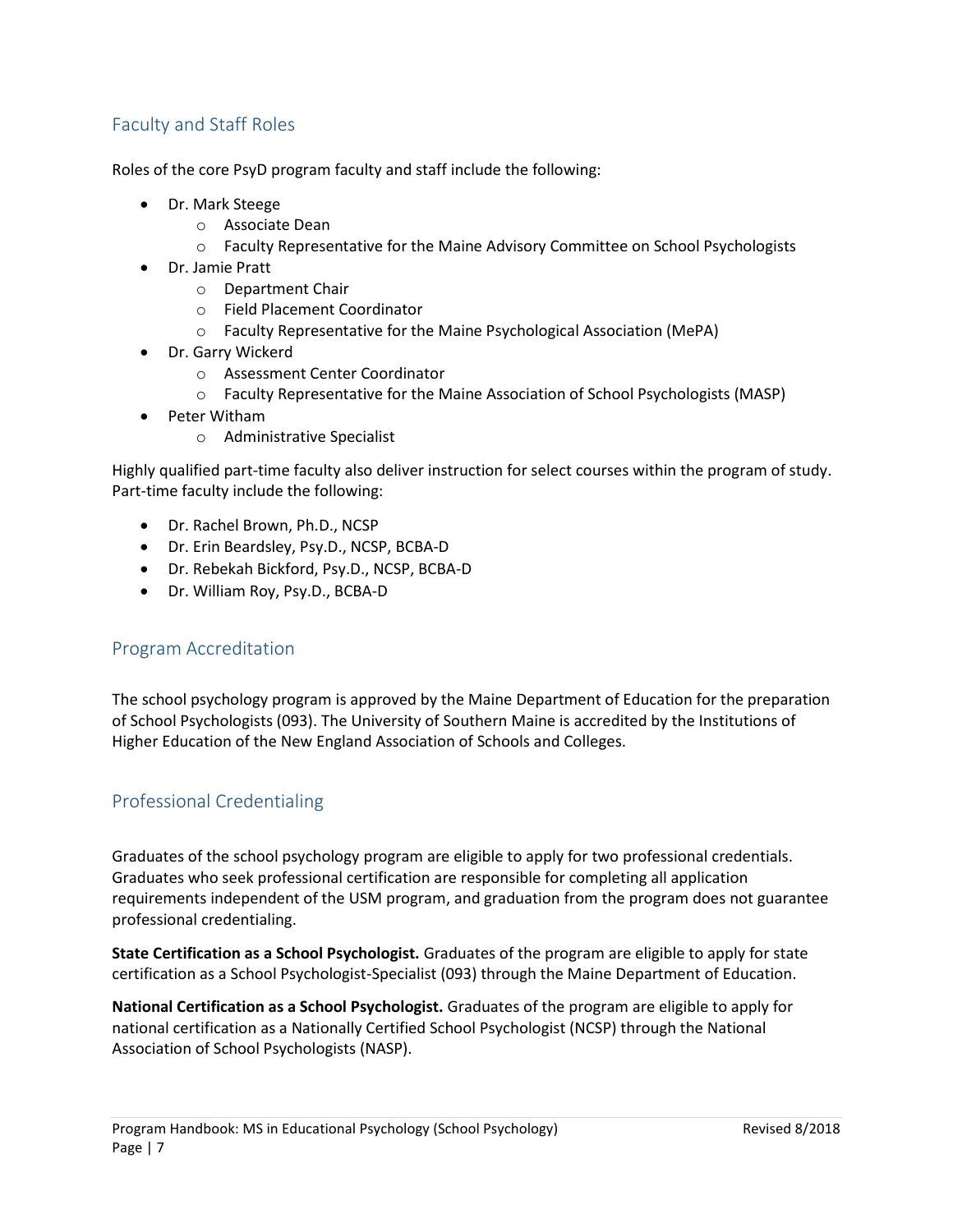# IV. Mission, Philosophy, and Goals of the Program

# <span id="page-7-1"></span><span id="page-7-0"></span>Program Mission

The mission of the MS in Educational Psychology (School Psychology Concentration) program is to prepare specialist-level school psychologists who provide collaborative, evidence-based school psychology services that help children succeed academically, socially, emotionally, and behaviorally. The program seeks to prepare school psychologists for practice by emphasizing the knowledge and skills endorsed by the National Association of School Psychologists (NASP; see the *[NASP Model for](https://www.nasponline.org/standards-and-certification/nasp-practice-model)  [Comprehensive and Integrated School Psychological Services, 2010](https://www.nasponline.org/standards-and-certification/nasp-practice-model)*).

# <span id="page-7-2"></span>Program Philosophy

The school psychology program endorses four primary practice models and philosophical approaches:

**Evidence-based practice.** This is the organizing theme that permeates the training program and defines a best practices approach to service delivery. Within this model, school psychologists utilize assessment methods and interventions that are empirically-based. This means that school psychologists (a) rely exclusively on assessment methods that have been demonstrated to be reliable, valid, and accurate, and (b) endorse and apply only those interventions that have been subjected to scientific analysis and have yielded socially meaningful outcomes.

**Problem-solving.** School psychologists utilize a collaborative problem-solving approach as the basis for all professional activities. The problem-solving framework is applied to a continuum of services that include assessment, intervention (e.g., consultation, counseling, social skills training, positive behavioral supports), and program evaluation.

**Data-based decision-making.** School psychologists utilize reliable and valid assessment data to (a) determine students' eligibility for services, (b) design student and systems-level interventions, and (c) monitor students' progress and evaluate program outcomes. Emphasis is placed on the use of criterionreferenced, curriculum-based, and behavioral assessments to address the academic, social, emotional, and behavioral needs of referred students.

**Applied behavior analysis.** School psychologists conduct Functional Behavioral Assessments (FBA) to identify and accurately measure those variables that elicit, occasion, motivate, and reinforce behaviors that interfere with and/or contribute to students' acquisition of academic, social, emotional, and behavioral skills. The results of assessments are used as the basis for designing individually-tailored, behavior analytic interventions that promote the development of socially meaningful behaviors. School psychologists collaborate with team members in the design, implementation, and documentation of these interventions using single case design methodologies.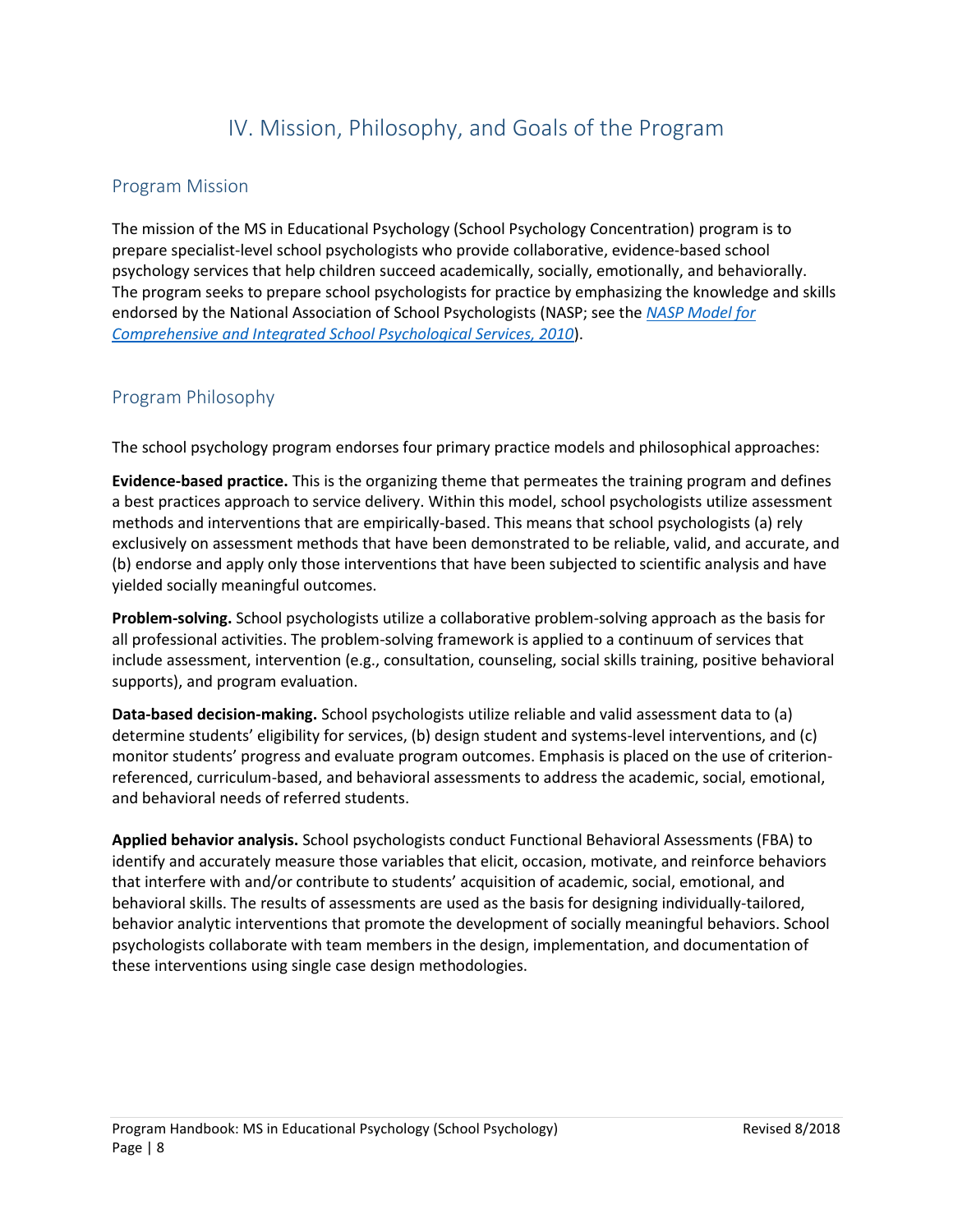# <span id="page-8-0"></span>Program Goals

To prepare school psychologists to address the academic, social, emotional, and behavioral needs of children within schools, the program is designed to facilitate the acquisition of competencies endorsed by the National Association of School Psychologists (NASP). Program graduates thus are prepared to (a) provide evidence-based educational, behavioral, and mental health services for children, and (b) consult and collaborate with families, school administrators, and related service professionals to create supportive learning and social environments that benefit all children. The program goals are listed below, and additional information about the NASP Practice Model may be accessed through the following website: [http://www.nasponline.org/standards-and-certification/nasp-practice-model/about](http://www.nasponline.org/standards-and-certification/nasp-practice-model/about-the-nasp-practice-model)[the-nasp-practice-model](http://www.nasponline.org/standards-and-certification/nasp-practice-model/about-the-nasp-practice-model)

# **NASP Domain #1: Data-Based Decision Making and Accountability**

- To produce school psychologists with knowledge of varied methods of assessment and data collection methods for identifying strengths and needs, developing effective services and programs, and measuring progress and outcomes.
- To produce school psychologists with the skills to use psychological and educational assessment, data collection strategies, and technology resources and apply results to design, implement, and evaluate response to services and programs.

# **NASP Domain #2: Consultation and Collaboration**

- To produce school psychologists with knowledge of varied methods of consultation, collaboration, and communication applicable to individuals, families, groups, and systems and used to promote effective implementation of services.
- To produce school psychologists with the skills to consult, collaborate, and communicate with others during design, implementation, and evaluation of services and programs.

### **NASP Domain #3: Interventions and Instructional Support to Develop Academic Skills**

- To produce school psychologists with knowledge of biological, cultural, and social influences on academic skills; human learning, cognitive, and developmental processes; and evidence-based curriculum and instructional strategies.
- To produce school psychologists with skills to collaborate with others to use assessment and data-collection methods and to implement and evaluate services that support cognitive and academic skills.

### **NASP Domain #4: Interventions and Mental Health Services to Develop Social and Life Skills**

- To produce school psychologists with knowledge of biological, cultural, developmental, and social influences on behavior and mental health; behavioral and emotional impacts on learning and life skills; and evidence-based strategies to promote social-emotional functioning and mental health.
- To produce school psychologists with skills to collaborate with others to use assessment and data-collection methods and to implement and evaluate services that support socialization, learning, and mental health.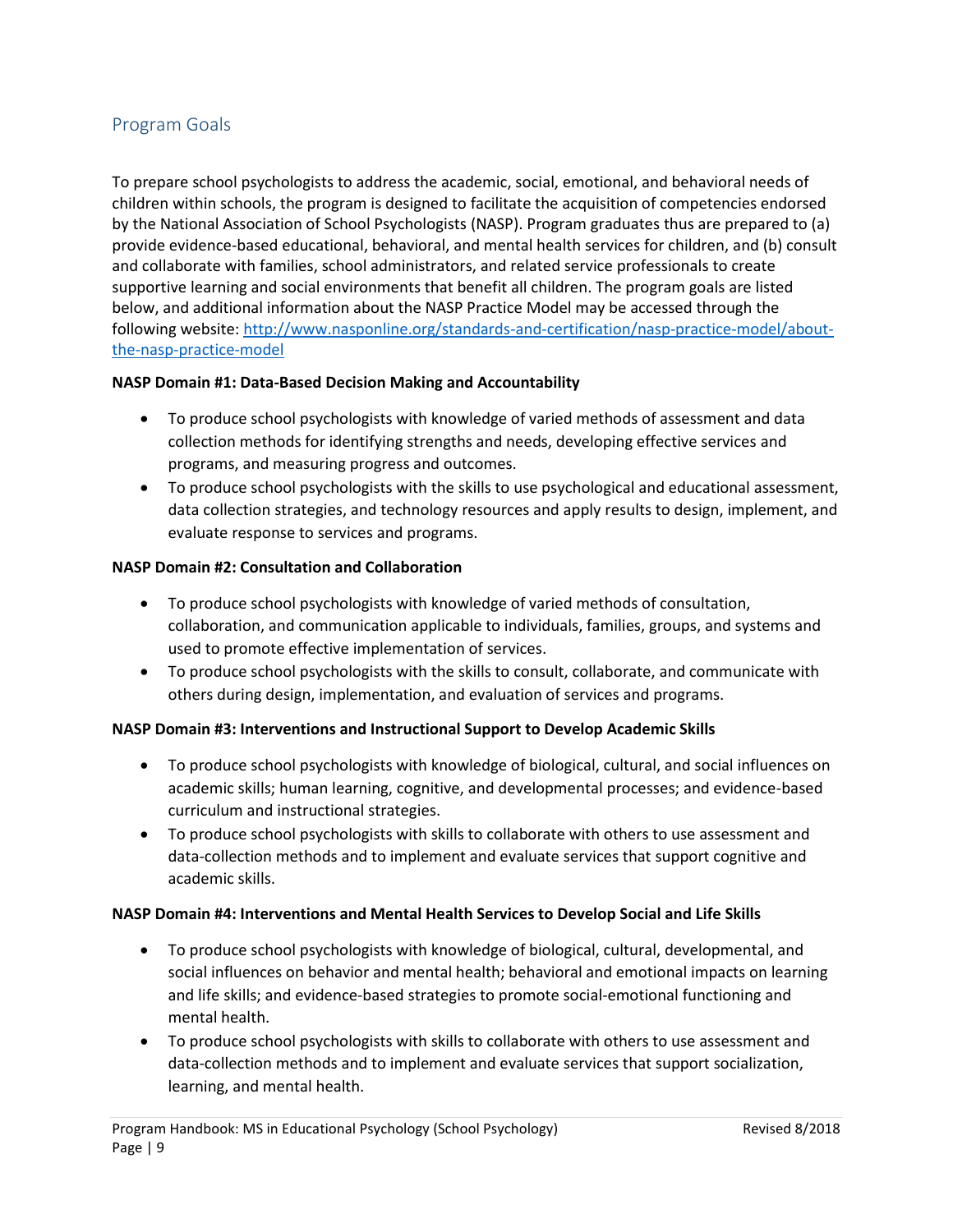# **NASP Domain #5: School-Wide Practices to Promote Learning**

- To produce school psychologists with knowledge of school and systems structure, organization, and theory; general and special education; technology resources; and evidence-based school practices that promote academic outcomes, learning, social development, and mental health.
- To produce school psychologists with skills to collaborate with others to develop and implement practices and strategies to create and maintain effective and supportive learning environments for children and others.

# **NASP Domain #6: Preventative and Responsive Services**

- To produce school psychologists with knowledge of principles and research related to resilience and risk factors in learning and mental health, services in schools and communities to support multitiered prevention, and evidence-based strategies for effective crisis response.
- To produce school psychologists with skills to collaborate with others to promote services that enhance learning, mental health, safety, and physical well-being through protective and adaptive factors and to implement effective crisis preparation, response, and recovery.

# **NASP Domain #7: Family-School Collaboration Services**

- To produce school psychologists with knowledge of principles and research related to family systems, strengths, needs, and culture; evidence-based strategies to support family influences on children's learning, socialization, and mental health; and methods to develop collaboration between families and schools.
- To produce school psychologists with skills to collaborate with others to design, implement, and evaluate services that respond to culture and context and facilitate family and school partnership/interactions with community agencies for enhancement of academic and socialbehavioral outcomes for children.

### **NASP Domain #8: Diversity in Development and Learning**

- To produce school psychologists with knowledge of individual differences, abilities, disabilities, and other diverse characteristics; principles and research related to diversity factors for children, families, and schools; and evidence-based strategies to enhance services and address potential influences related to diversity.
- To produce school psychologists with skills to provide professional services that promote effective functioning for individuals, families, and schools with diverse characteristics, cultures, and backgrounds across multiple contexts, with recognition that an understanding and respect for diversity in development and learning and advocacy for social justice are foundations of all aspects of service delivery.

### **NASP Domain #9: Research and Program Evaluation**

- To produce school psychologists with knowledge of research design, statistics, measurement, varied data collection and analysis techniques, and program evaluation methods sufficient for understanding research and interpreting data in applied settings.
- To produce school psychologists with skills to evaluate and apply research as a foundation for service delivery and, in collaboration with others, use various techniques and technology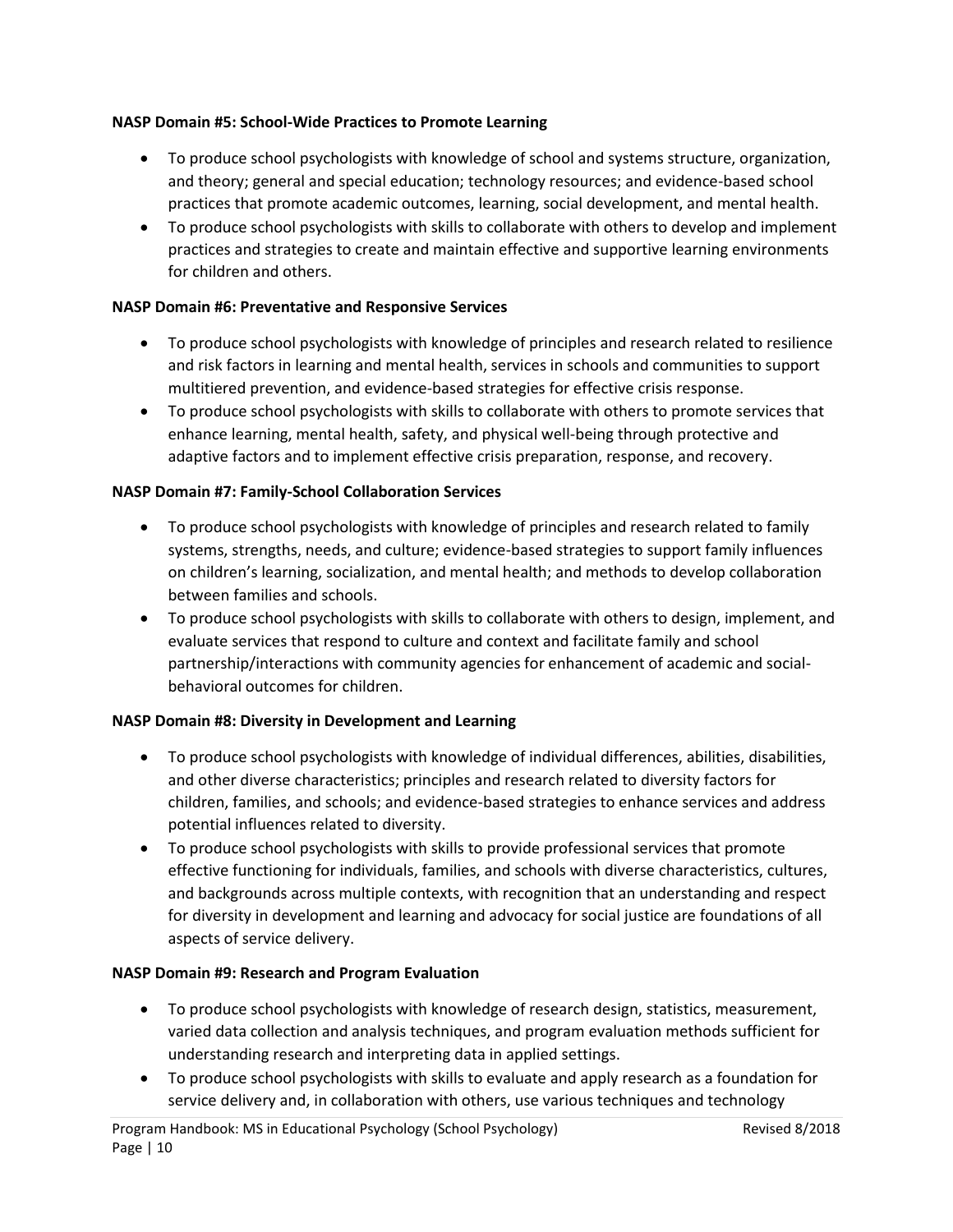resources for data collection, measurement, analysis, and program evaluation to support effective practices at the individual group, and/or systems levels.

# **NASP Domain #10: Legal, Ethical, and Professional Practice**

- To produce school psychologists with knowledge of the history and foundations of school psychology; multiple services models and methods; ethical, legal, and professional standards; and other factors related to professional identify and effective practice.
- To produce school psychologists with skills to provide services consistent with ethical, legal, and professional standards; engage in responsive ethical and professional decision-making; collaborate with other professionals; and apply professional work characteristics needed for effective practice, including respect for human diversity and social justice, communication skills, effective interpersonal skills, responsibility, adaptability, initiative, dependability, and technology skills.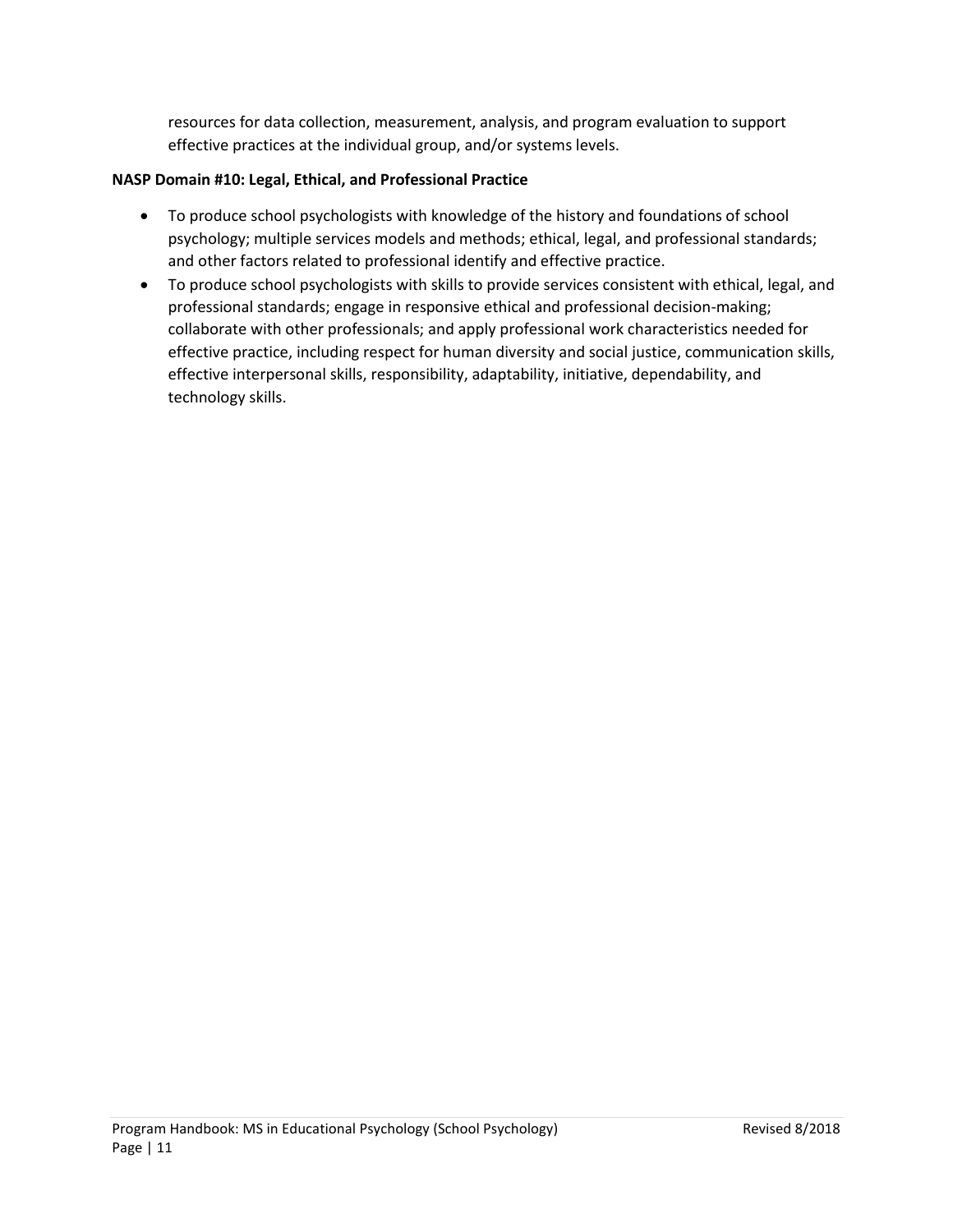# V. Program of Study

<span id="page-11-0"></span>The MS in Educational Psychology (School Psychology Concentration) program of study is designed to (a) facilitate students' acquisition of knowledge about services that promote school-aged children's academic, social, emotional, and behavioral success and (b) provide opportunities for students to demonstrate the application of evidence-based school psychology assessment, intervention, consultation, and research skills. Students are required to apply knowledge acquired through coursework by completing supervised field experiences, including 600 hours of practica and a culminating 1500 hour internship.

# <span id="page-11-1"></span>Required Courses

The course of study requirements are designed to meet the guidelines for comprehensive training in school psychology as outlined by the National Association of School Psychologists (NASP). In addition, the course of study meets the educational requirements to apply for Maine certification as a School Psychologist.

The majority of required courses within the program are taught by full-time and part-time faculty within the Department of Educational and School Psychology; however, some courses are taught by faculty from other departments within USM's School of Education and Human Development (e.g., the Teaching and Learning Department and the Counseling and Adult and Higher Education Department).

The required courses for the program are listed in Table 1. Please note that when the course of study requirements change, students may choose to complete the requirements that were in effect the semester they matriculated OR the new requirements; however, students must abide by one set of standards or the other in their entirety.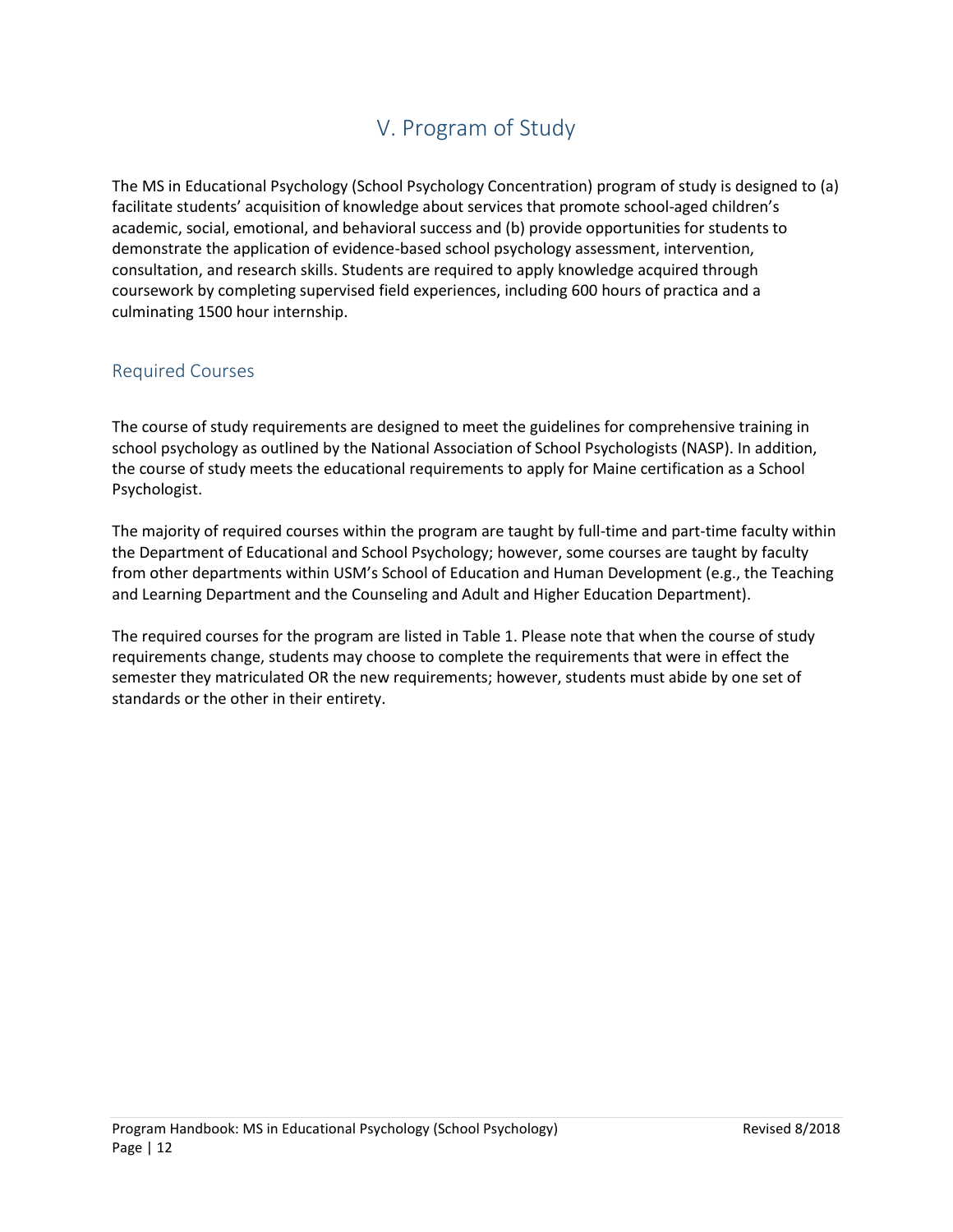| Course               | <b>Course Title</b>                                                                  | <b>Credits</b> | Date of    |
|----------------------|--------------------------------------------------------------------------------------|----------------|------------|
| <b>Number</b>        |                                                                                      |                | Completion |
| <b>EDU 600</b>       | <b>Research Methods and Techniques</b>                                               | 3              |            |
| <b>HCE 605</b>       | Psychological Measurement and Evaluation                                             | 3              |            |
| <b>HCE 620</b>       | <b>Fundamentals of Counseling Theories</b>                                           | $\overline{3}$ |            |
| <b>HCE 621</b>       | <b>Fundamentals of Counseling Skills</b>                                             | 3              |            |
| <b>HCE 668</b>       | Human Development                                                                    | 3              |            |
| <b>SED 540</b>       | Learners Who are Exceptional in General Education                                    | 3              |            |
| <b>SED 682</b>       | Special Education Regulations, Procedures, and the IEP Team                          | 3              |            |
| SPY 601              | <b>Behavioral Principles of Learning</b>                                             | $\overline{3}$ |            |
| SPY 602              | Single Case Research Methods                                                         | 3              |            |
| SPY 604              | <b>Functional Behavioral Assessment</b>                                              | $\overline{3}$ |            |
| SPY 606              | Principles and Procedures for Behavior Intervention                                  | $\overline{3}$ |            |
| SPY 607              | Consultation and Collaborative Problem-Solving                                       | 3              |            |
| SPY 609              | Professional Ethics in Psychology                                                    | $\overline{3}$ |            |
| SPY 610              | Systems-Level Services to Promote Social, Emotional, and<br><b>Behavioral Health</b> | $\overline{3}$ |            |
| SPY 620              | Multitiered Systems of Academic Support for General and<br><b>Special Education</b>  | $\overline{3}$ |            |
| SPY 670              | Cognitive-Affective Bases of Behavior                                                | 3              |            |
| SPY 671              | <b>Physical Bases of Behavior</b>                                                    | $\overline{3}$ |            |
| SPY 672              | Assessments and Interventions to Develop Academic Skills                             | 3              |            |
| SPY 673              | Social Foundations of Behavior                                                       | $\overline{3}$ |            |
| SPY 674              | Psychopathology                                                                      | $\overline{3}$ |            |
| SPY 675              | <b>Indirect Behavioral Assessment</b>                                                | $\overline{3}$ |            |
| SPY 677              | <b>Cognitive Assessment</b>                                                          | 3              |            |
| SPY 679              | Diversity in the Science and Practice of Psychology                                  | 3              |            |
| SPY 693              | School Psychology Practicum I                                                        | 3              |            |
| SPY 694              | School Psychology Practicum II                                                       | $\overline{3}$ |            |
| <b>SPY 688</b>       | Internship in School Psychology                                                      | 9              |            |
| <b>Total Credits</b> |                                                                                      | 84             |            |

*Table 1: MS in Educational Psychology (School Psychology Concentration) Course Requirements*

# <span id="page-12-0"></span>Course Alignment with State and National Standards

To prepare graduates who are eligible for professional credentialing, the curriculum has been designed to align with both state and national standards. The following tables illustrate the alignment between the required courses and credentialing requirements.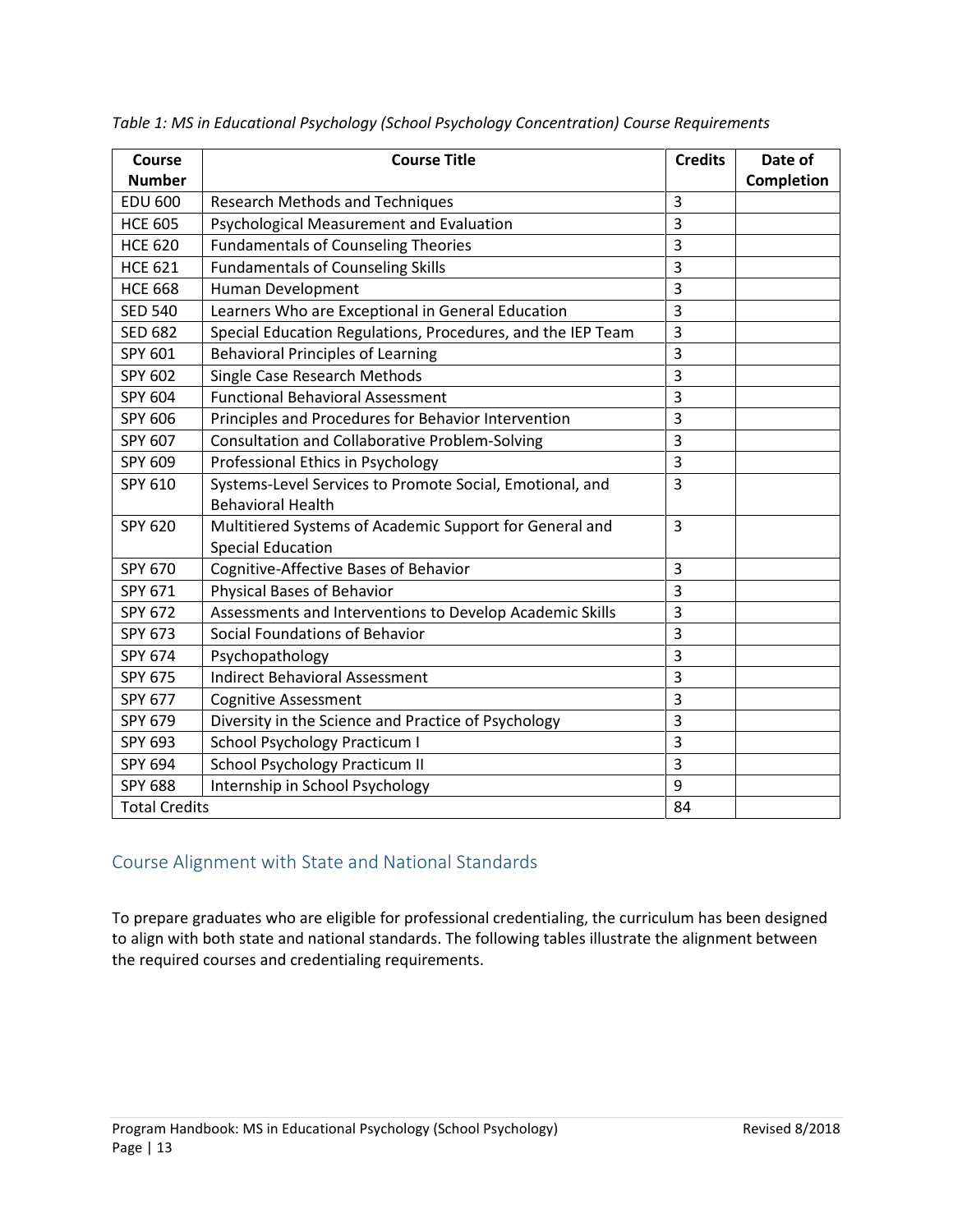*Table 2: Coursework Aligned with Maine Department of Education Requirements*

| <b>Competency Area</b>                           | <b>Relevant Courses</b>                          |
|--------------------------------------------------|--------------------------------------------------|
| Scientific and professional ethics and standards | SPY 609                                          |
| Research design, research methodology, and       | EDU 600, SPY 602                                 |
| statistics                                       |                                                  |
| Psychometric theory                              | <b>HCE 605</b>                                   |
| Biological bases of behavior                     | SPY 671                                          |
| Cognitive-affective bases of behavior            | SPY 601, SPY 670                                 |
| Social bases of behavior                         | SPY 673                                          |
| Individual differences                           | HCE 620, HCE 668, SPY 674, SPY 679               |
| Applied (school) psychology                      | HCE 621, SPY 604, SPY 606, SPY 607, SPY 672, SPY |
|                                                  | 675, SPY 677                                     |
| <b>Educational foundations</b>                   | SED 540, SED 682, SPY 610, SPY 620               |
| Supervised field placements                      | SPY 693, SPY 694, SPY 688                        |

*Table 3: Coursework Aligned with National Association of School Psychologists (NASP) Requirements*

| <b>Competency Domain</b>         | <b>Primary Courses</b>    | <b>Other Relevant Courses</b>       |
|----------------------------------|---------------------------|-------------------------------------|
| Data-Based Decision-Making and   | SPY 602, SPY 604, SPY 672 | EDU 600, SPY 610, SPY 620,          |
| Accountability                   |                           | SPY 675, SPY 677, Practicum and     |
|                                  |                           | Internship                          |
| Consultation and Collaboration   | SPY 607                   | SED 540, SED 682, SPY 609, SPY      |
|                                  |                           | 610, SPY 620, SPY 679, Practicum    |
|                                  |                           | and Internship                      |
| Interventions and Instructional  | SPY 620, SPY 672, SPY 677 | SED 540, SPY 670, SPY 727,          |
| Support to Develop Academic      |                           | Practicum and Internship            |
| <b>Skills</b>                    |                           |                                     |
| Interventions and Mental Health  | HCE 620/621, SPY 604, SPY | SPY 610, SPY 670, SPY 673, SPY 674, |
| Services to Develop Social and   | 606                       | SPY 675, Practicum and Internship   |
| Life Skills                      |                           |                                     |
| Diversity in Development and     | SED 540, SPY 674, SPY 679 | HCE 668, SPY 609, SPY 671, SPY      |
| Learning                         |                           | 673, Practicum and Internship       |
| <b>School-Wide Practices to</b>  | SED 540, SPY 610, SPY 620 | SPY 607, SPY 609, Practicum and     |
| <b>Promote Learning</b>          |                           | Internship                          |
| Preventative and Responsive      | HCE 621, SPY 610, SPY 674 | SPY 609, SPY 673, Practicum and     |
| <b>Services</b>                  |                           | Internship                          |
| Family-School Collaboration      | SPY 607, SPY 609, SPY 610 | HCE 620, SED 540, SPY 679,          |
| Services                         |                           | Practicum and Internship            |
| Research and Program Evaluation  | EDU 600, SPY 602          | Practicum and Internship            |
| Legal, Ethical, and Professional | SED 682, SPY 609          | SED 540, SPY 607, Practicum and     |
| Practice                         |                           | Internship                          |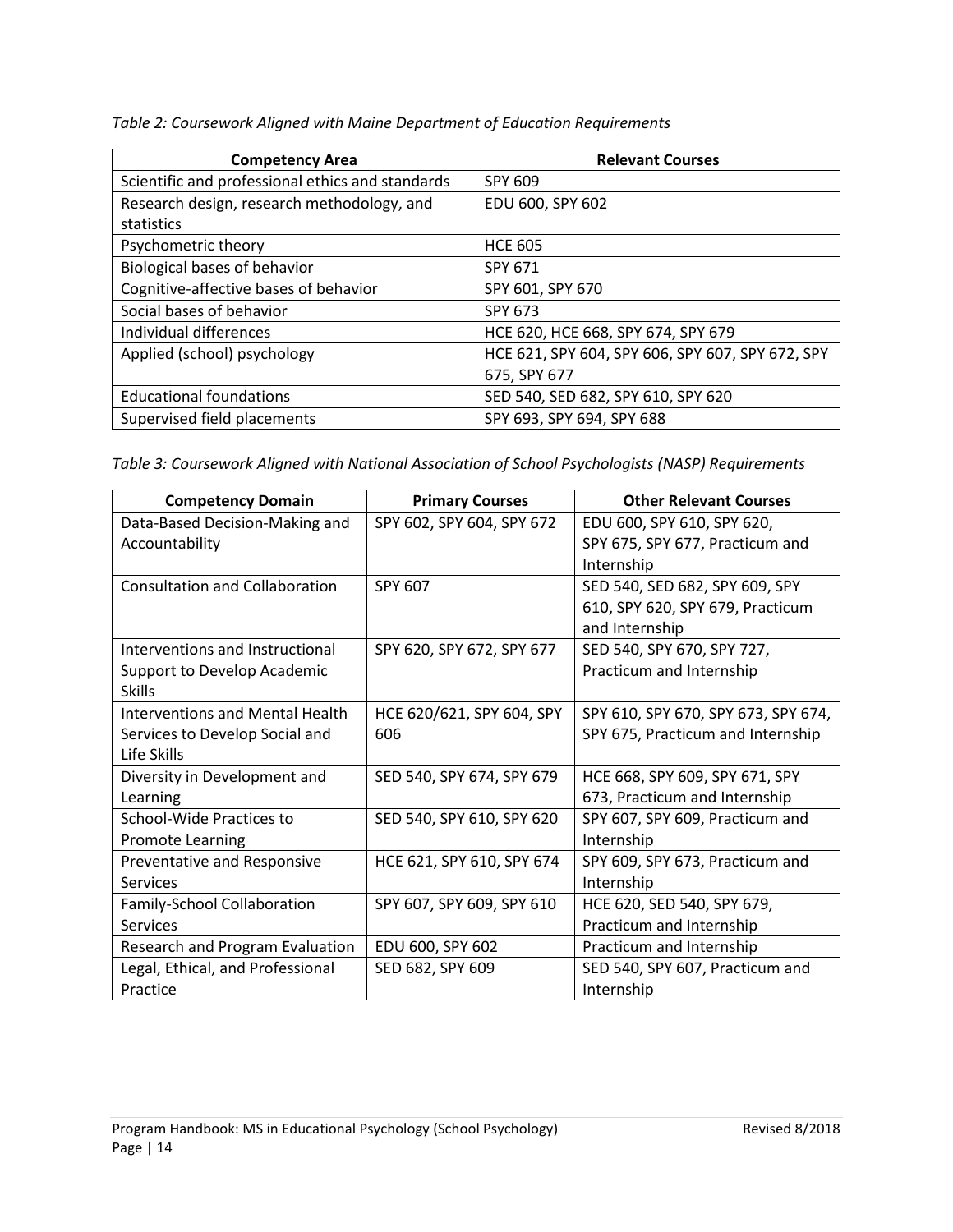# <span id="page-14-0"></span>Course Sequencing

The program generally takes full-time students four years to complete, with three years of coursework and one year of internship. In order to complete the program of study, students must be prepared to enroll in courses during the fall, spring, and summer semesters.

Students must plan their course of study well in advance. Many required courses are offered only once per year or once every other year, and students must complete courses and field experiences in a specific order. Individual students' course schedules may vary; therefore, it is essential that students consult with their advisors on a regular basis to develop and complete the program of study in a timely manner. Students also must be advised that the University reserves the right to change course schedules as needed to meet Program, School, College, and University circumstances.

To assist with planning, a recommended full-time course plan for students matriculating in the fall of 2018 is displayed in Table 4, and anticipated course offerings for the next 4 years are displayed in Table 5. Students are advised to take note of the following considerations when reviewing these resources and planning their course of study:

- 1. Students who (a) intend to complete coursework on a part-time basis or (b) enter the program with transfer credits should consult with their advisors to develop an individualized course plan.
- 2. **The projected schedule does not guarantee when courses will be offered. USM retains the right to change course schedules at any time and for any reason.**

| <b>Fall 2018</b>    | Spring 2019         | Summer 2019         |
|---------------------|---------------------|---------------------|
| SPY 601             | SPY 620*            | SPY 610*            |
| SPY 609*            | SPY 675*            | <b>SED 540</b>      |
| <b>EDU 600</b>      | <b>HCE 605</b>      |                     |
|                     |                     |                     |
|                     | SPY 693 (1 credit)  |                     |
| <b>Fall 2019</b>    | Spring 2020         | Summer 2020         |
| SPY 602             | SPY 677*            | SPY 606             |
| SPY 670*            | SPY 604             | HCE 621*            |
| SPY 674             | <b>HCE 620*</b>     |                     |
|                     |                     |                     |
| SPY 693 (1 credit)  | SPY 693 (1 credit)  |                     |
| <b>Fall 2020</b>    | Spring 2021         | Summer 2021         |
| SPY 607             | SPY 679*            | SPY 671             |
| SPY 672*            | <b>HCE 668</b>      | <b>SED 682</b>      |
| SPY 673*            |                     |                     |
|                     | SPY 694 (2 credits) |                     |
| SPY 694 (1 credit)  |                     |                     |
| <b>Fall 2021</b>    | Spring 2022         | Summer 2022         |
| SPY 688 (3 credits) | SPY 688 (3 credits) | SPY 688 (3 credits) |

#### *Table 4: Recommended Course Sequence for Students Matriculating in Fall 2018*

\*Indicates courses that are offered only on alternating years.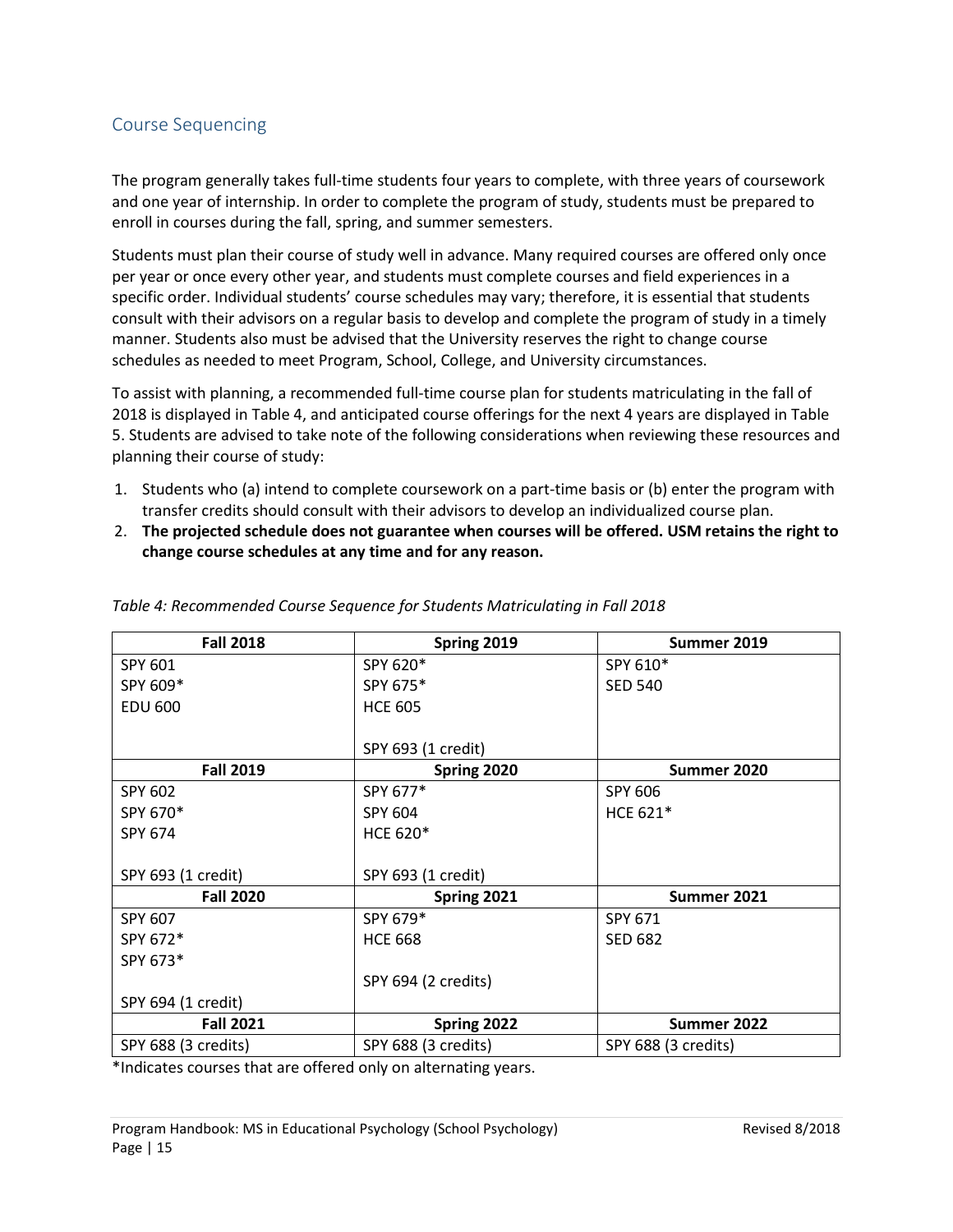*Table 5: Anticipated/Projected Course Offerings*

| <b>Fall 2018</b>                  | Spring 2019                          | Summer 2019                          |
|-----------------------------------|--------------------------------------|--------------------------------------|
| SPY 601: Behavioral Principles of | SPY 604: Functional Behavioral       | SPY 601: Behavioral Principles       |
| Learning                          | Assessment                           | of Learning                          |
| SPY 602: Single Case Research     | SPY 605: Principles and              | SPY 606: Principles and              |
| Methods                           | Procedures for Instructional         | <b>Procedures for Behavior</b>       |
|                                   | Intervention                         | Intervention                         |
| SPY 609: Professional Ethics in   | SPY 608: Professional Ethics in      | SPY 607: Consultation and            |
| Psychology                        | <b>Behavior Analysis</b>             | <b>Collaborative Problem-Solving</b> |
| SPY 625: Advanced Multi-Tier      | SPY 620: Multitiered Systems         | SPY 610: Systems-Level Services      |
| Instruction and Assessment for    | of Academic Support for              | to Promote Social, Emotional,        |
| Mathematics                       | <b>General and Special Education</b> | and Behavioral Health                |
| SPY 672: Assessments and          | SPY 627: Advanced Multi-Tier         | SPY 671: Physical Bases of           |
| Interventions to Develop          | Instruction and Assessment for       | Behavior                             |
| <b>Academic Skills</b>            | Reading                              |                                      |
| SPY 673: Social Psychology        | SPY 675: Indirect Behavioral         | SPY 693: School Psychology           |
|                                   | Assessment                           | Practicum I                          |
| SPY 674: Psychopathology          | SPY 679: Diversity in the            | SPY 694: School Psychology           |
|                                   | Science and Practice of              | Practicum II                         |
|                                   | Psychology                           |                                      |
| SPY 693: School Psychology        | SPY 693: School Psychology           | SPY 697: Statistics                  |
| Practicum I                       | Practicum I                          |                                      |
| SPY 694: School Psychology        | SPY 694: School Psychology           | SPY 751: Directed Study in           |
| Practicum II                      | Practicum II                         | <b>Clinical Research</b>             |
| SPY 729: Seminar in Behavioral    | SPY 730: Seminar in Behavioral       | SPY 759: Dissertation in School      |
| Assessment and Intervention for   | Assessment and Intervention          | Psychology                           |
| Individuals with Developmental    | for Individuals with Emotional       |                                      |
| <b>Disabilities</b>               | and Behavioral Disorders             |                                      |
| SPY 751: Directed Study in        | SPY 751: Directed Study in           | SPY 788: Predoctoral Internship      |
| <b>Clinical Research</b>          | <b>Clinical Research</b>             | in School Psychology                 |
| SPY 759: Dissertation in School   | SPY 759: Dissertation in School      |                                      |
| Psychology                        | Psychology                           |                                      |
| SPY 788: Predoctoral Internship   | SPY 788: Predoctoral Internship      |                                      |
| in School Psychology              | in School Psychology                 |                                      |
| <b>Other Options:</b>             | Other Options:                       | Other Options:                       |
| <b>EDU 600</b>                    | <b>EDU 600</b>                       | <b>EDU 600</b>                       |
| <b>SED 540</b>                    | <b>HCE 605</b>                       | <b>HCE 605</b>                       |
| <b>HCE 620</b>                    | <b>HCE 620</b>                       | <b>SED 540</b>                       |
| <b>HCE 668</b>                    | <b>HCE 668</b>                       | <b>SED 682</b>                       |
|                                   |                                      |                                      |
|                                   |                                      |                                      |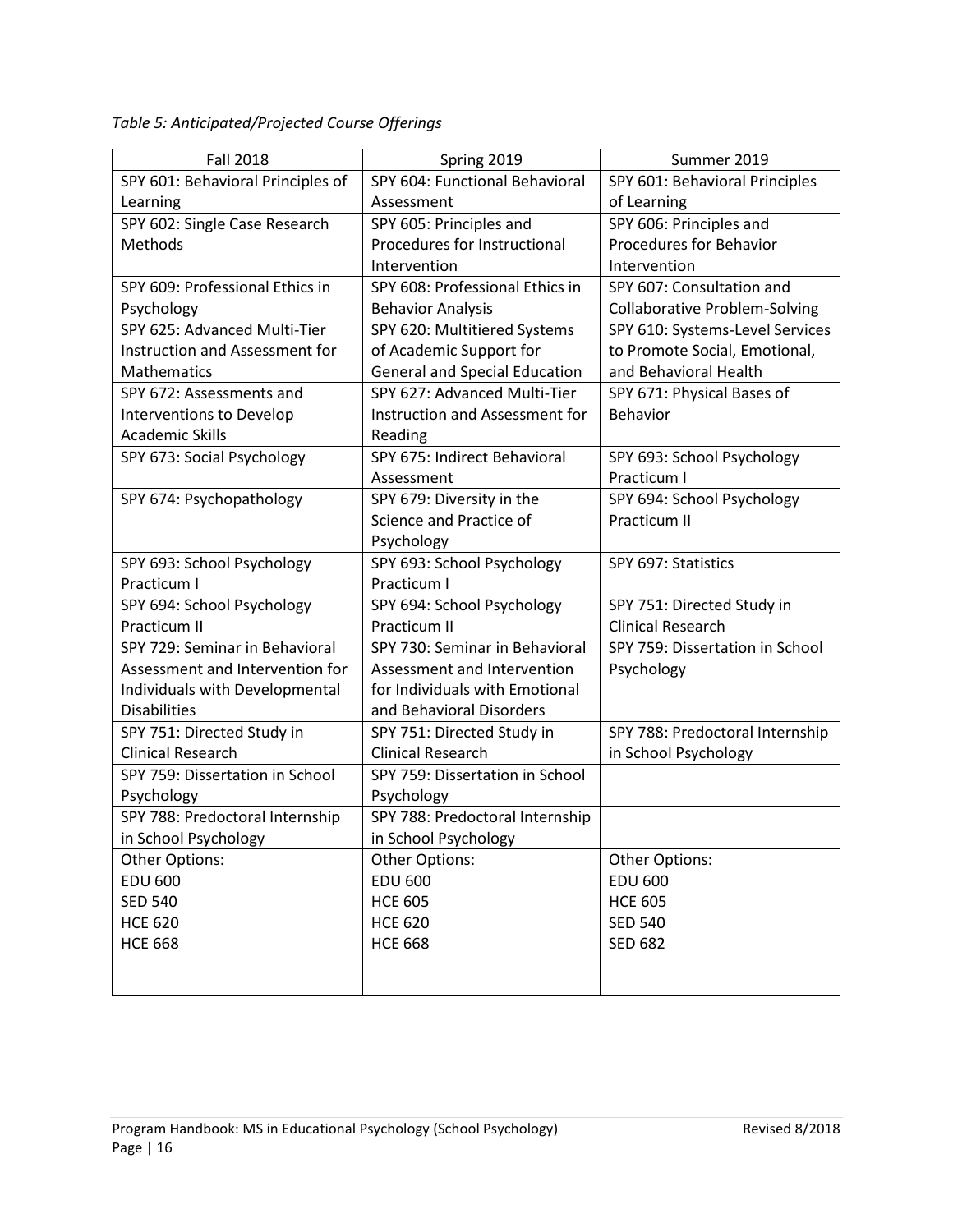| <b>Fall 2019</b>                  | Spring 2020                     | Summer 2020                          |
|-----------------------------------|---------------------------------|--------------------------------------|
| SPY 601: Behavioral Principles of | SPY 604: Functional Behavioral  | SPY 601: Behavioral Principles       |
| Learning                          | Assessment                      | of Learning                          |
| SPY 602: Single Case Research     | SPY 605: Principles and         | SPY 606: Principles and              |
| Methods                           | Procedures for Instructional    | <b>Procedures for Behavior</b>       |
|                                   | Intervention                    | Intervention                         |
| SPY 605: Principles and           | SPY 607: Consultation and       | SPY 607: Consultation and            |
| Procedures for Instructional      | Collaboration                   | <b>Collaborative Problem-Solving</b> |
| Intervention                      |                                 |                                      |
| SPY 625: Advanced Multi-Tier      | SPY 608: Professional Ethics in | SPY 640: Supervision and             |
| Instruction and Assessment for    | <b>Behavior Analysis</b>        | Performance Management in            |
| Mathematics                       |                                 | <b>Behavior Analysis</b>             |
| SPY 670: Cognitive-Affective      | SPY 627: Advanced Multi-Tier    | SPY 671: Physical Bases of           |
| <b>Bases of Behavior</b>          | Instruction and Assessment for  | Behavior                             |
| SPY 674: Psychopathology          | SPY 640: Supervision and        | SPY 693: School Psychology           |
|                                   | Performance Management in       | Practicum I                          |
|                                   | <b>Behavior Analysis</b>        |                                      |
| SPY 693: School Psychology        | SPY 677: Cognitive Assessment   | SPY 694: School Psychology           |
| Practicum I                       |                                 | Practicum II                         |
| SPY 694: School Psychology        | SPY 693: School Psychology      | SPY 751: Directed Study in           |
| Practicum II                      | Practicum I                     | <b>Clinical Research</b>             |
| SPY 709: History, Systems, and    | SPY 694: School Psychology      | SPY 759: Dissertation in School      |
| the Profession of Psychology      | Practicum II                    | Psychology                           |
| SPY 751: Directed Study in        | SPY 727: Seminar in Academic    | SPY 788: Predoctoral Internship      |
| <b>Clinical Research</b>          | Assessment and Intervention     | in School Psychology                 |
| SPY 759: Dissertation in School   | SPY 740: Supervision in School  | HCE 621: Fundamentals of             |
| Psychology                        | Psychology                      | <b>Counseling Skills</b>             |
| SPY 788: Predoctoral Internship   | SPY 751: Directed Study in      |                                      |
| in School Psychology              | <b>Clinical Research</b>        |                                      |
| SED 682: Special Education        | SPY 759: Dissertation in School |                                      |
| Regulations, Procedures, and IEP  | Psychology                      |                                      |
| Team                              |                                 |                                      |
|                                   | SPY 788: Predoctoral Internship |                                      |
|                                   | in School Psychology            |                                      |
| Other Options:                    | Other Options:                  | Other Options:                       |
| <b>EDU 600</b>                    | <b>EDU 600</b>                  | <b>EDU 600</b>                       |
| <b>HCE 620</b>                    | <b>HCE 605</b>                  | <b>HCE 605</b>                       |
| <b>HCE 668</b>                    | <b>HCE 620</b>                  | <b>SED 540</b>                       |
| <b>SED 540</b>                    | <b>HCE 668</b>                  | <b>SED 682</b>                       |
|                                   |                                 |                                      |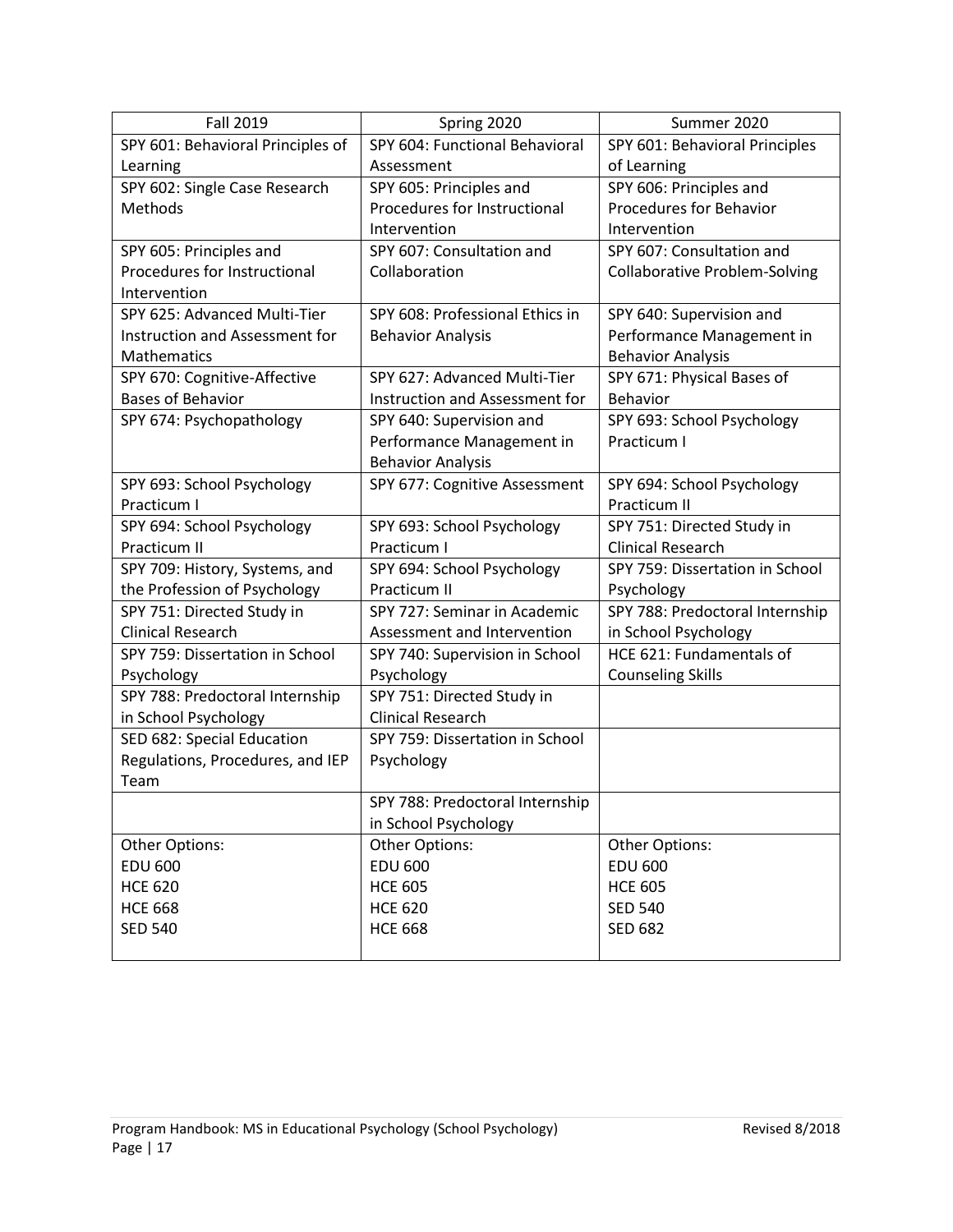| <b>Fall 2020</b>                  | Spring 2021                          | Summer 2021                          |
|-----------------------------------|--------------------------------------|--------------------------------------|
| SPY 601: Behavioral Principles of | SPY 604: Functional Behavioral       | SPY 601: Behavioral Principles       |
| Learning                          | Assessment                           | of Learning                          |
| SPY 602: Single Case Research     | SPY 605: Principles and              | SPY 606: Principles and              |
| Methods                           | Procedures for Instructional         | <b>Procedures for Behavior</b>       |
|                                   | Intervention                         | Intervention                         |
| SPY 607: Consultation and         | SPY 608: Professional Ethics in      | SPY 607: Consultation and            |
| Collaboration                     | <b>Behavior Analysis</b>             | <b>Collaborative Problem-Solving</b> |
| SPY 609: Professional Ethics in   | SPY 620: Multitiered Systems         | SPY 610: Systems-Level Services      |
| Psychology                        | of Academic Support for              | to Promote Social, Emotional,        |
|                                   | <b>General and Special Education</b> | and Behavioral Health                |
| SPY 625: Advanced Multi-Tier      | SPY 627: Advanced Multi-Tier         | SPY 671: Physical Bases of           |
| Instruction and Assessment for    | Instruction and Assessment for       | Behavior                             |
| Mathematics                       | Reading                              |                                      |
| SPY 672: Assessments and          | SPY 640: Supervision and             | SPY 693: School Psychology           |
| Interventions to Develop          | Performance Management in            | Practicum I                          |
| <b>Academic Skills</b>            | <b>Behavior Analysis</b>             |                                      |
| SPY 673: Social Psychology        | SPY 675: Indirect Behavioral         | SPY 694: School Psychology           |
|                                   | Assessment                           | Practicum II                         |
| SPY 674: Psychopathology          | SPY 679: Diversity in the            | SPY 697: Statistics                  |
|                                   | Science and Practice of              |                                      |
|                                   | Psychology                           |                                      |
| SPY 693: School Psychology        | SPY 693: School Psychology           | SPY 751: Directed Study in           |
| Practicum I                       | Practicum I                          | <b>Clinical Research</b>             |
| SPY 694: School Psychology        | SPY 694: School Psychology           | SPY 759: Dissertation in School      |
| Practicum II                      | Practicum II                         | Psychology                           |
| SPY 729: Seminar in Behavioral    | SPY 730: Seminar in Behavioral       | SPY 788: Predoctoral Internship      |
| Assessment and Intervention for   | Assessment and Intervention          | in School Psychology                 |
| Individuals with Developmental    | for Individuals with Emotional       |                                      |
| <b>Disabilities</b>               | and Behavioral Disorders             |                                      |
| SPY 751: Directed Study in        | SPY 751: Directed Study in           |                                      |
| <b>Clinical Research</b>          | <b>Clinical Research</b>             |                                      |
| SPY 759: Dissertation in School   | SPY 759: Dissertation in School      |                                      |
| Psychology                        | Psychology                           |                                      |
| SPY 788: Predoctoral Internship   | SPY 788: Predoctoral Internship      |                                      |
| in School Psychology              | in School Psychology                 |                                      |
| Other Options:                    | Other Options:                       | Other Options:                       |
| <b>EDU 600</b>                    | <b>EDU 600</b>                       | <b>EDU 600</b>                       |
| <b>SED 540</b>                    | <b>HCE 605</b>                       | <b>HCE 605</b>                       |
| <b>HCE 620</b>                    | <b>HCE 620</b>                       | <b>SED 540</b>                       |
| <b>HCE 668</b>                    | <b>HCE 668</b>                       | <b>SED 682</b>                       |
|                                   |                                      |                                      |
|                                   |                                      |                                      |
|                                   |                                      |                                      |
|                                   |                                      |                                      |
|                                   |                                      |                                      |
|                                   |                                      |                                      |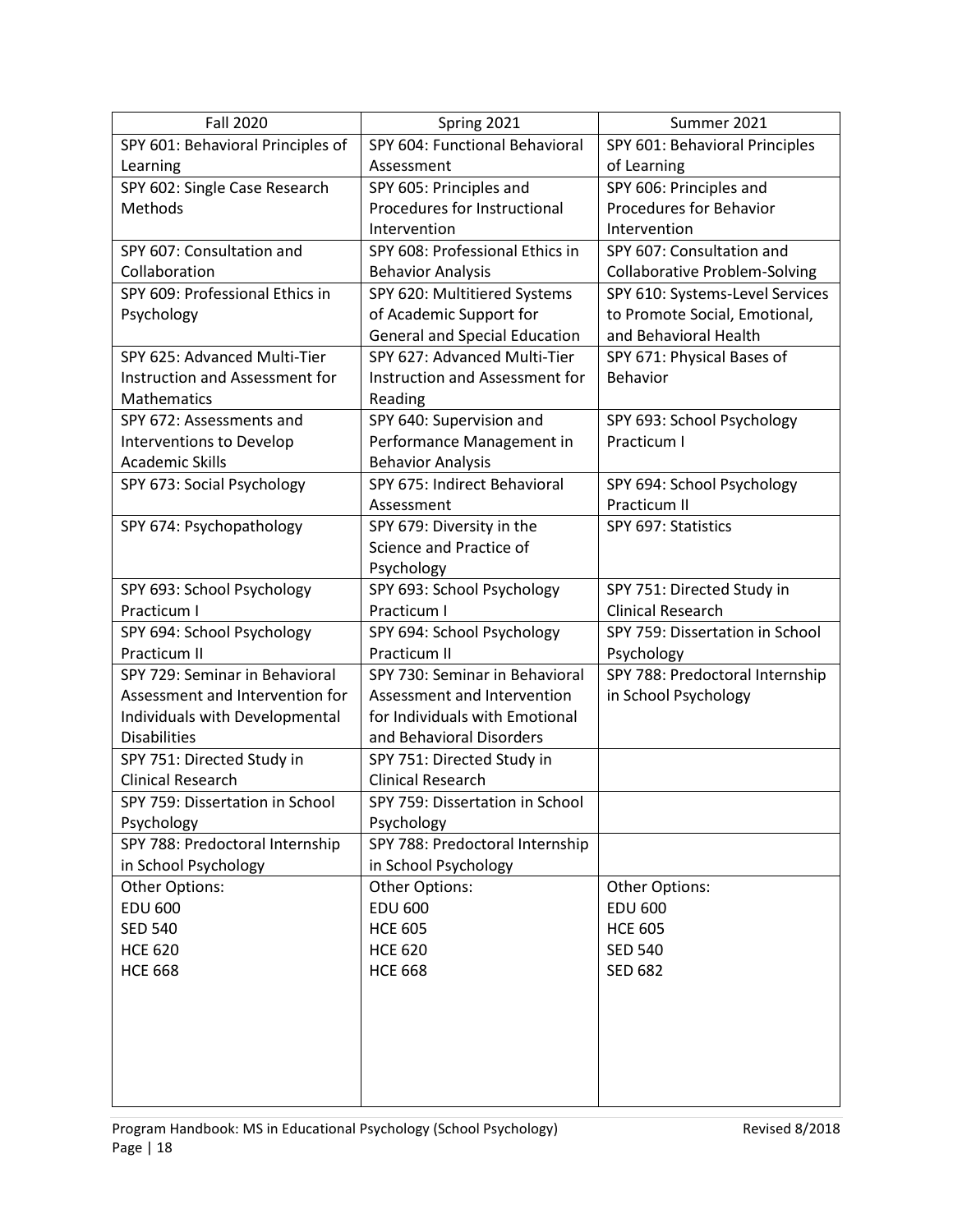| <b>Fall 2021</b>                  | Spring 2022                       | Summer 2022                          |
|-----------------------------------|-----------------------------------|--------------------------------------|
| SPY 601: Behavioral Principles of | SPY 604: Functional Behavioral    | SPY 606: Principles and              |
| Learning                          | Assessment                        | <b>Procedures for Behavior</b>       |
|                                   |                                   | Intervention                         |
| SPY 602: Single Case Research     | SPY 605: Principles and           | SPY 607: Consultation and            |
| Methods                           | Procedures for Instructional      | <b>Collaborative Problem-Solving</b> |
|                                   | Intervention                      |                                      |
| SPY 625: Advanced Multi-Tier      | SPY 608: Professional Ethics in   | SPY 688: Specialist Internship in    |
| Instruction and Assessment for    | <b>Behavior Analysis</b>          | <b>School Psychology</b>             |
| Mathematics                       |                                   |                                      |
| SPY 670: Cognitive-Affective      | SPY 627: Advanced Multi-Tier      | SPY 693: School Psychology           |
| <b>Bases of Behavior</b>          | Instruction and Assessment for    | Practicum I                          |
| SPY 671: Physical Bases of        | SPY 640: Supervision and          | SPY 694: School Psychology           |
| Behavior                          | Performance Management in         | Practicum II                         |
|                                   | <b>Behavior Analysis</b>          |                                      |
| SPY 674: Psychopathology          | SPY 677: Cognitive Assessment     | SPY 751: Directed Study in           |
|                                   |                                   | <b>Clinical Research</b>             |
| SPY 688: Specialist Internship in | SPY 688: Specialist Internship in | SPY 759: Dissertation in School      |
| <b>School Psychology</b>          | <b>School Psychology</b>          | Psychology                           |
| SPY 693: School Psychology        | SPY 693: School Psychology        | SPY 788: Predoctoral Internship      |
| Practicum I                       | Practicum I                       | in School Psychology                 |
| SPY 694: School Psychology        | SPY 694: School Psychology        | HCE 621: Fundamentals of             |
| Practicum II                      | Practicum II                      | <b>Counseling Skills</b>             |
| SPY 709: History, Systems, and    | SPY 727: Seminar in Academic      |                                      |
| the Profession of Psychology      | Assessment and Intervention       |                                      |
| SPY 751: Directed Study in        | SPY 740: Supervision in School    |                                      |
| <b>Clinical Research</b>          | Psychology                        |                                      |
| SPY 759: Dissertation in School   | SPY 751: Directed Study in        |                                      |
| Psychology                        | <b>Clinical Research</b>          |                                      |
| SPY 788: Predoctoral Internship   | SPY 759: Dissertation in School   |                                      |
| in School Psychology              | Psychology                        |                                      |
|                                   | SPY 788: Predoctoral Internship   |                                      |
|                                   | in School Psychology              |                                      |
| Other Options:                    | Other Options:                    | Other Options:                       |
| <b>EDU 600</b>                    | <b>EDU 600</b>                    | <b>EDU 600</b>                       |
| <b>HCE 620</b>                    | <b>HCE 605</b>                    | <b>HCE 605</b>                       |
| <b>HCE 668</b>                    | <b>HCE 620</b>                    | <b>SED 540</b>                       |
| <b>SED 540</b>                    | <b>HCE 668</b>                    | <b>SED 682</b>                       |
|                                   |                                   |                                      |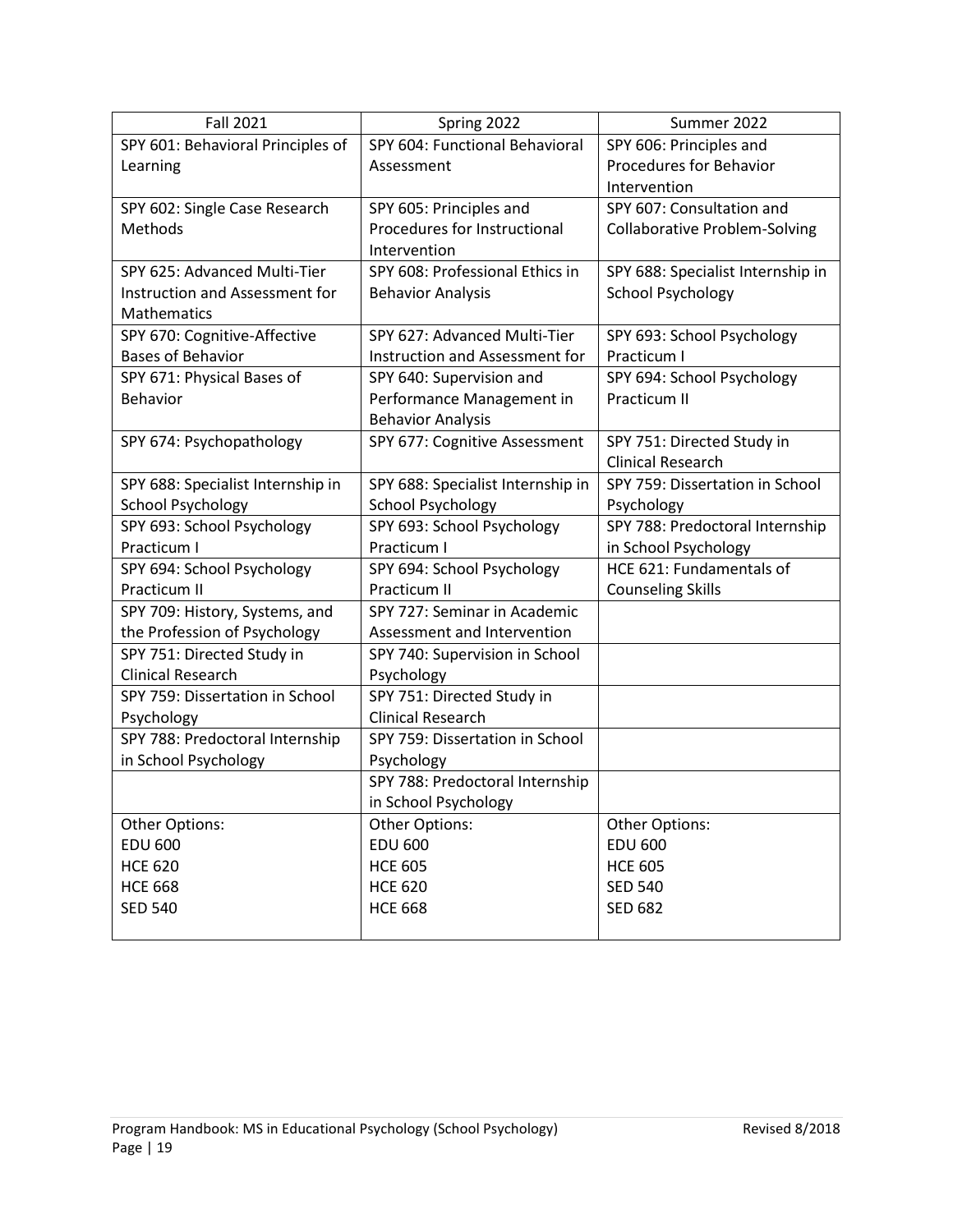# VI. Student Advising and Evaluation of Progress

# <span id="page-19-1"></span><span id="page-19-0"></span>Advising

Faculty advisors serve as professional mentors to students throughout the program of study. The primary roles of faculty advisors are to monitor and support students' progress in achieving program goals.

Each student will be assigned a faculty advisor upon admission to the program. Students will be matched to faculty advisors on the basis of their professional goals and interests; however, students may request a change of advisor at any time. To request a change in advisor, students may contact the Department Chair, who will forward the request to the program faculty for consideration. All requests will be reviewed carefully, and every effort will be made to accommodate student preferences.

Students are encouraged to maintain regular contact with their faculty advisors throughout the program of study, and students are expected to contact their advisors *at least once per semester* to review plans for course enrollment and field work. In addition, students must submit annual reports of their progress by May 1 of each academic year.

# <span id="page-19-2"></span>Evaluation of Progress

In order to obtain the MS degree, students are expected to evidence knowledge and skills outlined in the ten domains of practice endorsed by the National Association of School Psychologists (NASP). Student progress toward attaining these competencies is evaluated using multiple methods at multiple points in time throughout the course of program completion. Key indicators of progress are described below.

- 1. Course Grades
	- a. Students must obtain grades of B or higher in all required courses. Any course in which a student earns a B- or lower must be re-taken, and students may not enroll in any course more than twice.
- 2. Field-Placement Evaluations
	- a. Students must successfully complete Practicum I (3 credits, 300 hours), Practicum II (3 credits, 300 hours), and Internship (9 credits, 1500 hours). At the end of each semester of enrollment in a field-placement course, the supervising school psychologist will complete a performance evaluation of competencies. To earn credit for each semester of practicum or internship, students must obtain satisfactory ratings on these evaluations.
- 3. Portfolios
	- a. Students must complete portfolios for Practicum I and Practicum II. Each portfolio must include (a) evidence to support the acquisition of knowledge and skills across the ten domains of practice established by NASP and (b) NASP's Self-Assessment for School Psychologists.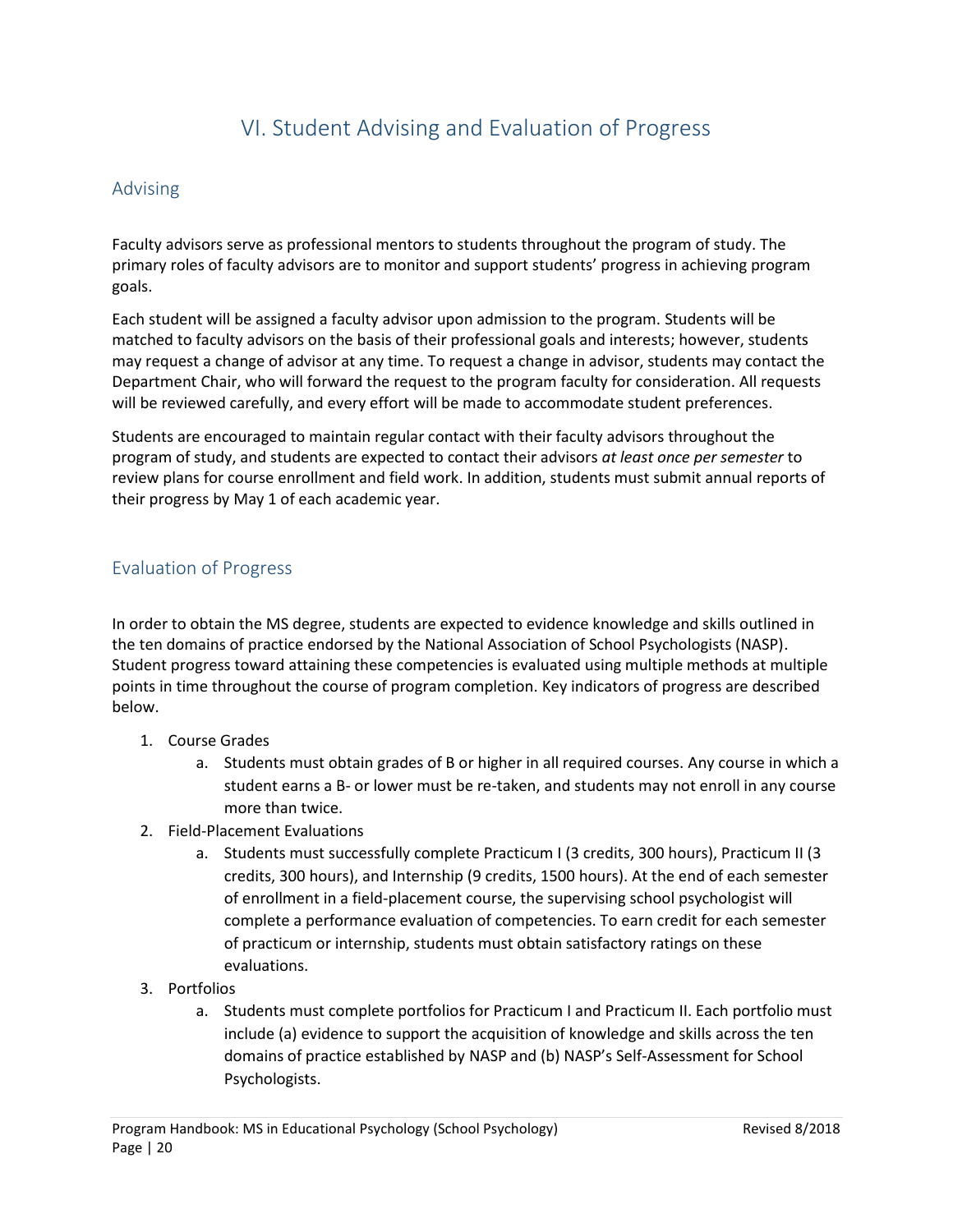- b. At the end of internship, students must submit a portfolio that provides evidence of mastery of knowledge and skills across all tens domains of practice established by NASP. The portfolio will be scored using the rubric developed by NASP for credentialing decisions, and students must meet expectations across all domains to earn credit for the internship.
- 4. Praxis® School Psychologist Examination
	- a. By the end of internship, students must earn a qualifying score of 147 on the Praxis® School Psychologist Examination, which addresses the ten domains of practice established by NASP.

# <span id="page-20-0"></span>Annual Reports

A key component of the program's assessment system is the Matriculated Student Annual Report (Form M1), which includes a self-assessment of learning. Each student must submit this form by May 1 each year of enrollment until graduation. Program faculty convene at the end of each academic year to review the annual reports and verify that each student is making satisfactory progress. Subsequent to the faculty review, students will receive letters from their advisors indicating whether s/he remains in good standing or requires additional support in the form of an action plan.

When a student is not making satisfactory progress, faculty meet with the student to identify barriers, explore solutions, and develop a personalized written action plan for improvement. Students who do not submit annual reports or make satisfactory progress toward the goals established within a personalized action plan may be placed on probation or withdrawn from the program. Additional information about policies and procedures for academic probation and program withdrawal are included in a subsequent section of this handbook (see Chapter IX).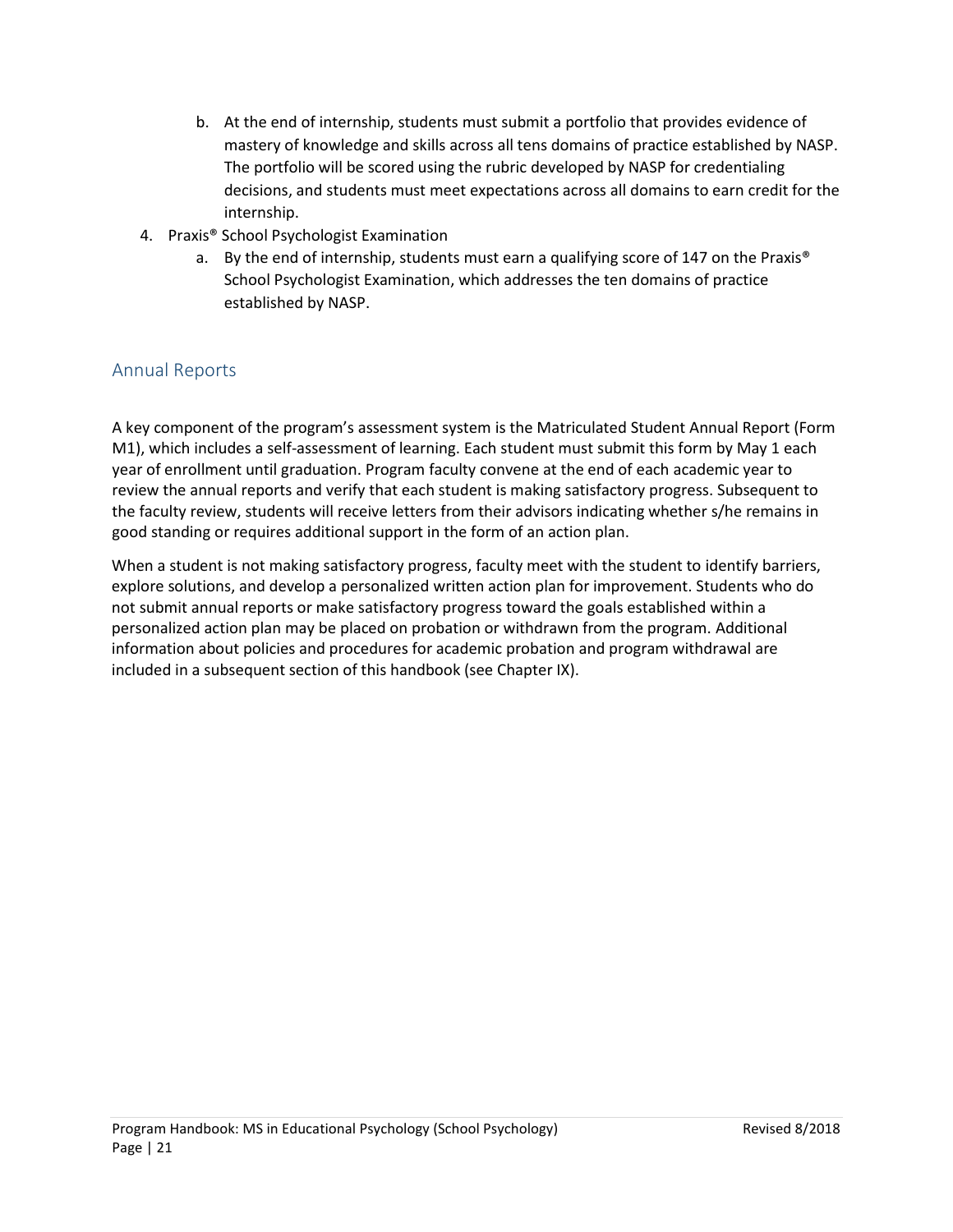# VII. Practica in School Psychology

<span id="page-21-0"></span>The program requires the completion of practica for 6 academic credits that are distinct from and precede the internship. The purpose of practica are to prepare students for internship by providing supervised opportunities to integrate and apply knowledge and skills acquired through formal coursework. Practica afford opportunities for students to observe and deliver closely supervised school psychology services to diverse clients in varied school and related settings.

# <span id="page-21-1"></span>Practicum Courses

Students complete two levels of pre-internship practica as part of their program of study: Practicum I (SPY 693) and Practicum II (SPY 694). Each course is associated with 3 academic credits and is typically completed in 1 or 2 credit increments.

**Practicum I (SPY 693).** Practicum I requires 300 hours of supervised experience. It is designed as an introductory supervised experience in school psychology and provides students with the opportunity to gain familiarity with the culture, systems, and educational practices of local schools. Students must complete 3 credits of SPY 693 during the first 2 years in the program, and they typically complete 1 credit per semester. Students complete Practicum I on an individualized basis under the joint supervision of a credentialed school psychologist in the placement setting and the program's Field Placement Coordinator. Supervisors work individually with students to plan and complete a sequence of activities representing the ten domains of school psychology practice outlined by the National Association of School Psychologists (NASP).

Typical learning activities during Practicum I include shadowing the school psychologist and observing classroom activities. Students are expected to develop a portfolio to evidence the following objectives by the end of Practicum I:

- Summarize the day-to-day activities of one or more school psychology practitioners
- Compare and contrast school psychology practices across varied settings
- Connect classroom-based assignments and activities to practica experiences
- Demonstrate knowledge of multiple assessment and data-collection methods for designing and evaluating services/programs (NASP Domain 1)
- Demonstrate knowledge of the characteristics of effective consultation and collaboration services (NASP Domain 2)
- Demonstrate knowledge of several evidenced-based assessment and intervention strategies for promoting academic skills (NASP Domain 3)
- Demonstrate knowledge of several evidence-based assessment and intervention strategies for promoting social-emotional skills (NASP Domain 4)
- Demonstrate knowledge of the organizational structure, operational procedures, and schoolwide learning support systems within one or more schools (NASP Domain 5)
- Demonstrate knowledge of the application of multi-tiered systems of support to promote learning and prosocial behaviors (NASP Domain 6)
- Demonstrate knowledge of effective strategies to promote collaboration between schools and families (NASP Domain 7)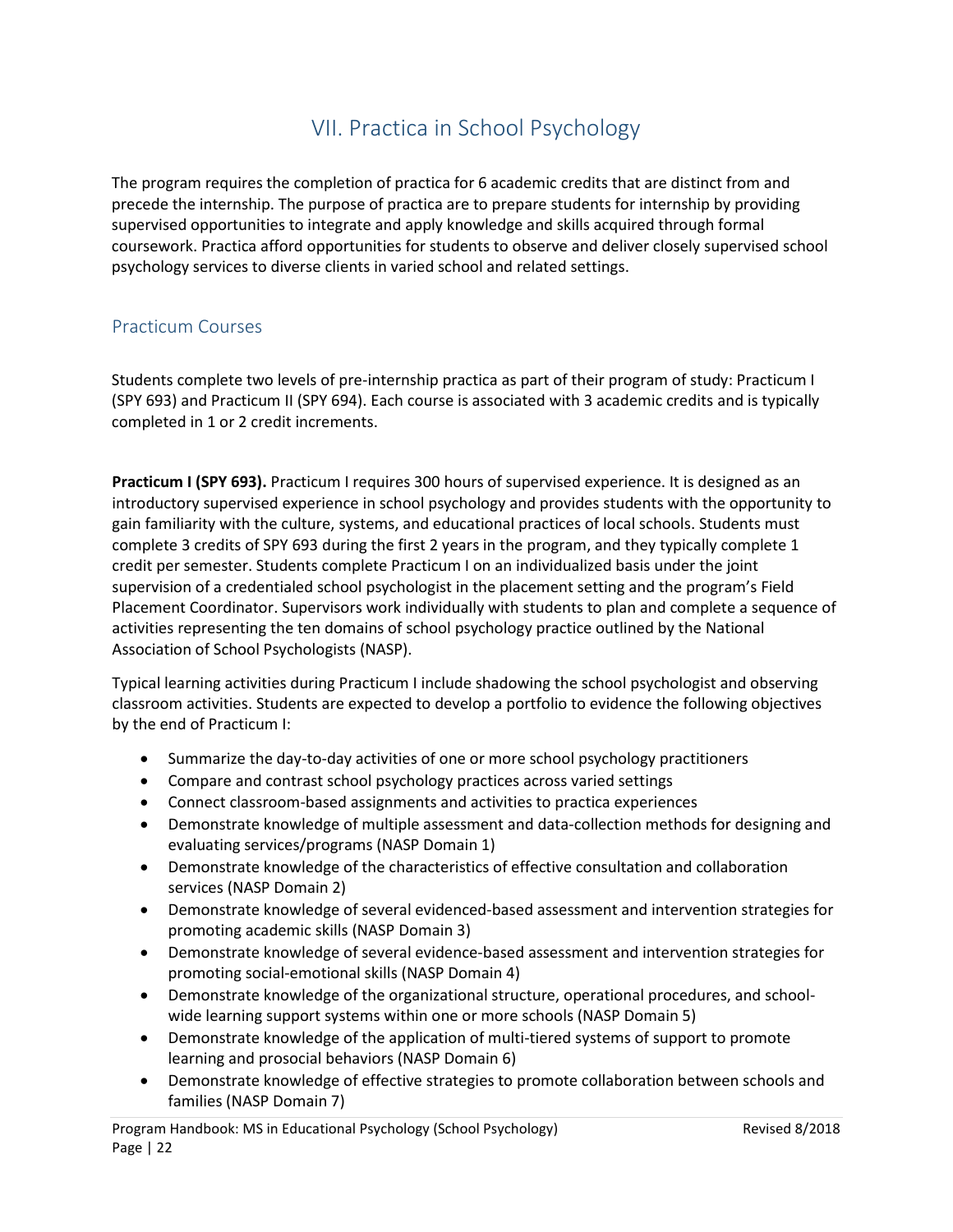- Demonstrate knowledge of diversity factors that influence students' school functioning and school-wide strategies to promote respect for diversity (NASP Domain 8)
- Demonstrate knowledge of program evaluation activities conducted within schools (NASP Domain 9)
- Demonstrate knowledge of the ethical and legal standards relevant to school psychology practice (NASP Domain 10)

**Practicum II (SPY 694).** Practicum II requires 300 hours of supervised experience. Practicum II represents an advanced experience within a school or related setting and provides students with supervised experiences in psychological assessment, intervention, consultation and other aspects of school psychology practice. Students must complete 3 credits of SPY 694 during their last year of coursework, and they typically complete one to two credits per semester. Students complete Practicum II on an individualized basis under the joint supervision of a credentialed school psychologist in the placement setting and the program's Field Placement Coordinator. Supervisors work individually with students to plan and complete a sequence of activities representing a broad range of psychological services and the ten domains of school psychology practice outlined by the National Association of School Psychologists (NASP).

Typical learning activities during Practicum II include providing assessment, intervention, and consultation services while receiving direct supervision and performance feedback. Students are expected to complete multiple comprehensive evaluations and develop a portfolio to evidence the following objectives by the end of Practicum II:

- Self-evaluate competencies in school psychology assessment, intervention, and consultation
- Identify individualized learning goals and objectives for internship
- Utilize the assessment, consultation, and intervention resources available within placement settings and the surrounding community
- Adhere to ethical and legal standards governing the storage and maintenance of confidential student records
- Provide primary school psychological services under direct supervision of a licensed psychologist or doctoral-level certified school psychologist
- Use assessment data and a problem-solving approach to develop intervention recommendations (NASP Domain 1)
- Effectively communicate assessment results and intervention recommendations to others and participate in collaborative problem-solving (NASP Domain 2)
- Utilize (with supervision) evidenced-based academic and cognitive assessment strategies to develop recommendations and/or implement strategies for supporting student learning (NASP Domain 3)
- Utilize (with supervision) evidence-based assessment and/or intervention strategies for promoting social-emotional, behavioral, or life skills (NASP Domain 4)
- Design, implement, or evaluate school-wide practices to support learning (NASP Domain 5)
- Design, implement, or evaluate school-wide practices to promote mental health or prosocial behavior (NASP Domain 6)
- Implement effective strategies to promote collaboration between schools and families (NASP) Domain 7)
- Deliver culturally-competent school psychology practices under direct supervision (NASP Domain 8)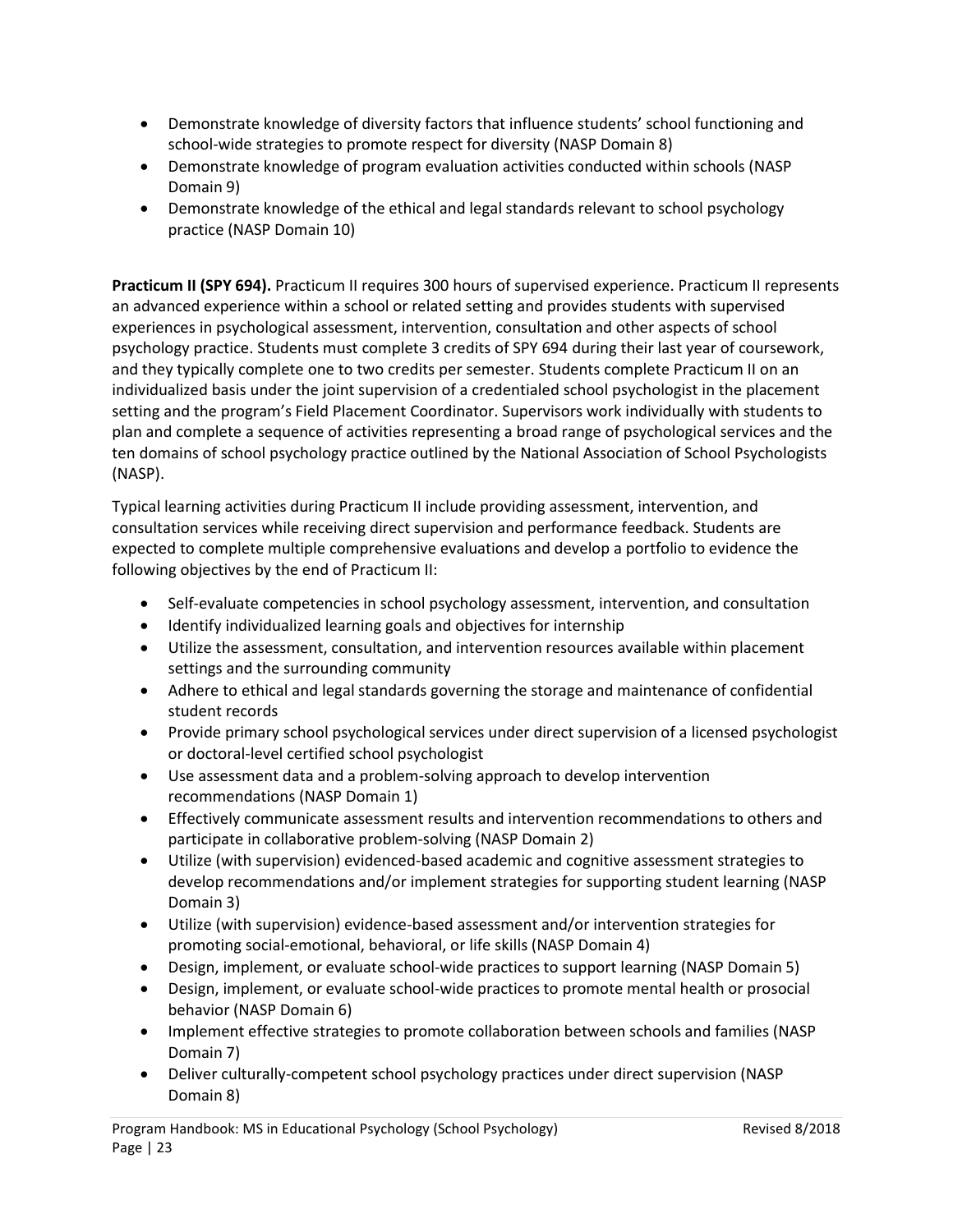- Design, implement, or evaluate service/program evaluation activities within schools (NASP Domain 9)
- Deliver school psychology services in adherence to ethical, legal, and professional standards (NASP Domain 10)

# <span id="page-23-0"></span>Practicum Sites and Supervision

Practica occur at various public schools, private schools, and related settings that provide school psychology services. The program's Field Placement Coordinator (a member of the core program faculty) works individually with each student to identify sites that (a) are committed to providing training in evidence-based school psychology practices and (b) afford opportunities to engage in training activities that align with each student's individualized learning needs and interests. Students complete practica in a variety of settings, with a diverse range of clients, to gain exposure to varied school psychology practices.

Practicum supervision must be provided by a school psychologist who is employed by and appropriately credentialed to provide school psychology services at the placement site. The field-based supervisor is responsible for providing in-vivo training and providing both oral and written performance feedback based on direct observation of the practicum student. The USM Field Placement Coordinator also supports practicum students' acquisition of professional competencies by facilitating regular group supervision sessions and providing feedback on permanent products submitted as part of a professional portfolio.

# <span id="page-23-1"></span>Practicum Procedures and Guidelines

# **Application for Practicum**

To initiate the practicum placement process, students must submit an application to the program's Field Placement Coordinator. Form P1 is the Application for Practicum I, and Form P2 is the Application for Practicum II. Each form requires students to confirm completion of all prerequisite courses and tasks. To ensure adequate time to secure a placement, students are expected to submit the application three months prior to the anticipated practicum start date.

### **Prerequisite Requirements**

Prior to initiating practicum, students must obtain a Criminal History Record Check (CHRC) approval from the Maine Department of Education. Information on the fingerprinting and record check process can be found on the following website: [http://www.maine.gov/doe/cert/fingerprinting/approval](http://www.maine.gov/doe/cert/fingerprinting/approval-instructions.html)[instructions.html.](http://www.maine.gov/doe/cert/fingerprinting/approval-instructions.html) Students maintain responsibility for obtaining this approval and submitting a copy of the certificate to the USM Field Placement Coordinator along with the application for practicum.

Prior to initiating practicum, students must obtain student liability insurance. Student liability insurance is available for purchase through the National Association of School Psychologists or the American Psychological Association. Students maintain responsibility for maintaining current coverage throughout the duration of their practica and should submit proof of insurance to the program's Field Placement Coordinator along with the application for practicum.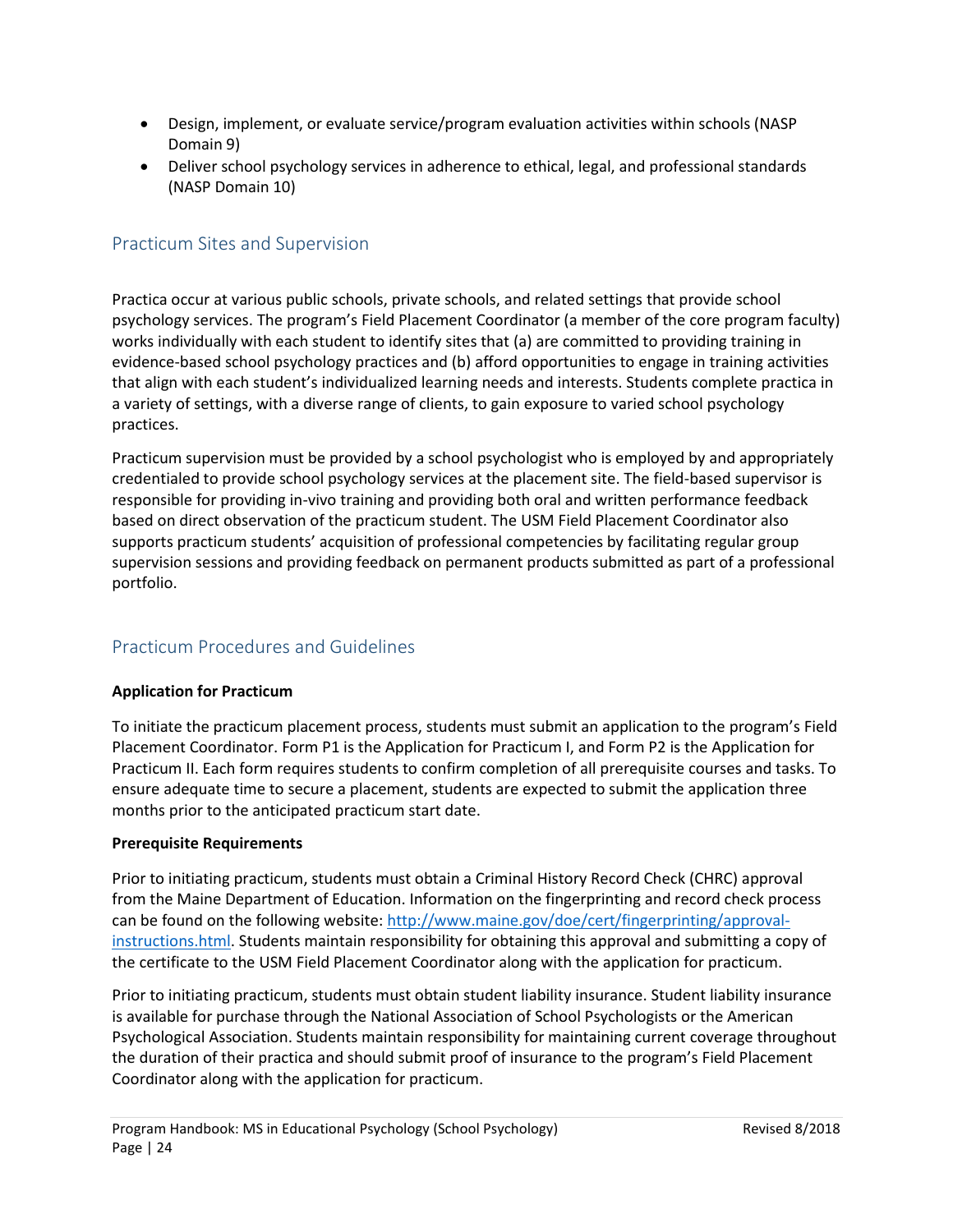Prior to initiating practicum, students must purchase a Tk20 account. Tk20 is a comprehensive online data management and reporting system, and it will be used by students to manage their field-based portfolios. Instructions on purchasing and accessing a Tk20 account may be found here: [https://usm.maine.edu/educator-preparation/tk20.](https://usm.maine.edu/educator-preparation/tk20)

There are no specific course prerequisites to enroll in Practicum I, and students are encouraged to begin the Practicum I experience during their second semester in the program. Students must successfully complete all three credits of Practicum I prior to enrolling in Practicum II. In addition, the following courses must be completed prior to or concurrent with Practicum II:

HCE 605: Psychological Tests and Measurement SPY 604: Functional Behavioral Assessment SPY 609: Professional Ethics in Psychology SPY 672: Assessment of Academic Achievement SPY 675: Indirect Behavioral Assessment SPY 677: Cognitive Assessment

# **Contractual Agreements**

A Practicum Contract (Form P3) and Memorandum of Understanding (Form P4) must be signed prior to initiating each semester of practicum. These documents (a) outline the roles and responsibilities of the practicum site, practicum supervisor, and practicum student and (b) establish agreements on the length and nature of training activities. Form P3 should be signed by the lead administrator at the practicum site, and Form P4 should be signed by the practicum student and his/her field-based supervisor. Students maintain responsibility for obtaining signatures on these forms and submitting them to the program's Field Placement Coordinator prior to initiating the practicum experience.

# **Practicum Hours Tracking**

Students are required to maintain up-to-date records of their practicum activities and hours using the Excel spreadsheet available on the ESPY Network in Blackboard. At the end of each semester, students also must submit a signed Practicum Hours Verification Form (Form P5) to the program's Field Placement Coordinator.

### **Practicum Evaluations and Grading**

Students receive ongoing, formative performance feedback from their field-based supervisors throughout the practicum experience. At the end of the semester of practicum, field-based supervisors also provide formal written feedback using the Practicum Performance Evaluation Form corresponding to the appropriate level of practicum (i.e., Form P6 for Practicum I and Form P7 for Practicum II). The purpose of these performance evaluations is to identify the student's strengths and continued professional development needs. Students must submit completed, signed forms to the program's Field Placement Supervisor at the end of each semester.

When needed, the Field Placement Coordinator will arrange to observe students at their practicum sites. When such visits occur, the Field Placement Supervisor will complete Form P7 to document observations and feedback.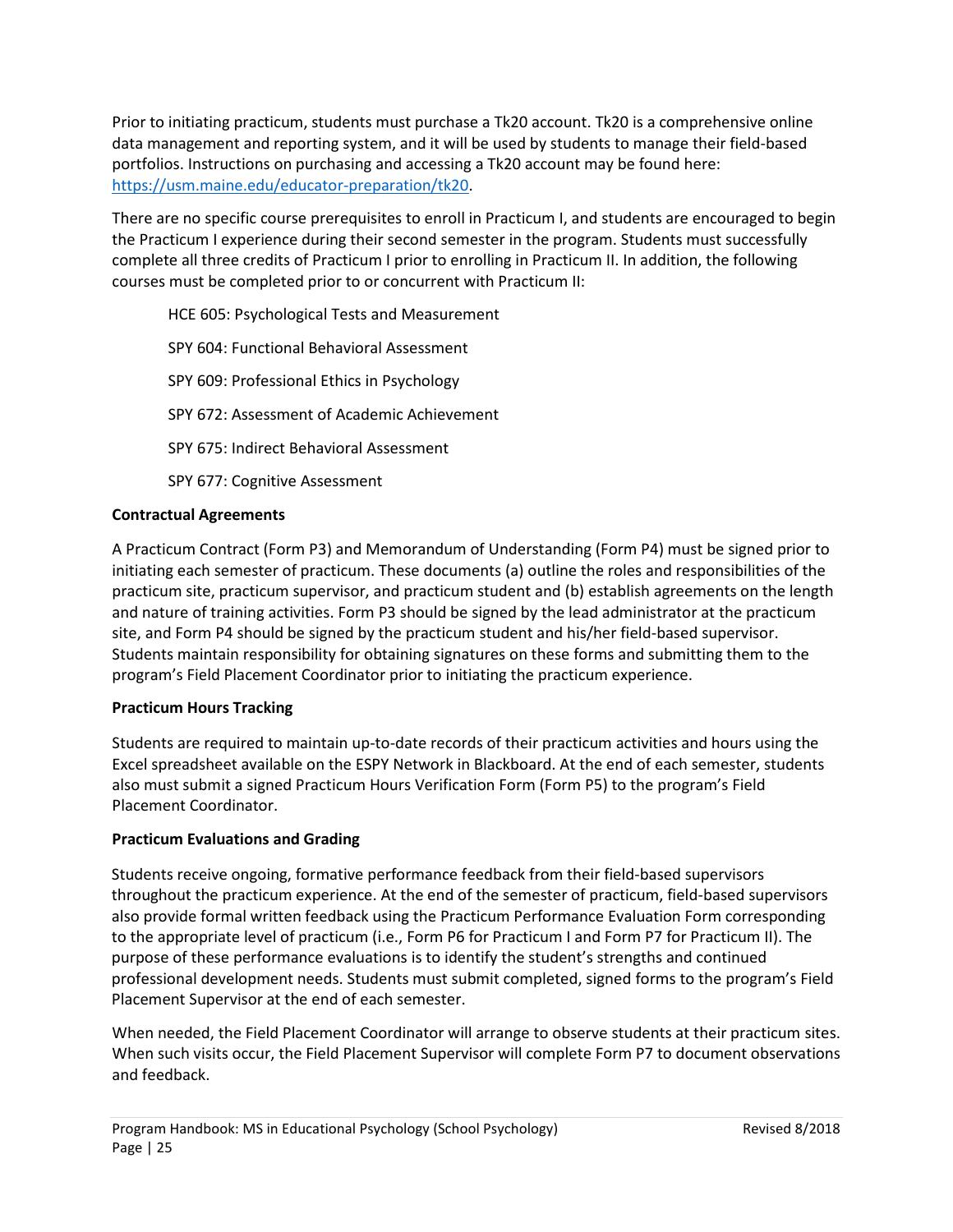All credits of practicum are graded pass/fail and the program's Field Placement Coordinator maintains responsibility for awarding course credit. In order to receive a passing grade for each credit of practicum, students must submit all required forms, complete the required number of supervised hours, participate in University-based supervision, receive satisfactory evaluations from the field-based supervisor, and submit the portfolio assignments set forth in the syllabus. Students who do not meet the criteria for a passing grade will receive an F and will not earn credit for the practicum. In addition, the student's advisor will be notified and will work with the program's Field Placement Coordinator to determine an appropriate course of action.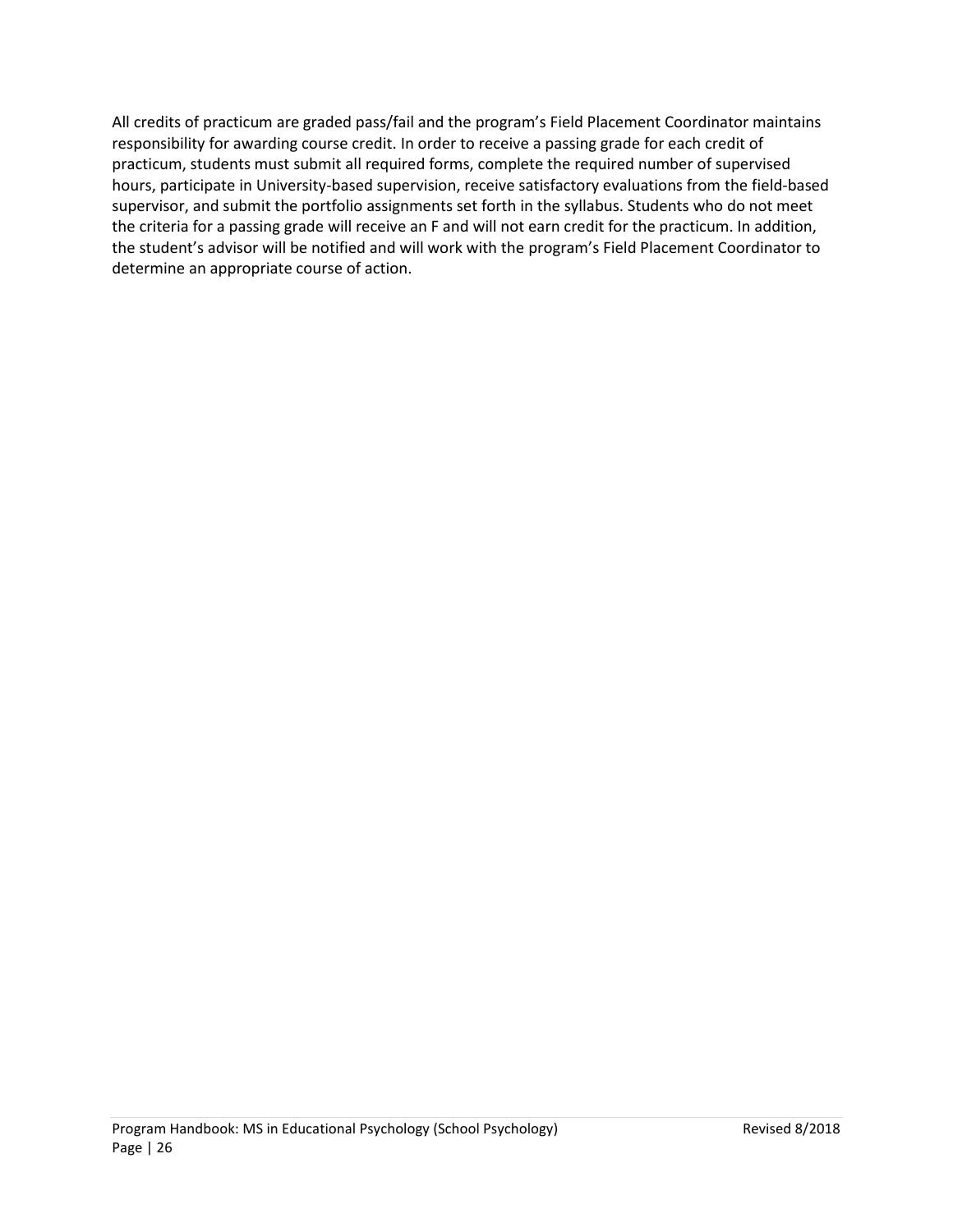# VIII. Internship in School Psychology

<span id="page-26-0"></span>The internship is the culminating training experience within the program of study. The experience requires the completion of 1500 hours of supervised practice and 9 academic credits. Approved internship sites offer an organized education and training program with a planned sequence of supervised experiences that provide students with the foundational competencies for entry-level practice in school psychology. Program faculty view the internship as one of the most important components of the school psychology training program, as the experience provides the opportunity for students to integrate and demonstrate mastery of the knowledge and skills acquired throughout the program of study. Determinations about internship site selection and eligibility to enroll in the internship experience are the prerogative of the program faculty.

# <span id="page-26-1"></span>Internship Goals and Objectives

The internship is the culminating training experience wherein students develop professional-level competencies in the areas of assessment, intervention, consultation, and applied research. The internship is an intensive training experience that exposes students to the diverse roles and responsibilities of a school psychology practitioner. It provides broad training in all domains of school psychology practice, and it offers experiences that are consistent with the program's commitment to achieving meaningful academic, social, emotional, and behavioral outcomes for diverse individuals by engaging in evidence-based practice, data-based decision-making, and collaborative problem-solving. The internship is primarily a training opportunity, with balanced service objectives and functions, that allows students to (a) demonstrate proficiency in the knowledge base and skills acquired during formal training and (b) develop additional competencies that are most readily gained through field placements.

Upon completion of the internship, students are expected to demonstrate mastery of professional competencies in the following goal areas:

- Assessment
- Intervention
- Consultation and collaboration
- Educational systems
- Research
- Ethical and legal standards
- Communication, interpersonal skills, and other professional behaviors

Table 7 summarizes the specific learning objectives for each competency/goal area addressed during the pre-doctoral internship experience.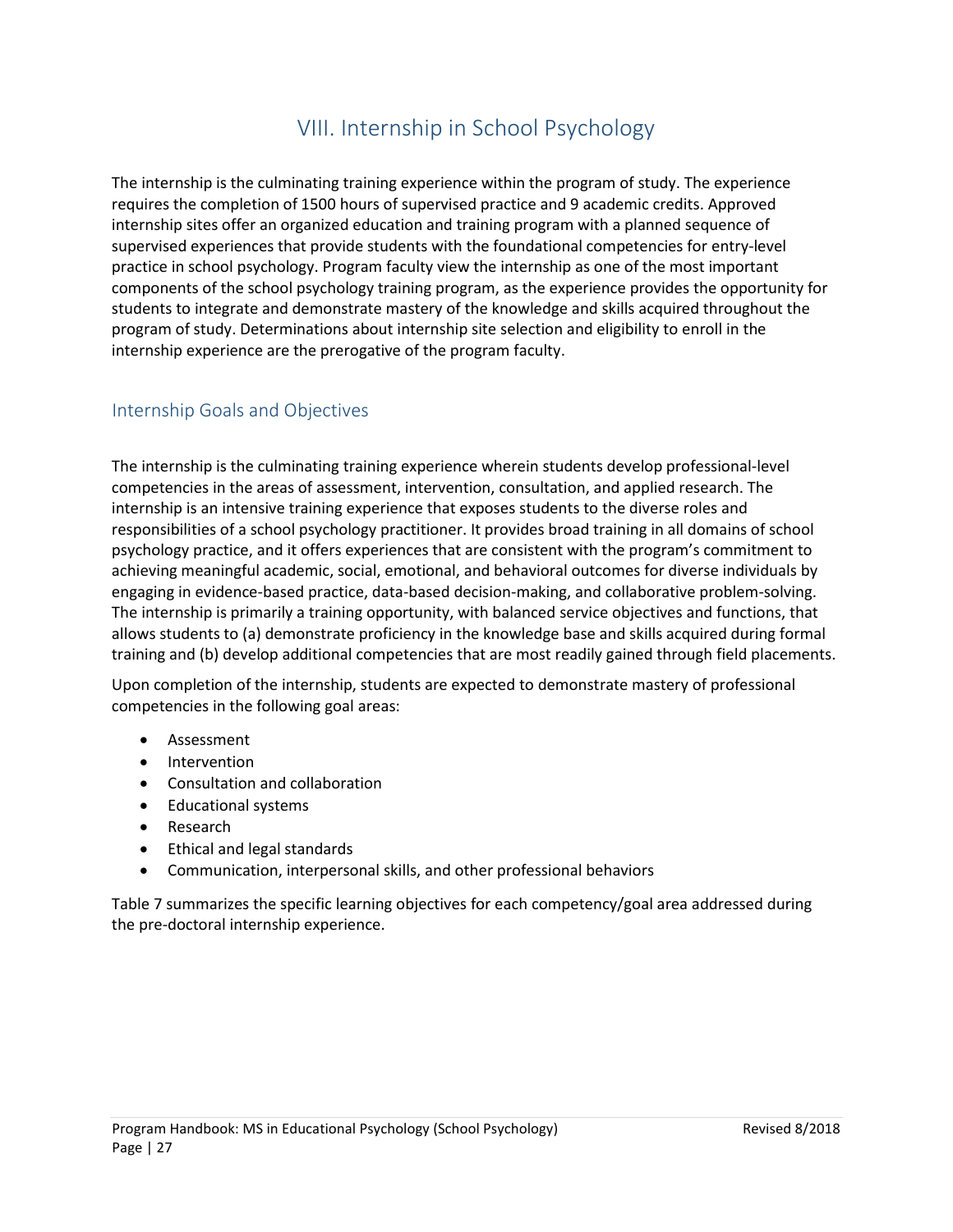*Table 7: Internship Competencies and Learning Objectives*

| Assessment Skills |  |
|-------------------|--|
|-------------------|--|

- Conducts comprehensive multi-method, multi-setting, multi-source assessments within a problem-solving framework
- Clearly identifies the nature of the referral question and the purpose of assessment
- Selects assessment methods on the basis of empirical literature, specific referral questions, and relevant diversity characteristics of the client
- Conducts record reviews, direct behavioral observations, and interviews to effectively assess ecological variables
- Administers a variety norm-referenced tests and curriculum-based measures in accordance with standardized procedures
- Demonstrates proficiency in indirect and direct assessment methods for gathering information about clients' strengths and needs in cognitive, academic, social-emotional, and behavioral domains
- Displays accuracy in scoring tests
- Objectively analyzes and interprets test results in accordance with current research/best practice standards and in light of diversity factors
- Translates assessment data into appropriate diagnostic impressions and recommendations for intervention
- Writes timely, focused, and well-organized reports using accessible professional language
- Communicates assessment results orally in an accurate and effective manner that is sensitive to a range of audiences
- Utilizes assessment methods to evaluate the effectiveness of services and client outcomes
- Utilizes technology effectively within the assessment process

### **Intervention Skills**

- Establishes and maintains effective relationships with clients with diverse abilities, disabilities, backgrounds, strengths, and needs
- Clearly delineates the goals of intervention on the basis of individualized assessment data
- Draws from assessment data and the research literature to design individualized, goal-directed interventions
- Develops and implements evidence-based interventions that account for diversity characteristics and contextual variables
- Demonstrates proficiency in designing and/or implementing evidence-based interventions (e.g. direct instruction, instructional consultation, peer tutoring, home-school collaboration) to improve clients' academic skills
- Demonstrates proficiency in designing and/or implementing evidence-based interventions (e.g., counseling, consultation, positive behavioral supports, social skills instruction) to improve clients' social, emotional, or behavioral skills
- Collects appropriate data to measure client progress, intervention acceptability, and treatment fidelity
- Evaluates the effectiveness of interventions and modifies strategies on the basis of ongoing data collection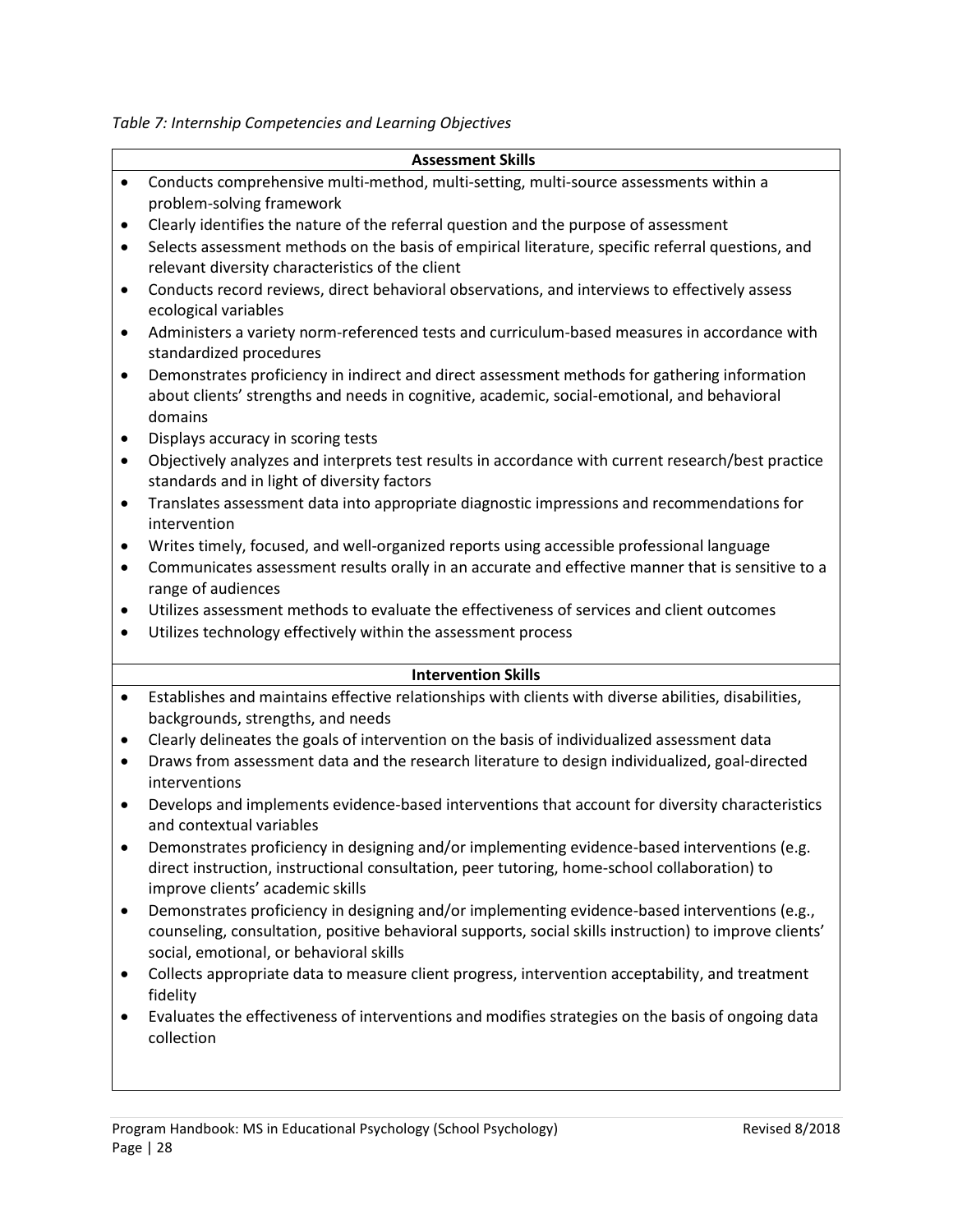## **Consultation and Collaboration Skills**

- Demonstrates knowledge and respect for the roles and perspectives of professionals from other disciplines
- Establishes effective collaborative relationships with teachers and other school personnel
- Establishes effective collaborative relationships with interdisciplinary professionals in the school and community
- Establishes effective collaborative relationships with clients and their families
- Facilitates communication and collaboration among diverse families, school personnel, and community-based professionals
- Utilizes evidence-based consultation and collaboration methods to identify goals and design, implement, and evaluate services
- Evaluates the effectiveness of own consultation strategies
- Serves as a resource for families and school teams by promoting the application of empiricallybased psychological and educational principles

# **Educational Systems Skills**

- Collaborates with school/agency teams to develop and/or implement empirically-supported systems-level programs (e.g., multi-tiered systems of instructional or behavioral support, homeschool partnerships, staff training programs, crisis prevention and response systems)
- Utilizes a data-based, problem-solving approach to develop and/or implement systems-level programs by conducting needs assessments, consulting the research literature, facilitating collaborative decision-making, and employing effective training procedures

# **Research and Program Evaluation Skills**

- Effectively disseminates research findings to school/agency teams and caregivers
- Evaluates and synthesizes research to guide service delivery
- Utilizes varied data collection and analysis methods to guide decision-making and evaluate the effectiveness of services for individuals, groups, and/or systems
- Designs and implements applied research methods to improve academic, social, emotional, or behavioral outcomes for clients
- Utilizes technology effectively to facilitate data collection and analysis

### **Ethical and Legal Standards Skills**

- Adheres to the APA and NASP ethical standards and codes of conduct during all professional activities
- Effectively applies an ethical problem-solving model to resolve dilemmas that arise in the context of professional practice
- Provides services consistent with organizational, state, and federal laws, regulations, rules, policies, and procedures
- Demonstrates knowledge of special education regulations and procedures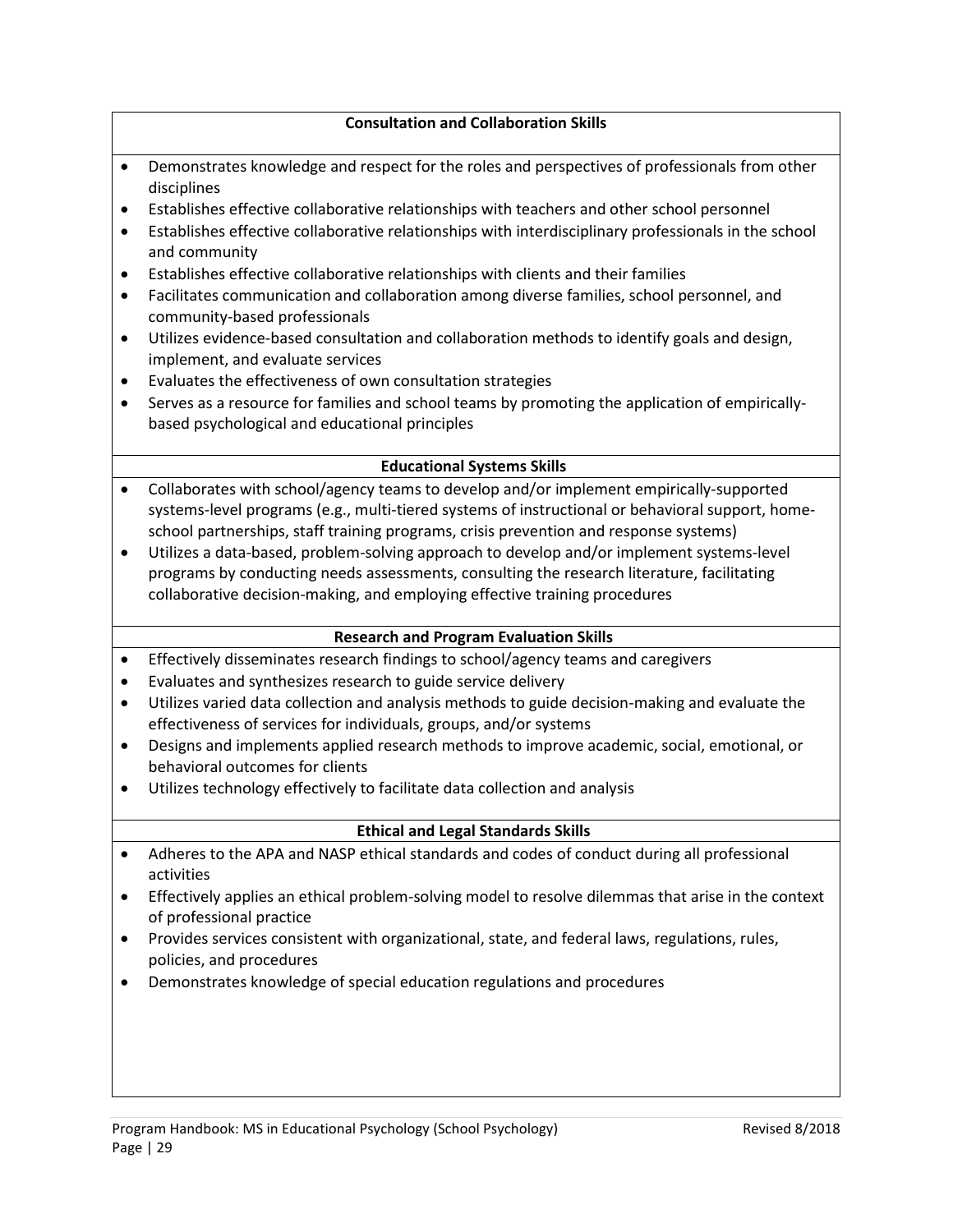# **Communication, Interpersonal, and Other Professional Skills**

- Demonstrates awareness of the impact of own diversity factors on professional interactions
- Recognizes the influence of diversity factors on clients' behavior and provides culturally competent services (assessment, intervention, consultation, etc.)
- Respects individual, family, and cultural diversity
- Collaborates effectively with individuals from diverse backgrounds
- Shows concern, respect, and sensitivity to the needs of clients, families, and staff
- Demonstrates tolerance for alternative viewpoints
- Develops and maintains effective relationships with clients
- Develops and maintains effective relationships with families
- Develops and maintains effective relationships with colleagues and other professionals
- Develops and maintains effective relationships with supervisors
- Demonstrates effective oral, nonverbal, and written communication skills that are tailored appropriately to the audience
- Listens actively and non-judgmentally to others
- Actively seeks and demonstrates responsiveness to feedback
- Keeps supervisor and administrators informed of daily activities, including any unusual or crisis events
- Demonstrates sound professional judgment and recognizes the limits of own competence by seeking supervisory support when appropriate
- Demonstrates a commitment to career-long self-evaluation and professional development
- Demonstrates professional integrity, accountability, and dependability
- Demonstrates a commitment to the welfare of clients
- Demonstrates adaptability
- Demonstrates initiative and resourcefulness
- Demonstrates effective interpersonal skills, including the capacity to respond professionally, with self-control, in the face of difficult situations
- Presents a professional personal appearance
- Observes scheduled hours and appointments
- Completes reports and other documentation in a timely and accurate manner
- Establishes appropriate work priorities and manages time effectively
- Consistently follows through on commitments
- Maintains visibility and accessibility within the internship site
- Demonstrates an understanding of school/agency services, policies, and procedures

# <span id="page-29-0"></span>Eligibility and Enrollment in Internship

Students are eligible for the internship only after completing all pre-internship course requirements. To initiate the internship planning process, students must submit Form I1 to the program's Field Placement Coordinator by **November 1** the year prior to the anticipated internship. Upon receipt of the application, the program's Field Placement Coordinator will schedule a meeting with the student to identify potential internship sites that align with the student's professional goals and learning needs. The program's Field Placement Coordinator retains the right to approve internship sites based on the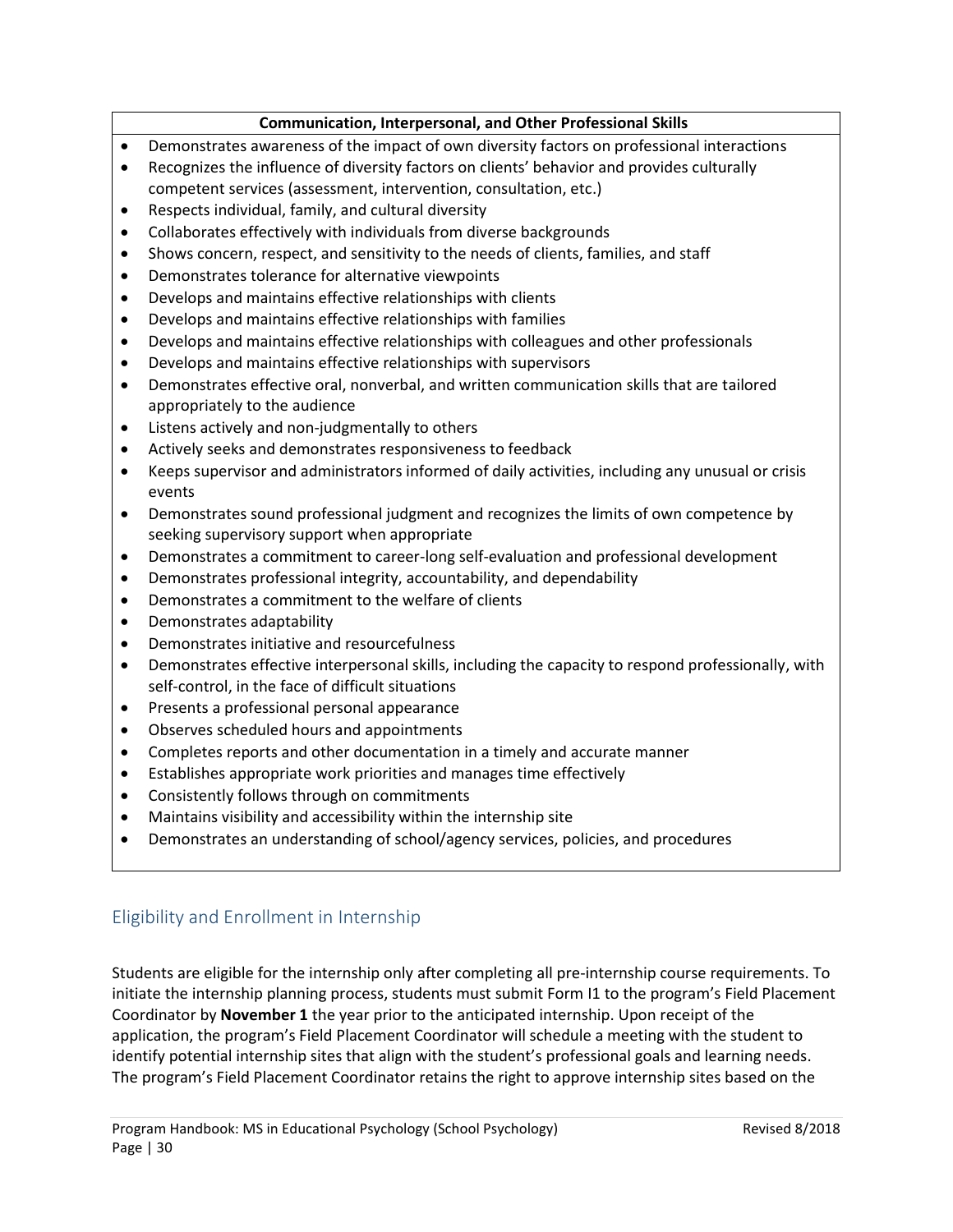quality of the training program, and each internship site retains the right to determine whether to interview and hire an applicant.

The internship requires the completion of 1,500 clock hours of supervised practiced, in accordance with the standards set forth by the National Association of School Psychologists (NASP). Students may complete the internship on a part-time or full-time basis. However, the internship may not be completed in less than one academic year or more than two academic years.

During the internship, students must enroll in SPY 688 (Internship in School Psychology) for a total of 9 academic credits. Students completing full-time internships are expected to enroll in 3 credits each semester (fall, spring, and summer). Students completing part-time internships may enroll in 1-2 credits each semester, spreading out the required total of 9 credits over two years. Students are not permitted to engage in internship activities without concurrent enrollment in SPY 688.

# <span id="page-30-0"></span>Internship Sites

Internships must be completed in settings that (a) provide school psychology services in a well-defined and established program and (b) afford opportunities for contact with other professional disciplines and experience with diverse clients. Generally, the overall internship experience must provide availability and balanced exposure to:

- 1. children from early childhood through late adolescence,
- 2. regular and special education programs,
- 3. student services delivered within a multi-disciplinary team framework, and
- 4. a full range of services for children with both high and low incidence disabilities.

At least 750 hours of the pre-doctoral internship must be completed within an approved public or private school setting that provides a full range of school psychology services. Additional hours may be completed in other settings that provide relevant school psychology services (e.g., community agencies, hospitals, juvenile justice institutes, and private practices).

# <span id="page-30-1"></span>Internship Program Requirements

Approved internship programs place primary emphasis on providing broad, high quality training experiences that facilitate interns' attainment of comprehensive school psychology competencies through engagement in activities that are consistent with the philosophy and aims of USM's program and the National Association of School Psychologists (NASP) practice model. As detailed below, approved programs provide interns with appropriate physical supports, appropriate schedules and responsibilities, high quality supervision and professional development, and comprehensive written agreements.

### **Appropriate Physical Supports to the Intern**

Interns are provided with a safe, secure work environment with adequate office and storage space, support staff and services, and supplies and materials. Access to appropriate privacy with regard to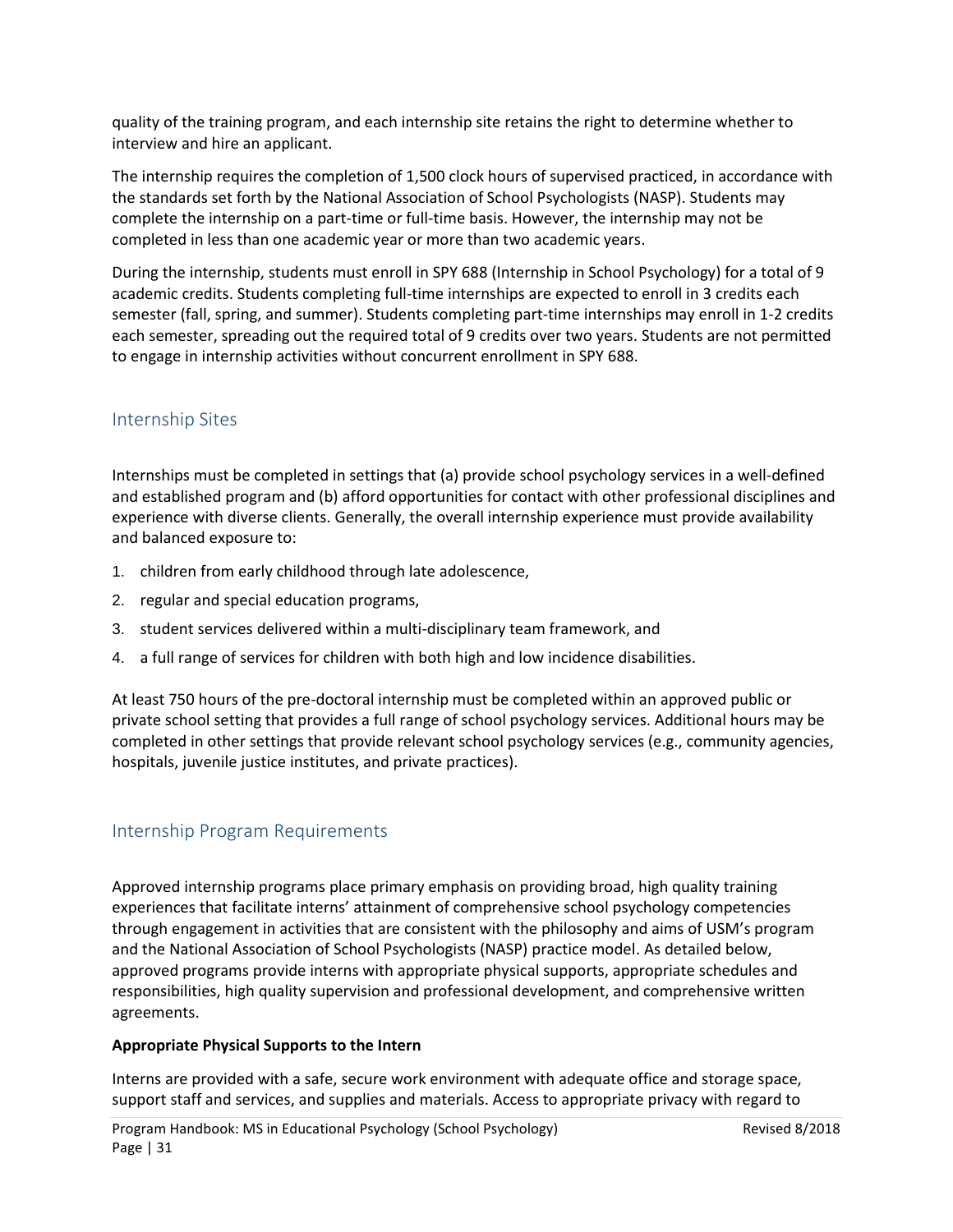office space and a telephone line is ensured. The program provides the intern with expense/travel reimbursement in accordance with school/agency policy and offers a salary and benefits commensurate with the intern's level of training, experience, and period of appointment. In rare or unusual circumstances, unfunded internship programs may be approved as long as the exception does not compromise the quality of the training program.

# **Appropriate Schedules and Responsibilities for the Intern**

The intern is assigned to the same schedule and calendar as other personnel within the school/agency and may be committed to additional, reasonable time as needed to satisfy credentialing standards. Like other professionals, the intern is expected to demonstrate a commitment to the provision of services not necessarily reflected in hourly schedules.

In order to meet the supervision requirements of the internship, release time for both site-based and university-based internship supervision is permitted by the internship program. Most importantly, the internship program commits to providing interns with a quality training experience. For this reason, the appointment of interns as a means of acquiring less costly services is inappropriate. The intern participates in activities appropriate to the internship goals and objectives, but does not serve in any capacity other than that to which s/he was appointed. Tasks such as substitute teaching and playground/cafeteria monitoring are assigned only when there is a specific rationale related to the completion of internship objectives.

# **High Quality Supervision and Professional Development**

The internship program offers supervision by a credentialed school psychologist (or licensed psychologist in a non-school setting), who has at least 3 years of full-time experience as a credentialed provider. The supervisor must be appropriately credentialed to practice in the jurisdiction where the internship occurs and must be employed by the host school/agency. The supervisor maintains full responsibility for the integrity and quality of the program and provides at least two hours per week of individual, face-to-face supervision. Supervision includes structured mentoring and evaluation to facilitate the intern's attainment of professional competencies.

The supervision program offers a variety of professional role models and opportunities for meaningful interaction and support from colleagues in the field. Interns must be given release time to join bi-weekly group supervision with other interns at USM. In addition, the internship program provides for the intern's participation in continuing professional development activities, including in-service meetings, professional association groups, and regional and national conferences.

Both formative and summative performance-based evaluations of intern performance are conducted by the internship supervisor to ensure the quality of the training experience. At the onset of training, the supervisor and intern develop a written training plan that expands on USM's overarching internship goals and objectives with individualized learning objectives and activities. This document serves as the foundation for monthly written evaluations. In addition, supervisors complete comprehensive oral and written evaluations using Form I5 at the end of each academic semester. University faculty maintain authority for assignment of academic credit to the internship experience and official specification of a grade. Grades and credits are awarded contingent on satisfactory internship supervisor evaluations, documentation of experience hours in accordance with all requirements, and satisfactory faculty evaluation of internship portfolio documents. Lastly, interns provide written feedback about the supervision and training experience at the completion of the internship.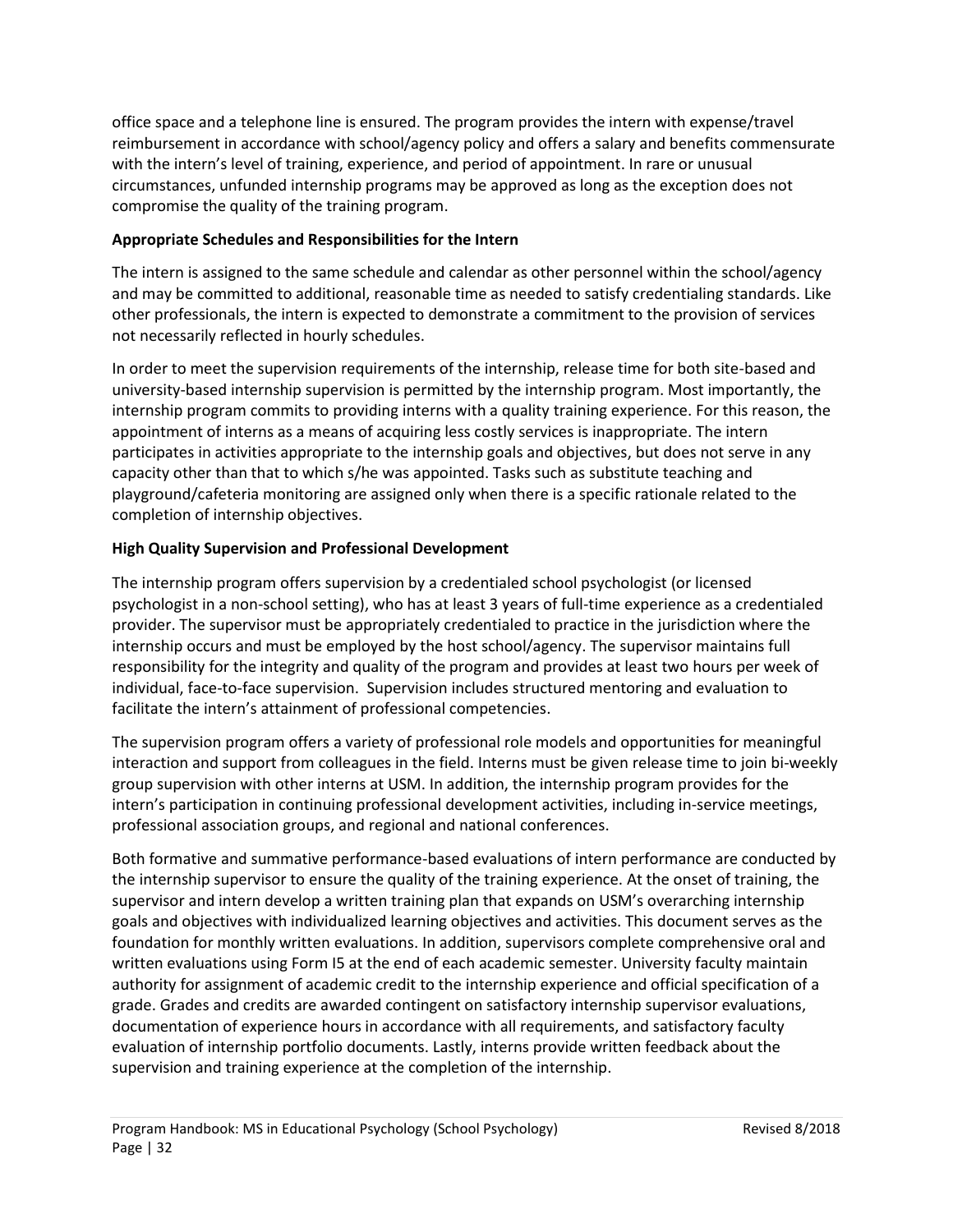#### **Comprehensive Written Agreements**

The program must provide two forms of written contractual agreement (Forms I2 and I3) specifying the intern's period of appointment, time allocations, terms of compensation, and training activities. The agreement does not guarantee employment beyond the internship to either the intern or the school/agency.

The program also must provide interns with documentation (in the form of a handbook) that specifies the rules and regulations of the program; roles and responsibilities of the intern and field-based supervisor; and the training goals, objectives, and activities.

# <span id="page-32-0"></span>Summary of Internship Program Structure and Guidelines

The internship is an organized program that represents a collaboration between USM's program and the approved internship site. The internship program consists of a properly administered, planned, structured, and programmed sequence of professionally supervised training experiences that are characterized by greater depth, breadth, duration, frequency, and intensity than practicum training. To ensure the quality of the internship experience, the following rules (informed by the National Association of School Psychologist's Best Practice Guidelines for School Psychology Internships, 2016) apply:

The internship site provides opportunities for a range of school psychological services consistent with the NASP Standards for graduate preparation of school psychologists (2010c) and NASP Model for comprehensive and integrated school psychological services (2010a). 2.4 The internship site provides the intern with the opportunities and supervision needed to integrate domains of knowledge and apply professional skills in school psychology in delivering a comprehensive range of services evidenced by direct, measurable, positive impact on children, families, schools, and other consumers.\* 2.5 Most of the intern's time is spent providing direct and indirect psychological services to children, youth, and/or families. In order to ensure breadth of training, activities in no single major function predominates the intern's time. Best Practice Guidelines for School Psychology Internships A resource from the National Association of School Psychologists │ www.nasponline.org │ 301-657-0270 │ ©2016 │ 2 2.6 The internship site endeavors to provide opportunities to work with children and adolescents of varying ages, ethnicities, socioeconomic backgrounds, and with varying abilities and disabilities, characteristics, and needs. 2.7 In assigning duties to the intern, the internship site recognizes and supports the internship as an educational experience. An intern to student ratio that is less than NASP guidelines for credentialed, full-time school psychologists (1 to 500–700) is expected, with the actual assignments based on such factors as the needs of students to be served, the intern's expertise and prior experience, and the intensity of intern supervision and

1. The internship program must be completed on a full-time basis over the course of 1 academic year or on a part-time basis over the course of 2 academic years.

2. The training setting provides interns with appropriate financial support and adequate training and educational resources.

- 3. The training setting identifies interns with an appropriate title (e.g., School Psychology Intern).
- 4. The training setting provides a safe, welcoming learning environment that recognizes and respects individual and cultural diversity.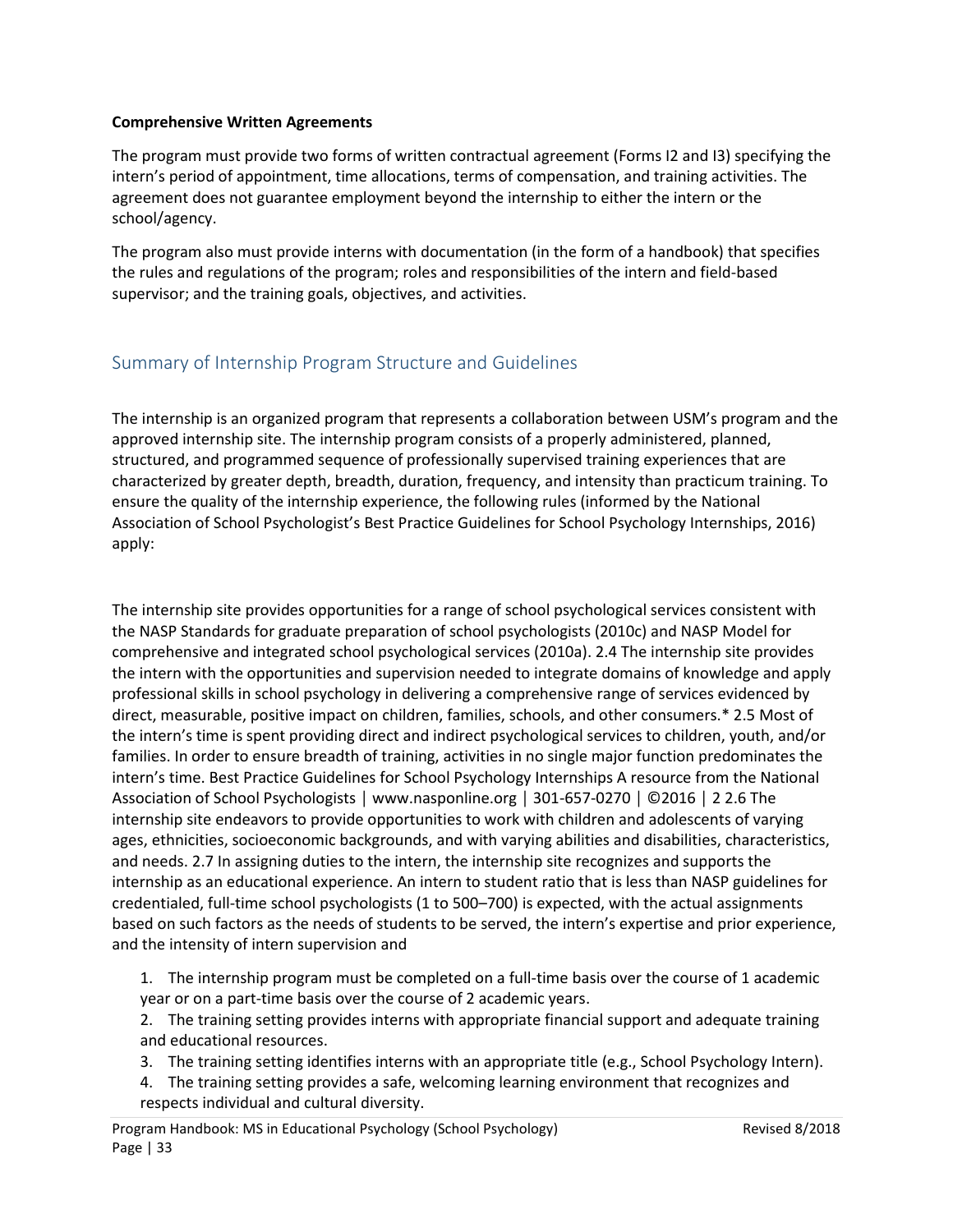5. The internship program provides learning experiences to enable interns to integrate, apply, and expand on the competencies acquired during coursework.

6. The internship program emphasizes evidence-based practice and competencies in the following domains: assessment; intervention; consultation and collaboration; educational systems; applied research and program evaluation; ethical and legal standards; and communication, interpersonal skills, and other professional behaviors. Training experiences are comprehensive and consistent with the ten domains of practice established by NASP.

7. The internship program strives to provide opportunities for interns to work with children and adolescents of varying ages, ethnicities, socioeconomic backgrounds, and with varying abilities and needs.

8. Interns spend 100% of their time engaged in work typical of a school psychologist, and most of their time is spent providing direct and indirect psychological services to children, youth, and/or families.

9. An appropriately credentialed school psychologist (or licensed psychologist in non-school settings) with at least 3 years of experience maintains primary responsibility for the internship program and supervision.

10. The internship program relies primarily on experiential training methods and includes sufficient observation and supervision by an appropriately credentialed school psychologist (or licensed psychologist in a non-school setting). Experiential training encompasses the following behavioral skills training steps: didactic instruction, modeling, rehearsal, and performance feedback.

11. The internship program proceeds in phases that are sequential, cumulative, and graded in complexity.

12. Interns have access to consultation and supervision during all times they are providing services.

13. Supervision is regularly scheduled, and interns receive a minimum of two hours of supervision per week.

14. The internship program provides interns with an individualized, written training plan with measurable learning objectives.

15. Interns receive both formative and summative performance feedback in oral and written forms on a monthly and semester basis.

16. The internship program provides interns with a written handbook specifying program policies, supervisor and supervisee roles, and the goals and objectives of the training experience.

17. The internship program collaborates with the University to provide professional mentoring and opportunities for meaningful interaction and support among interns.

18. The internship program remains in communication with the University-based supervisor to facilitate interns' progress.

19. The internship program expects interns and supervisors to behave in a manner that is consistent with legal and ethical standards in the field of school psychology.

# <span id="page-33-0"></span>Internship Forms and Documentation

# **Liability Insurance**

All PsyD students are required to obtain and maintain student liability insurance for the duration of their internship experience. Student liability insurance policies may be obtained through the National Association of School Psychologists or the American Psychological Association.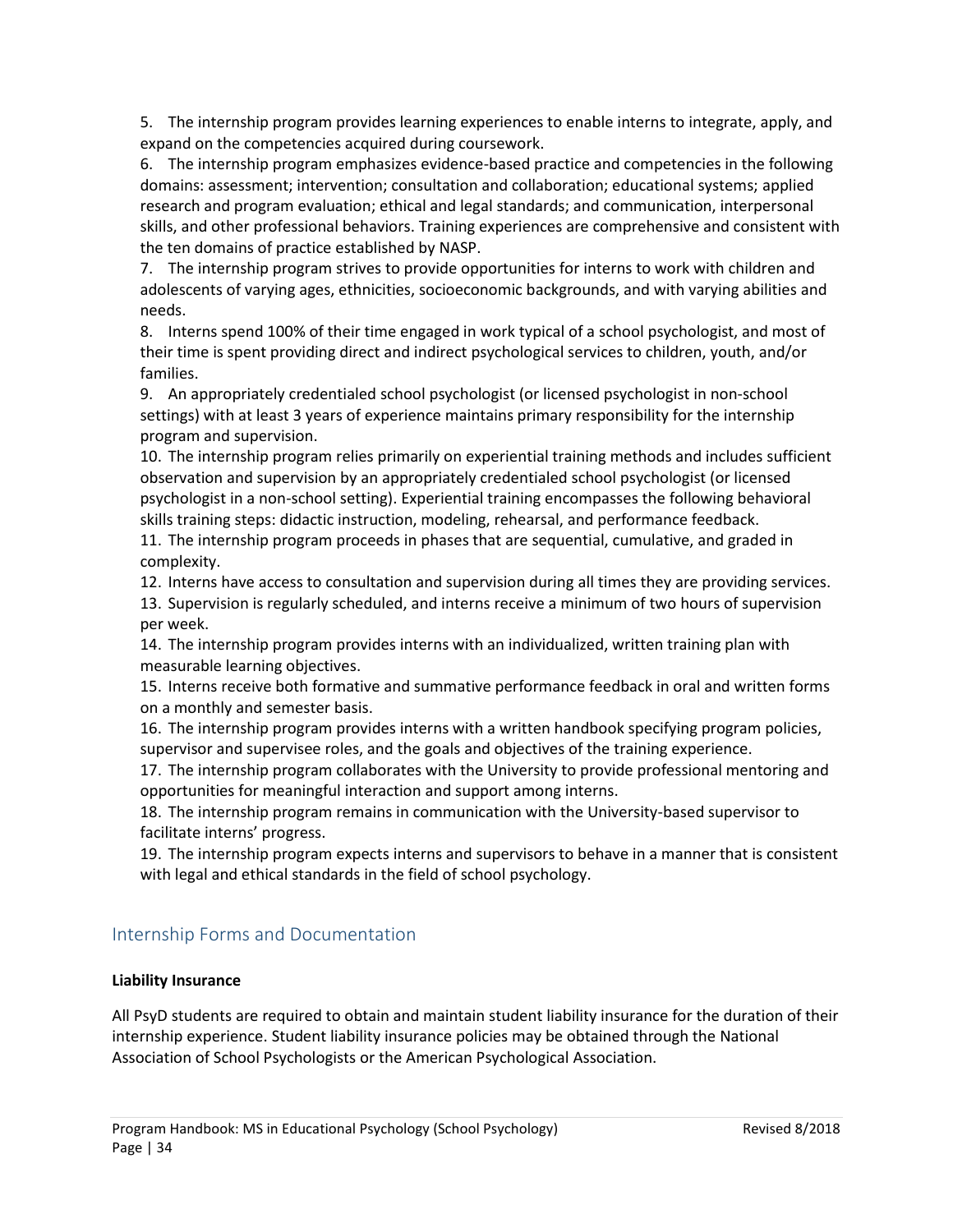# **Criminal History Record Checks**

All students must receive a Criminal History Record Check (CHRC) approval from the Maine Department of Education prior to enrolling in an internship within the state of Maine. Students who pursue internships out-of-state may be expected to obtain similar approvals and certifications.

# **Internship Agreement Forms**

Form I1 is the application for internship. Students must submit this form to the program's Field Placement Coordinator to initiate the internship planning process.

After an internship site has been identified, two formal agreements must be completed. Form I2 is an Internship Contract between USM and the internship site. Form I3 is a Memorandum of Understanding between the internship supervisor and intern.

# **Internship Hours Forms**

Interns are required to maintain up-to-date records of their training activities using the Time2Track system or the Excel spreadsheet available on the ESPY Network in Blackboard. Interns maintain sole responsibility for this record keeping. At the end of each semester, interns must submit the Internship Hours Verification Form (Form I4), signed by their field-based supervisors, to the program's Field Placement Coordinator.

# **Internship Evaluation Forms**

The field-based internship supervisor must conduct oral and written performance evaluations of the intern using Form I5 at the end of each academic semester. Interns must submit completed, signed versions of this form to the program's Field Placement Coordinator in order to receive academic credit for the internship. As needed, the program's Field Placement Coordinator will arrange site visits for interns. When site visits are conducted, the program's Field Placement Coordinator will complete Form I6 to document observations and determinations. Lastly, interns must complete Form I7 at the completion of their internship to provide feedback about the supervision and training experience.

# <span id="page-34-0"></span>Internship Grading

In order to receive a passing grade in SPY 688, students must submit the following:

- An hours log documenting adherence to all internship requirements;
- Signed internship hours verification forms (I4) for each semester documenting a total minimum of 1500 hours of supervised practice;
- Signed supervisor evaluation forms (I5) with satisfactory ratings for each semester of enrollment;
- A portfolio that provides evidence of knowledge and professional competency in each of the 10 domains of practice outlined by the National Association of School Psychologists (NASP); and
- Evidence of passing scores on the Praxis® School Psychologist Examination.

The internship portfolio must include documentation of formal graduate preparation and work samples that demonstrate professional competency in school psychology, and it must be submitted in the format required to apply for credentialing as Nationally Certified School Psychologist (NCSP). Portfolio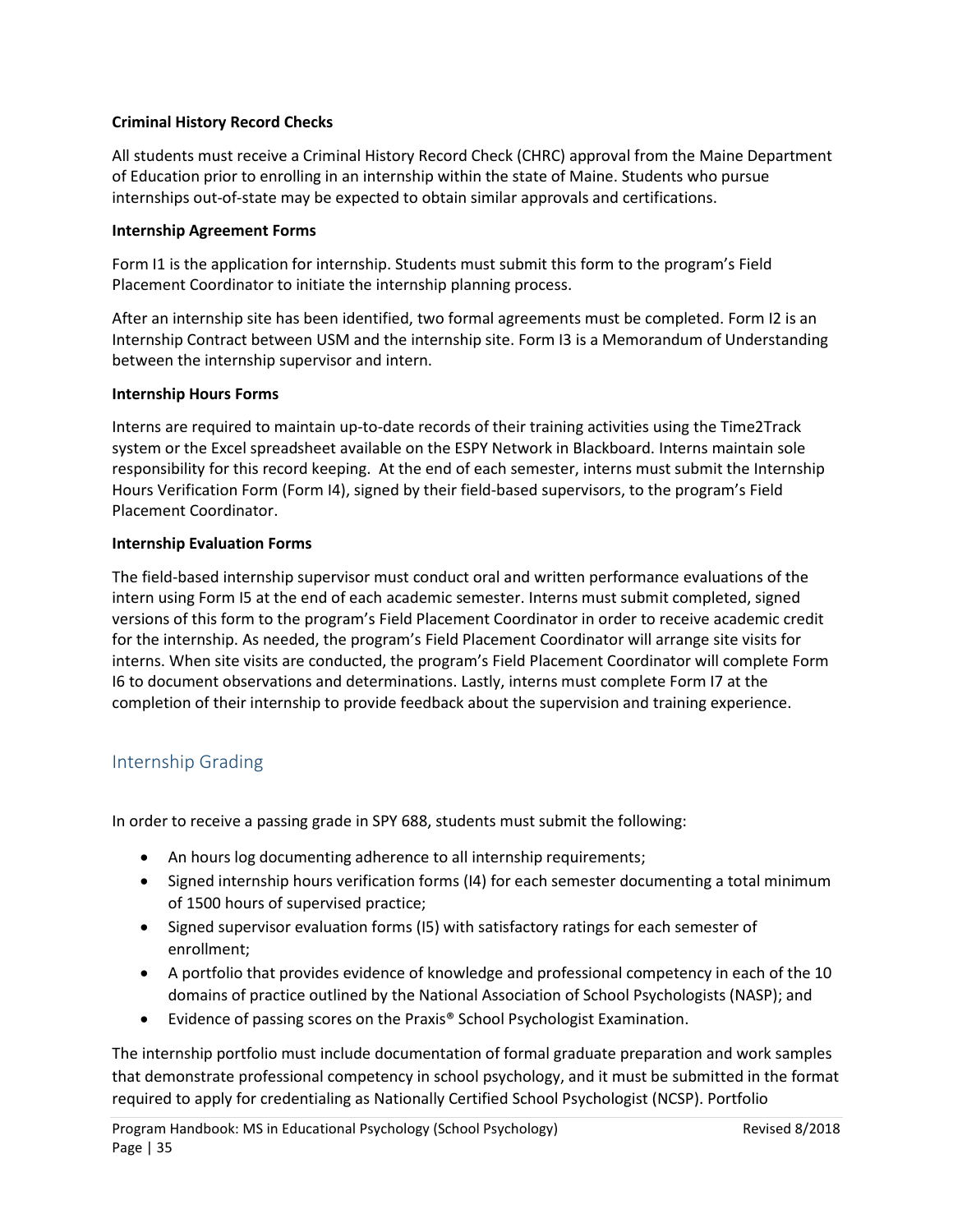requirements and scoring rubrics are available through NASP by following the link to the "application guide" for graduates of non-NASP-approved school psychology programs: <https://www.nasponline.org/standards-and-certification/national-certification/apply-for-the-ncsp>

The Praxis® School Psychologist Examination is administered by ETS, and students must submit official scores above 147 prior to the completion of internship. Detailed information about the exam, including content, fees, and registration is available on the following site: https://www.ets.org/praxis/nasp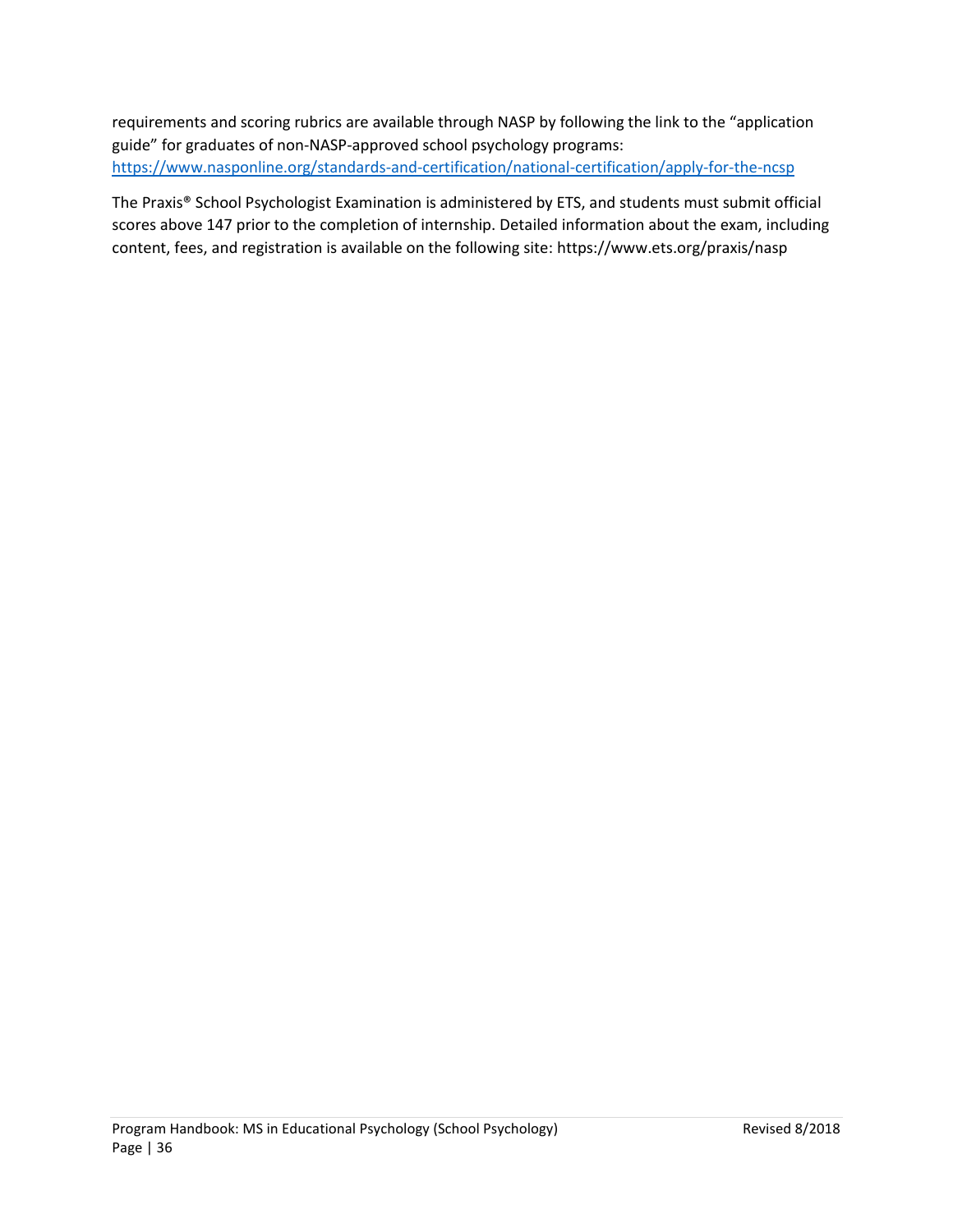# IX. Policies and Procedures

<span id="page-36-0"></span>For a comprehensive overview of University policies and procedures that apply to all graduate students, students should reference the policies published in USM's Graduate Catalog [\(https://usm.maine.edu/catalogs\)](https://usm.maine.edu/catalogs) and posted on USM's student website [\(http://usm.maine.edu/students\)](http://usm.maine.edu/students). Additional policies and procedures specific to the School Psychology program are described below.

# <span id="page-36-1"></span>Transfer Credits

The program curriculum requires students to complete a minimum of 84 graduate credit hours. Students who enter the program with appropriate graduate credits from another institution may apply to transfer up to 30 semester credit hours into the program. (Note: This policy is pending University approval, and is subject to change.)

To ensure that transfer credits are equivalent (in terms of content and rigor) to required credits within the program of study, transfer requests must undergo the course equivalency review process. This process ensures that all students have been (or will be) exposed to essential educational and training opportunities and possess (or will acquire) core competencies for professional practice in school psychology.

For each graduate course a student wishes to have considered for transfer credit, the student must submit a course equivalency request (CER) form to the Department Chair. The CER form (available on the ESPY Network in Blackboard) prompts submission of the following information:

- A brief (two- to three-sentence) rationale for why the course should be considered equivalent;
- An official transcript documenting the student's grade for the course and the semester it was completed;
- The prior graduate course number and title and the course number and title for the USM course that the student wishes to be considered as equivalent;
- The syllabus for the completed graduate course; and
- Relevant supporting documentation (e.g., list of required and suggested readings, reports, papers, tests, etc.).

In general, only courses completed within 5 years prior to entry in the program with a grade of B or higher will be considered for transfer credit. However, the program may, at its discretion, consider coursework completed more than 5 years prior to entry for transfer credit when students: (a) developed initial competence in the professional practice area through coursework and (b) continued to update their competency through professional experiences (which may include, but not be limited to relevant professional employment, supervision, and continuing education).

Course equivalency requests will be reviewed by the Department Chair and referred to the faculty designee who has expertise in the area of instruction. The faculty designee may ask for additional information from the student or request to consult with the previous instructor. The designee will then make a recommendation to the school psychology faculty, and the faculty will vote to determine whether the course is considered equivalent. The student will be informed about the faculty's decision by the Department Chair.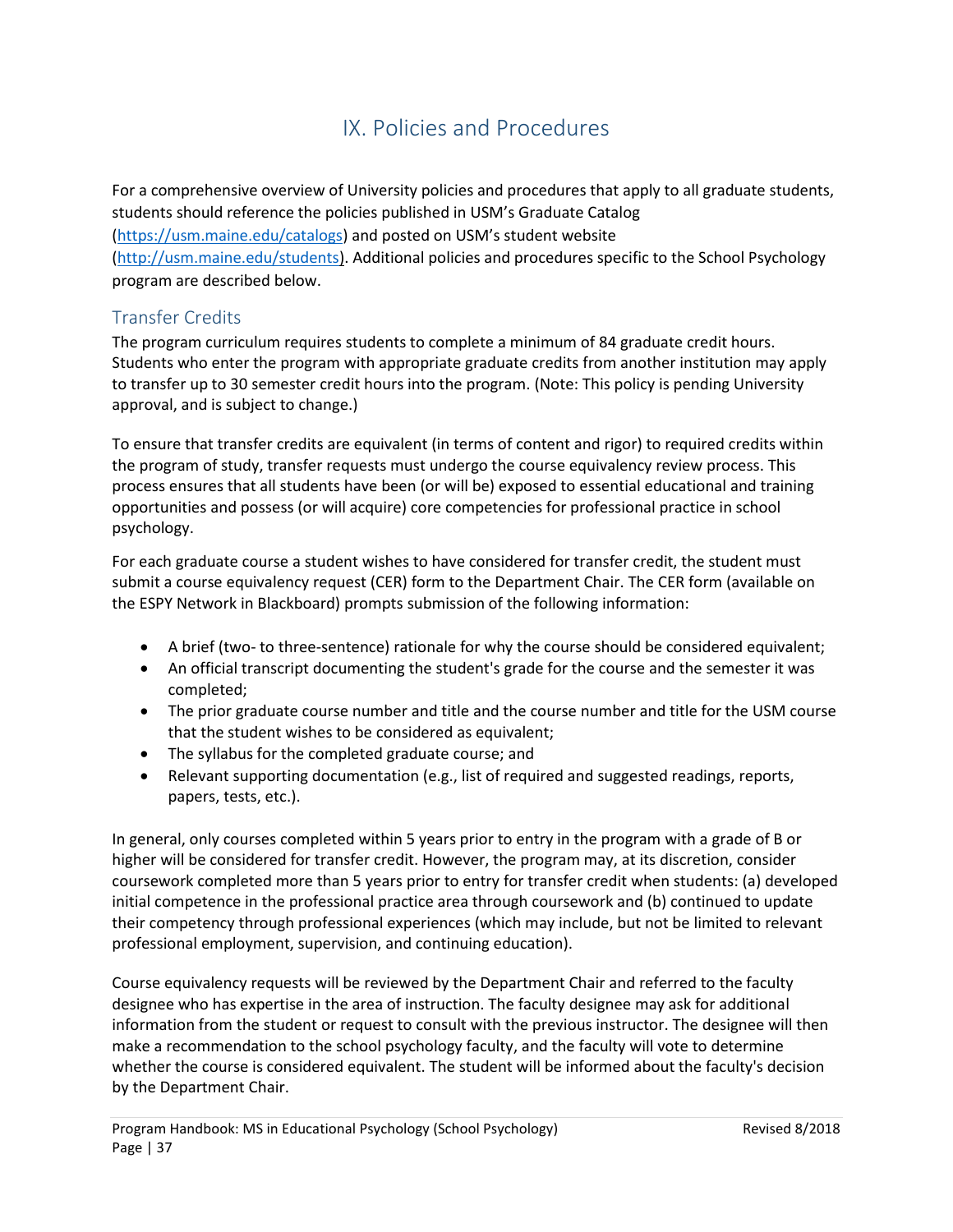The result of the course equivalency request will be documented in the student's local program file and communicated to the USM Registrar. Transferred credits will be noted on the student's USM transcript and counted toward the student's degree.

# <span id="page-37-0"></span>Academic Grades and Probation

Students are expected to demonstrate competency in all core program domains. Accordingly, students must obtain grades of B or better in all courses. Students who earn a B- or lower in any required course within the program of study will be required to re-take the course. Courses may not be taken more than twice. Procedures to support students in earning satisfactory grades and making progress in the program are described in previous sections of this handbook (see Chapter VI).

When a student does not meet expectations for satisfactory academic progress as described in USM's Graduate Catalog and previous sections of this handbook, the Program, Department, School, College, and University reserve the right to place the student on academic probation. Such probation involves notifying the student that her or his academic standing does not meet program standards and must be rectified in a stated period of time. Academic probation is handled by the Office of Graduate Studies, and students are notified in writing about probation decisions. A student who has concerns about academic probation decisions may follow the appeal process described within this chapter of the handbook.

# <span id="page-37-1"></span>Academic Integrity

Students are expected to abide USM's Student Academic Integrity Policy

[\(https://usm.maine.edu/deanofstudents/student-academic-integrity-policy-0\)](https://usm.maine.edu/deanofstudents/student-academic-integrity-policy-0). Accordingly, the academic work produced within the program of study should provide an honest reflection of each student's knowledge and abilities. Violations of academic integrity include, but are not limited to, plagiarizing words and ideas by not giving proper acknowledgement to sources, fabricating data, referencing unauthorized sources during exams, and submitting completed assignments for credit more than once. Additionally, when a sample evaluation report is required as a course assignment, all of the writing in the report must be the student's own work. Submitting de-identified written material from a colleague as one's own work constitutes plagiarism. Written products generated in the context of independent employment within a school, agency, or other setting also cannot be submitted to fulfill USM course requirements. There are two reasons for this:

- 1. FERPA regulations bar transmission and sharing of pupil records and data outside of the school or agency without parent permission; therefore, USM course instructors do not have permission to view such work.
- 2. The intent of course assignments is to advance students' skills to a new level; therefore, submitting prior work for a course assignment violates the purpose of the assignment(s).

Violations of academic integrity will not be tolerated and may result in formal sanctions, as described in USM's Student Academic Integrity Policy.

# <span id="page-37-2"></span>Class Attendance

Students are expected to attend all scheduled classes. Specific attendance policies may be articulated by instructors within their syllabi, but students may expect that absences will affect their course grades unless individualized arrangements are coordinated with instructors in advance.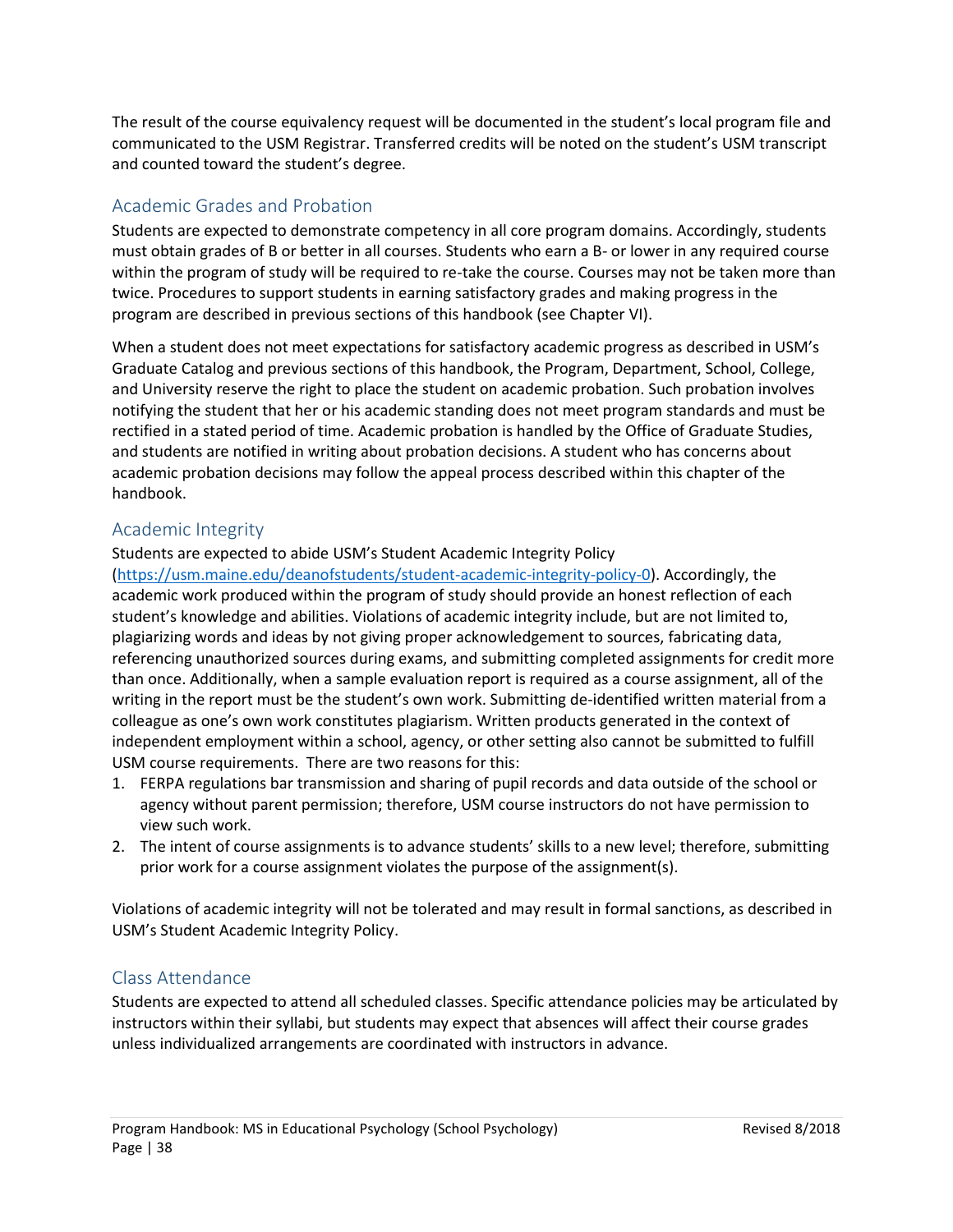# <span id="page-38-0"></span>Writing Expectations

All written assignments submitted for course credit must be prepared in accordance with the guidelines established by the most recent edition of the *Publication Manual of the American Psychological Association*. Most importantly, students are expected to appropriately credit the sources that informed their work by adhering to citation and reference guidelines.

# <span id="page-38-1"></span>Ethical and Professional Standards

During all phases of the program, students are expected to be aware of and adhere to the legal, ethical, and professional standards specified by the professional organizations and governing bodies associated with the practice of school psychology. These include, but are not limited to the standards established by the American Psychological Association, National Association of School Psychologists, and Association of State and Provincial Psychology Boards.

# <span id="page-38-2"></span>Commitment to Diversity

The program is committed to preparing school psychologists who are able to work with children, adolescents, and families from many diverse backgrounds. Accordingly, students will be afforded opportunities to work with clients who exhibit diversity in terms of age, disability, gender, gender identity, language, national origin, race, religion, culture, sexual orientation, socioeconomic status, and/or other factors. Students have no reasonable expectation of being exempted from having any particular category of potential clients assigned to them for the duration of training.

# <span id="page-38-3"></span>Field Placements

Practica and internship sites typically require students to submit to a criminal background check and fingerprinting and may require other screenings (e.g., drug screenings). In these circumstances, students are responsible for coordinating the screenings, paying associated screening fees, and delivering required documentation to field placement sites. Although program faculty will make reasonable efforts to place admitted students in practica and internships, host sites retain the right to determine whether to accept a student for training.

# <span id="page-38-4"></span>Graduation

Students are eligible to graduate after successfully completing all program requirements, including coursework and the culminating internship. USM awards diplomas three times per year: May, August, and December. Students' diplomas will be issued on the next conferral date following completion of all requirements (e.g., a student who completes all program requirements in June will earn the degree in August).

In order to assist the Registrar with preparing diplomas and transcripts, students must submit a graduation application with any required verification forms by the first day of the month of anticipated graduation (i.e., May 1, August 1, or December 1). Applications for graduation may be completed on MaineStreet or through USM's Office of Registration and Scheduling Services. Please note that USM holds only one commencement ceremony per year, and students may participate in commencement only after they have applied for graduation and been certified to participate.

# <span id="page-38-5"></span>Professional Credentialing

Students who complete the program are eligible to apply for professional credentialing in school psychology. Students maintain sole responsibility for completing any credentialing requirements that are beyond the scope of the program and for paying the associated fees. Students also should be aware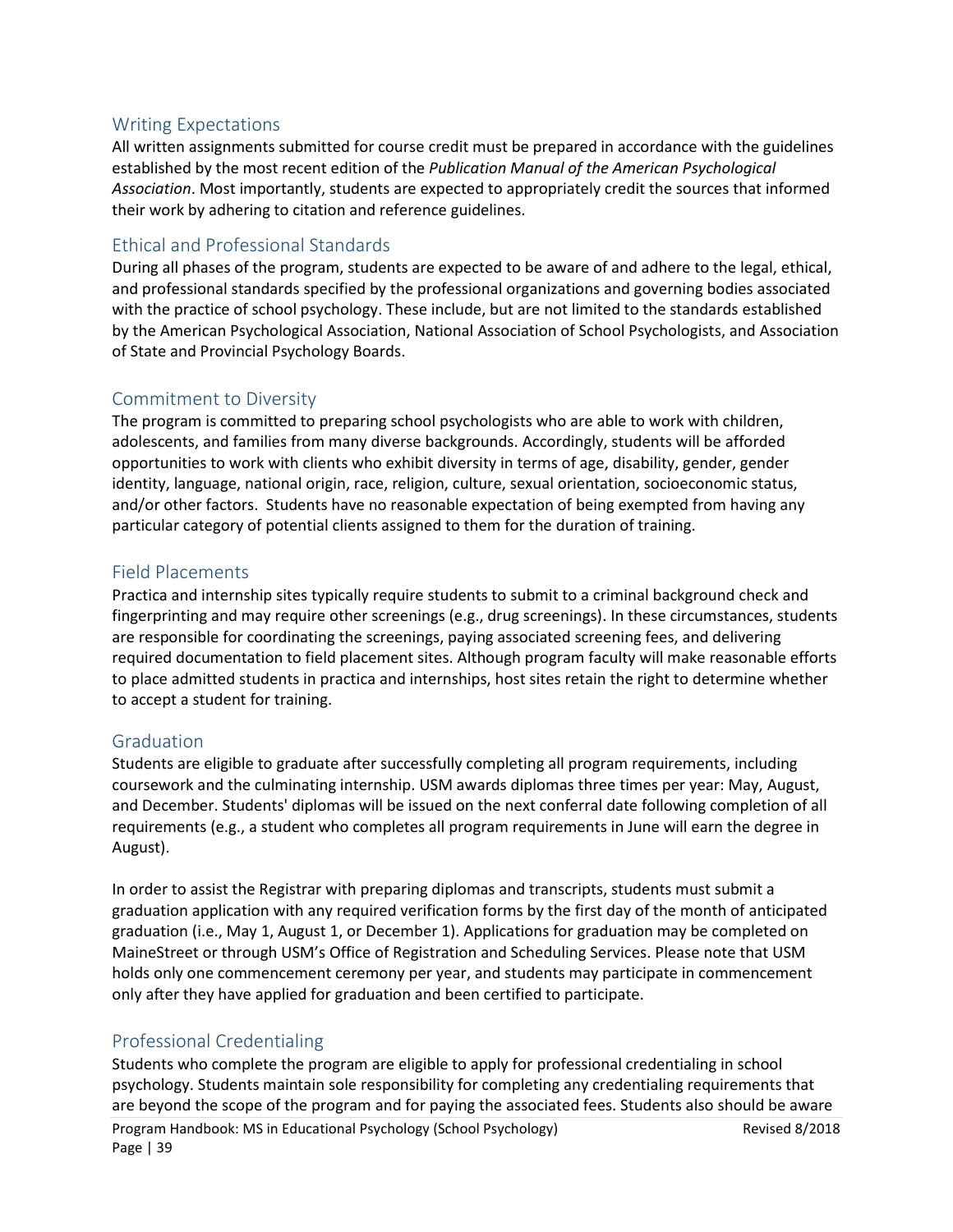that a criminal record may jeopardize their eligibility for certification, and students are encouraged to consult the relevant credentialing bodies for additional details. Successful completion of the program does not guarantee certification or employment in the field.

# <span id="page-39-0"></span>Student Records

The program maintains records for each student that include coursework and grades, advising notes, required forms, comprehensive exam scores, annual student report feedback, and supervisory evaluations to provide evidence of progress within the program and support future accreditation and credentialing needs for both the student and the program. Students' official academic records are maintained in perpetuity by USM, but additional program records *may* be expunged 5 years after graduation. All student records are maintained in accordance with USM's Confidentiality of Student Records Policy and the Family Educational Rights and Privacy Act (FERPA). Students are encouraged to review these policies on the USM website: [http://usm.maine.edu/registration-services/confidentiality](http://usm.maine.edu/registration-services/confidentiality-student-records-policy)[student-records-policy](http://usm.maine.edu/registration-services/confidentiality-student-records-policy) and [http://usm.maine.edu/registration-services/privacy-records-ferpa.](http://usm.maine.edu/registration-services/privacy-records-ferpa)

# <span id="page-39-1"></span>Social Media

Students are expected to demonstrate responsible use of social media such as Facebook and Twitter. Materials and information posted on such sites may be viewed by peers, faculty, field supervisors, and potential clients. Accordingly, students should not post anything on social media sites that could harm their professional reputations, the reputation of USM's program, the reputation of other professionals, etc. To maintain appropriate professional boundaries, students are expected to adhere to the following guidelines:

- 1. Students may not "friend" or otherwise link with USM faculty while enrolled in the program.
- 2. Students may not "friend" or otherwise link with (non-related) school-age students while enrolled in the program. This includes students enrolled at schools or agencies where students complete field-placements.
- 3. Students may not discuss or mention program faculty, policies, or procedures on social media sites. Any program-related concerns should be communicated and addressed in accordance with the procedures described in a subsequent section of this handbook (see Chapter XI).

Students are expected to respond to observed violations of these policies by addressing concerns with the individual posting inappropriate materials and/or reporting the violation to the Program Chair or relevant school/agency personnel (as appropriate). When a student violates these policies or posts other inappropriate information on social media sites, program faculty reserve the right to address the situation with the student and to take disciplinary action if needed.

# <span id="page-39-2"></span>Withdrawal from the Program

In accordance with USM policy, withdrawal (with the loss of matriculation status) from the program may be initiated by the student or the program/institution. The relevant information from USM's Graduate Catalog is excerpted below.

- 1. **Student Withdrawal.** To withdraw from the University, the student must submit an official Withdrawal Form to the Office of Registration and Scheduling Services and complete an exit interview with his or her advisor.
- 2. **Academic Withdrawal.** If a student has not made satisfactory academic progress toward fulfilling degree requirements (see above), he or she may be withdrawn from the University.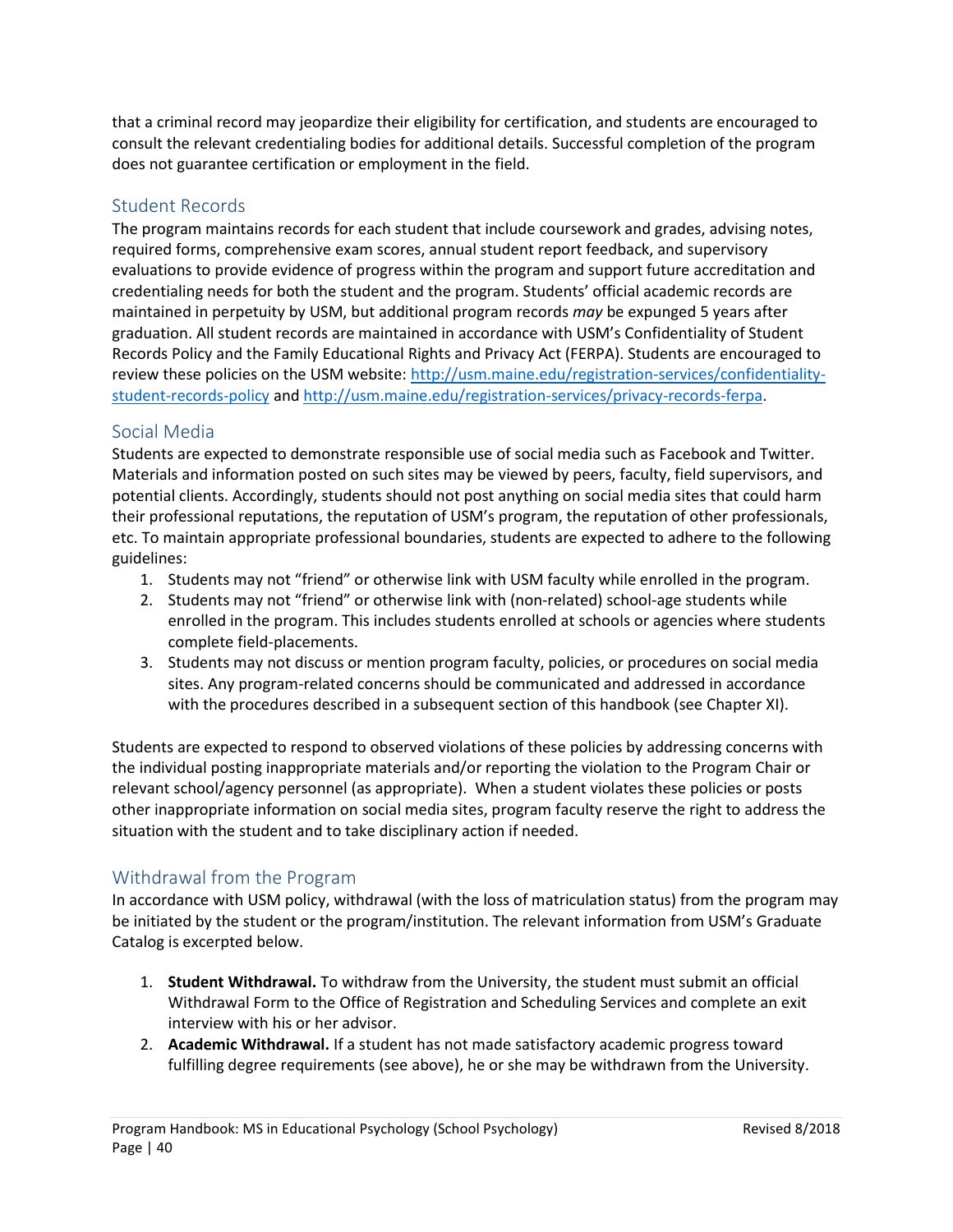3. **Administrative Withdrawal**. A student may be withdrawn from a particular graduate program for reasons of a professional nature as determined by the program director or department chair.

Determinations for academic or administrative withdrawal from the program typically will be made only subsequent to supporting students through an action plan for improvement. However, the program retains the right to proceed directly with withdrawal in situations when students commit significant ethical, policy, or legal violations.

# <span id="page-40-0"></span>Compliance with Program Policies and Procedures

Students are expected to review and comply with all expectations outlined within this handbook. Students must sign and submit Appendix A: Acknowledgment and Agreement to Abide by USM's MS in Educational Psychology with a Concentration in School Psychology Handbook within their first semester of matriculation in the program.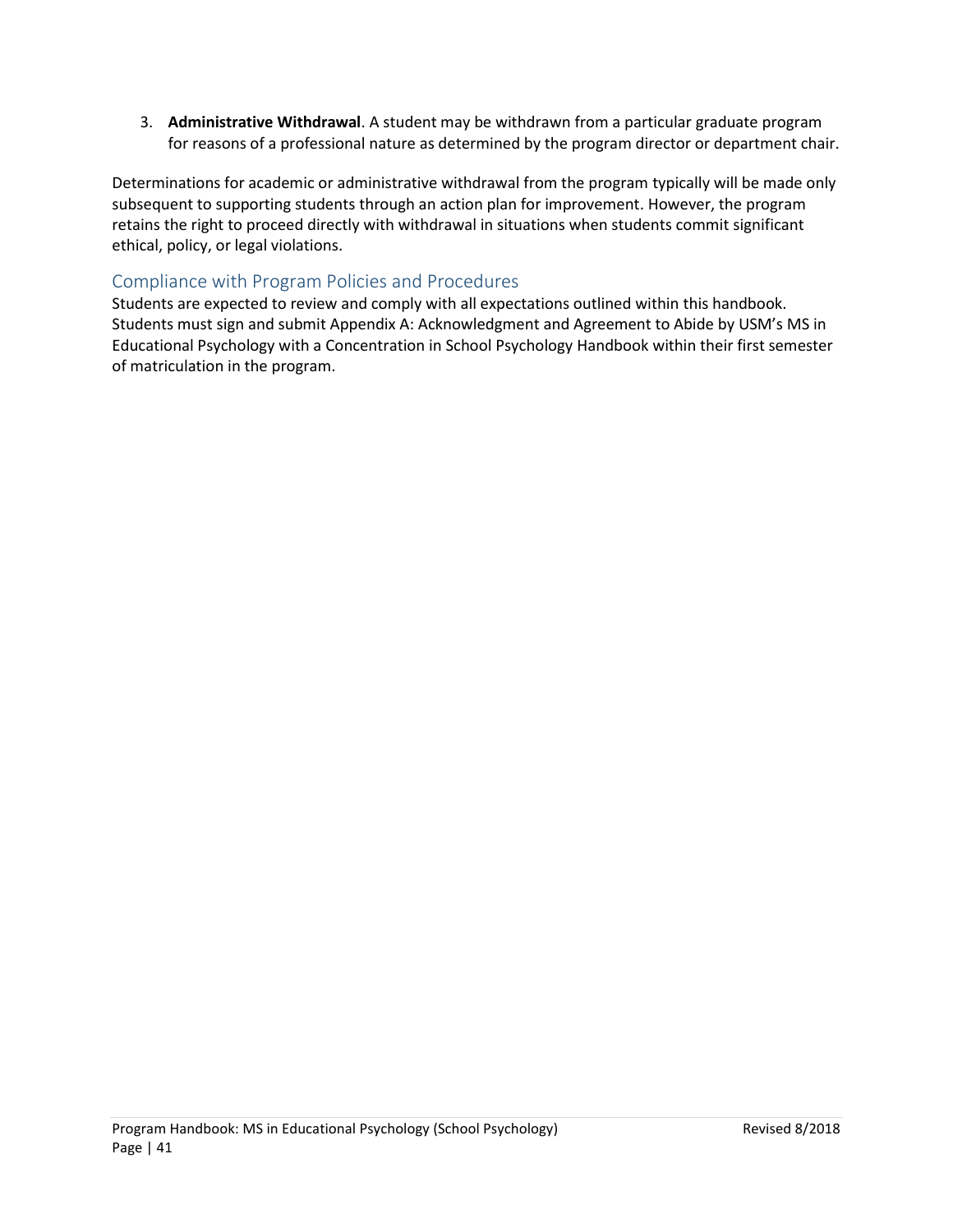# X. Student Resources

<span id="page-41-0"></span>All USM students retain both rights and responsibilities within the University community, and students are encouraged to view the University's statement on students' rights and responsibilities on the following website: [https://usm.maine.edu/deanofstudents/student-rights-and-responsibilities.](https://usm.maine.edu/deanofstudents/student-rights-and-responsibilities)

In accordance with the program's mission to prepare students for competent practice in school psychology, students are able to access a wide variety of resources to support their success. Comprehensive information about supports and services available to all USM students may be accessed here: [http://usm.maine.edu/students.](http://usm.maine.edu/students) Selected resources are also highlighted below.

# <span id="page-41-1"></span>Administrative Services

Students have access to all USM student resources and services.

The USM library offers access to professional literature and research assistance. Additionally, computers, printers, and copy machines are available for student use in the libraries on each USM campus. Information about library resources may be accessed here: [http://usm.maine.edu/library.](http://usm.maine.edu/library)

All students are also assigned Blackboard, MaineStreet, and University email accounts. The USM HelpDesk offers comprehensive supports to students accessing these computing resources. Additional information about computing services, supports, and policies may be accessed here: [https://usm.maine.edu/computing/helpdesk.](https://usm.maine.edu/computing/helpdesk)

The program's secretarial services, photocopiers, printers, and telephone lines are available to students performing duties in conjunction with their assistantships. In all other circumstances, students are expected to use the University resources allocated for student use.

## <span id="page-41-2"></span>Financial Resources

A variety of resources are available to assist students in funding their graduate educations. Information about Federal Financial Aid, scholarships, and graduate assistantships may be obtained here: [https://usm.maine.edu/grad/graduate-students-financial-support.](https://usm.maine.edu/grad/graduate-students-financial-support)

Students also may apply for up to \$1500 per academic year to support professional development activities. Additional information about the Graduate Student Professional Development Fund may be accessed here: [https://usm.maine.edu/grad/graduate-student-professional-development-fund.](https://usm.maine.edu/grad/graduate-student-professional-development-fund)

# <span id="page-41-3"></span>Academic Resources

The Learning Commons at USM offers free academic tutoring services, technology and research assistance, and writing support to all students. Students who are interested in writing assistance may access support from trained graduate writing tutors. Additional information about the Learning Commons and writing support for graduate students may be accessed on the following sites: <http://usm.maine.edu/learningcommons> and [https://usm.maine.edu/grad/writing-support-graduate](https://usm.maine.edu/grad/writing-support-graduate-students)[students.](https://usm.maine.edu/grad/writing-support-graduate-students)

### <span id="page-41-4"></span>Health, Safety, and Wellness Resources

*Disability Services Center.* USM is committed to providing students with documented disabilities equal access to all programs and services. Information about requesting accommodations and accessing other services offered by the Disability Services Center may be obtained here: [http://usm.maine.edu/dsc.](http://usm.maine.edu/dsc)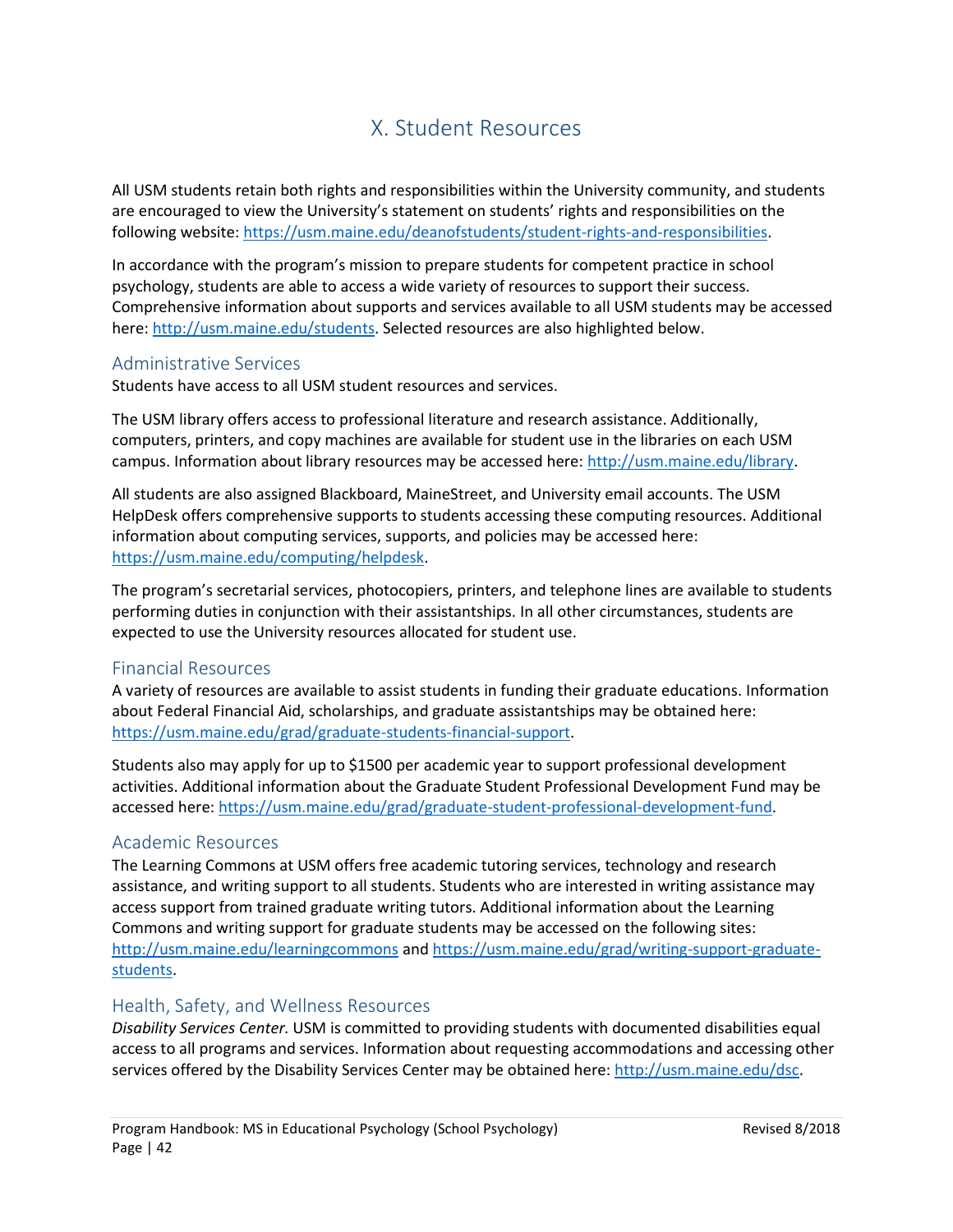*University Health and Counseling Services.* Comprehensive health and psychological services are available to USM students. Information about available services may be accessed here: [http://usm.maine.edu/uhcs.](http://usm.maine.edu/uhcs)

*Campus Safety Project.* The Campus Safety Project is a University-wide effort to promote healthy relationships that provides prevention education and response training on sexual assault, stalking, and relationship abuse for students, staff, and faculty. Information about these programs and services may be accessed here: [https://usm.maine.edu/campus-safety-project.](https://usm.maine.edu/campus-safety-project)

*Diversity and Inclusion.* USM adheres to a nondiscrimination policy and does not discriminate on the grounds of race, color, religion, sex, sexual orientation, including transgender status and gender expression, national origin, citizenship status, age, disability, genetic information or veteran's status in employment, education, and all other programs and activities. USM also embraces diversity and offers a range of programs and services to support its mission. Additional information about these policies, programs, services, and systems for issuing complaints may be accessed here: [http://usm.maine.edu/student-diversity.](http://usm.maine.edu/student-diversity)

# <span id="page-42-0"></span>Tk20

Tk20 is an online data management system that allows students to create, maintain, and share their field experience portfolios. All students are required to subscribe to Tk20. The one-time subscription fee of \$103 must be paid during the first semester of enrollment in practicum. Additional information about the Tk20 system may be accessed here: [https://usm.maine.edu/educator-preparation/tk20.](https://usm.maine.edu/educator-preparation/tk20)

# <span id="page-42-1"></span>Student Study Room/Lounge

Room 462A in Bailey Hall on the Gorham campus is reserved exclusively as a study room/student lounge for school psychology students. Access to this space is a privilege, and students are expected to demonstrate respect by cleaning up after themselves and minimizing noise that may disrupt individuals in nearby offices and classrooms.

# <span id="page-42-2"></span>Assessment Center

The School of Education and Human Development maintains an Assessment Center for use by students enrolled in specific courses with assessment content. Assessment Center resources are funded by fees that students pay during the semester(s) when they enroll in assessment-related courses. Students may borrow Assessment Center materials only during the semesters when they have enrolled in these courses. Permission to access materials during field-placements also may be granted on a case-by-case basis, contingent on the availability of resources. Additional information about the Assessment Center may be accessed on the following website[: http://usm.maine.edu/assessment-center.](http://usm.maine.edu/assessment-center)

# <span id="page-42-3"></span>ESPY Network

The ESPY Network on Blackboard provides students with an online community to access and share resources. All required school psychology forms, including a copy of this handbook are accessible on the ESPY Network. The ESPY Network also facilitates communication by providing a central location for postings about professional development opportunities, employment opportunities, and current professional topics. All notifications sent to students' email accounts through the ESPY Network will be indicated by a subject line that begins the following information: ESPY Network (ORG-P-ESPYNetwork\_172).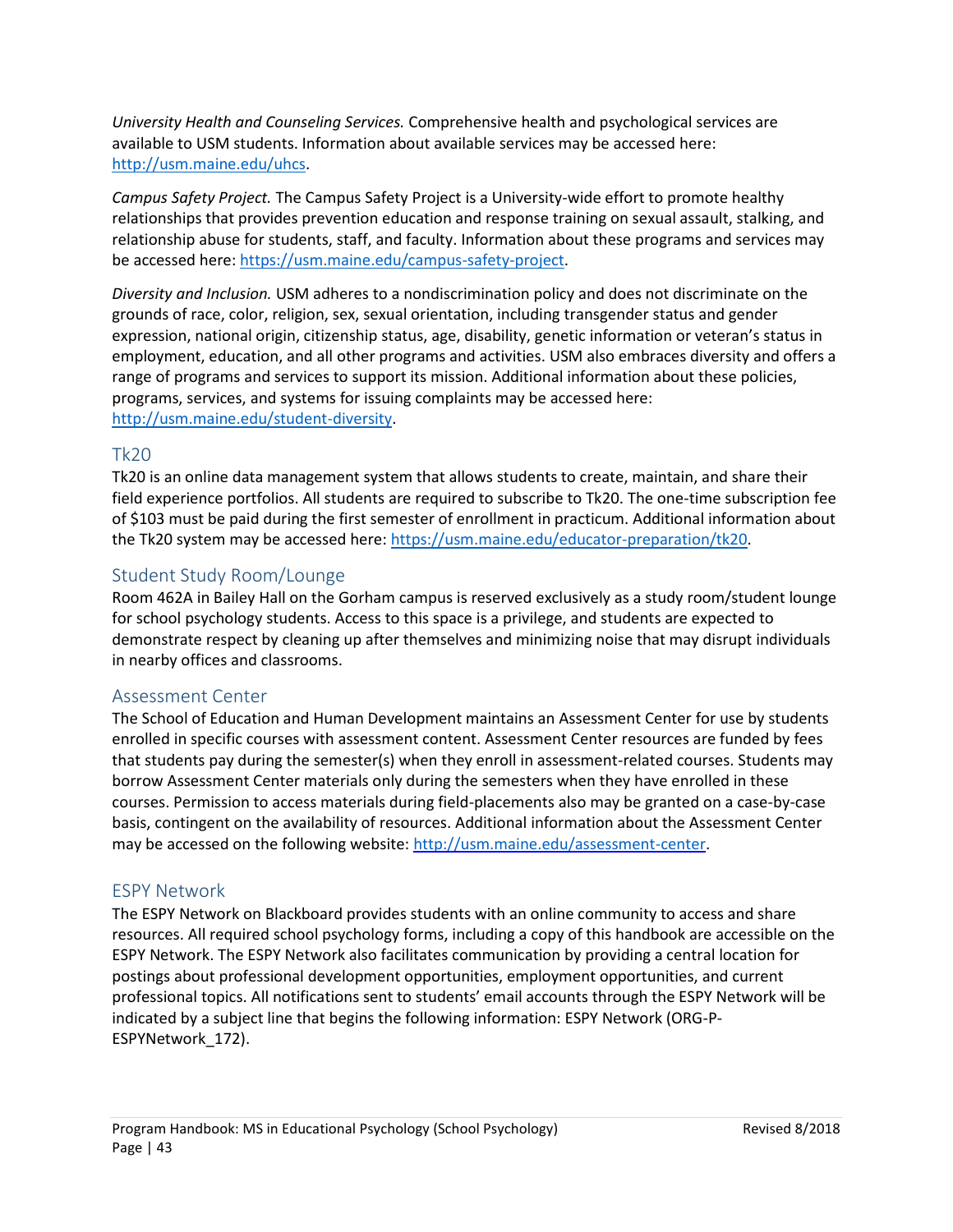# <span id="page-43-0"></span>Professional Organizations

Students are encouraged to join professional organizations to support their professional development. Students receive significant discounts on membership rates and gain access to up-to-date information and professional networking opportunities. Professional organizations that may be of interest to students include the following:

**American Psychological Association (APA).** APA represents all disciplines within professional psychology. Division 16 of the APA represents school psychology specifically. At least one program faculty member maintains membership with the APA and Division 16 each year.

**National Association of School Psychologists (NASP).** NASP is the national association for the profession of school psychology. At least one program faculty member maintains membership with NASP each year. One USM student serves as the NASP student representative for the program each year.

**Maine Association of School Psychologists (MASP).** MASP is the state affiliate of NASP. At least one member of the program faculty maintains membership with MASP each year. One USM student serves as the MASP student representative for the program each year.

**Maine Student Affiliates in School Psychology (MaineSASP).** MaineSASP is the state affiliate of APA's Division 16. USM students fill the roles of President, Vice President, Secretary, Treasurer, and Diversity and Advocacy Chair. This is an active group that affords many opportunities for connecting with fellow students.

**Association for Behavior Analysis International (ABAI).** ABAI is the leading organization for individuals interested in behavior analysis. At least one faculty member maintains membership with ABAI each year.

**The Association for Maine Behavior Analysis (AMeBA).** AMeBA is the state-level organization for individuals interested in behavior analysis. One faculty member presently serves on the Executive Committee.

# <span id="page-43-1"></span>Liability Insurance and Criminal History Records Check (CHRC)

As described in the handbook sections pertaining to practica and internship (see Chapters VII and VII), students are required to (a) obtain and carry student liability insurance while completing field-based activities and (b) obtain CHRC approval from the Maine Department of Education. Information about student liability insurance options may be obtained on the following websites: <https://www.trustinsurance.com/> and [http://www.nasponline.org/membership-and](http://www.nasponline.org/membership-and-community/professional-liability-insurance)[community/professional-liability-insurance.](http://www.nasponline.org/membership-and-community/professional-liability-insurance) Information about the CHRC approval process may be accessed here: [http://www.maine.gov/doe/cert/fingerprinting/approval-instructions.html.](http://www.maine.gov/doe/cert/fingerprinting/approval-instructions.html)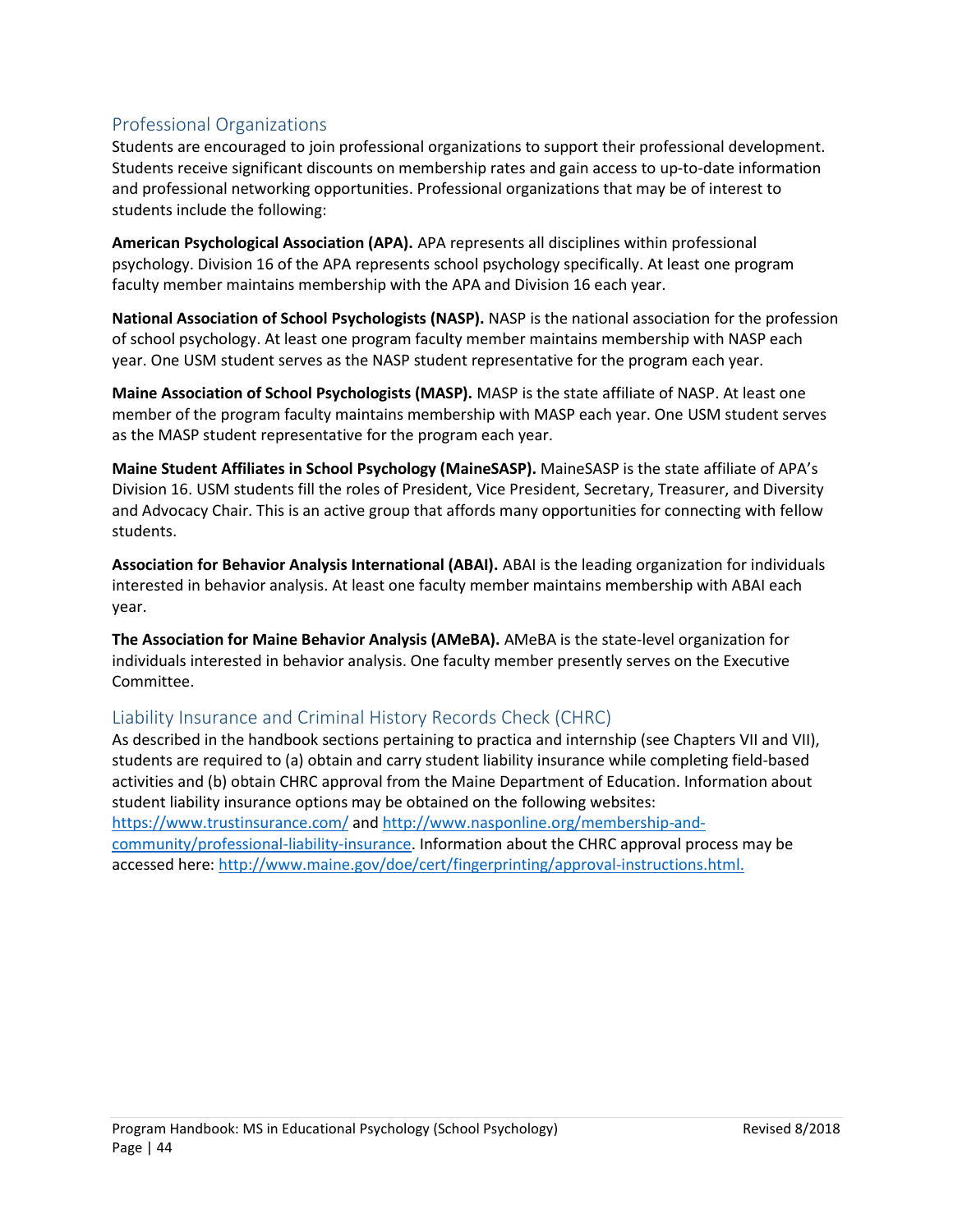# XI. Student Appeals and Complaints

<span id="page-44-0"></span>The program recognizes the rights of students and faculty to be treated fairly and with respect. Accordingly, clear policies and procedures have been established for resolving both academic and nonacademic concerns that arise.

# <span id="page-44-1"></span>General Problem-Solving Guidelines

The ethical guidelines of the American Psychological Association (APA) and the National Association of School Psychologists (NASP) include specific guidance and procedures for resolving ethical dilemmas and other conflicts that arise in the context of professional practice. Consistent with these guidelines, the core steps for resolving problems that arise in the context of the program include the following:

1. Meet with the individual(s) involved in the problem to discuss the issue candidly. If possible, develop a plan of action to resolve the problem.

2. If the problem cannot be resolved with a face-to-face meeting between the involved parties, contact the supervisor(s) of the individual(s) involved to obtain assistance with problem resolution. 3. If the problem persists, then report the concerns to the appropriate member of leadership within the organization.

Students are expected to learn and follow the APA and NASP ethical guidelines and procedures during and after program completion; accordingly these basic standards should be followed to address problems that arise while enrolled in the program. Specifically, students should start by meeting with the individual(s) involved in the problem in an effort to find a solution. If a solution cannot be generated within a face-to-face meeting, students should contact the next individual(s) in the governance hierarchy at USM to obtain assistance. Except in circumstances described below, this process should be followed on a stepwise basis such that the problem is addressed "locally" and individually to the extent possible.

Here is an example of the procedures students should follow if they have a problem with a course instructor or any other individual(s) working within the program:

*Lynn is a second year student. She just finished the semester and looked online to view her grades for the term. She was shocked to see that she had earned a "B" in one of her classes. She thought her work was very strong, and she expected an "A." She reviewed the assignments she had received back from the instructor, and all her work showed scores leading to an "A" grade. Lynn decided she would ask the instructor why she earned a "B" in the class.* 

*Lynn contacted the instructor by e-mail the next day and requested a time to meet and review*  her grade. The instructor agreed and a meeting was set up for the next week. Lynn brought all *her coursework to the meeting and explained that she felt her work had earned an "A" instead of a "B." The instructor said that most of Lynn's work for the semester was "A" material, but her final paper (worth 30% of the grade) was of much lower quality than her other work. The instructor showed Lynn the paper and went over his concerns. Lynn said that she disagreed with the instructor and felt the work was on a par with her prior assignments. The instructor disagreed.* 

In this example, Lynn was not able to resolve the problem with a face-to-face meeting with the instructor. Therefore, her next step was to request a meeting with the Department Chair to discuss the situation.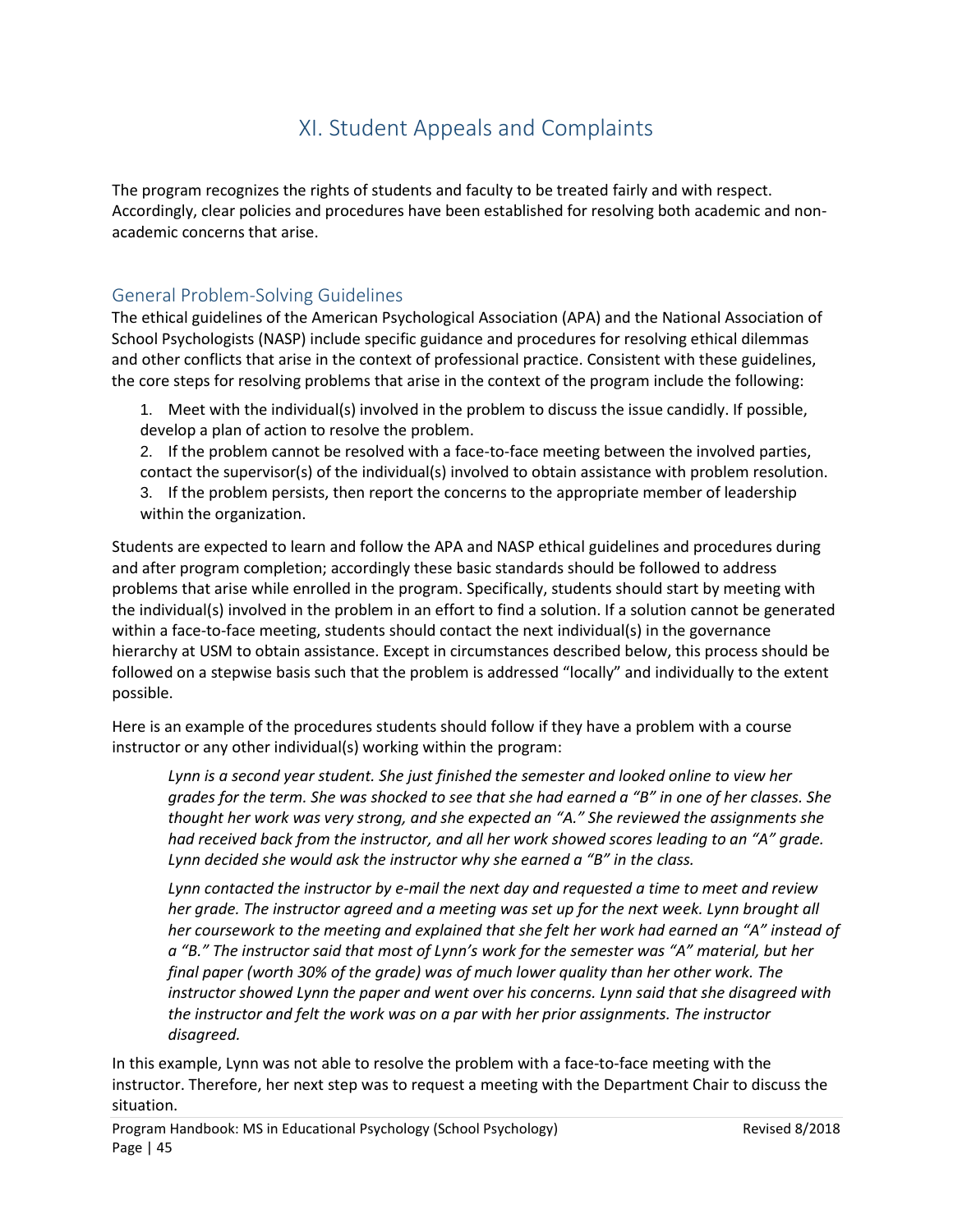*Lynn met with the Department Chair and the instructor together and discussed the grade dispute. The Department Chair suggested that she read the final paper and use the instructor's scoring criteria to evaluate the paper. She suggested that she also read a selection of Lynn's other work so she could compare the quality of the writing. Lynn and the instructor agreed that this was a good idea. One week later the Department Chair met with Lynn and the instructor again and reported her review of the paper. She scored Lynn's last paper higher than the instructor had, and the new score yielded a course grade of "A-." Lynn and the instructor agreed to accept the new paper score, and the instructor submitted a revised grade for the course.* 

In this case, Lynn's problem was resolved by following steps 1 and 2 of the basic procedures for problem-solving. If Lynn or the instructor had not been willing to accept the Department Chair's new score, the next step would have been to contact the Associate Dean to request additional help with the problem.

As illustrated in the example above, the order for addressing many problems will generally proceed as follows:

- 1. Individual(s) directly involved in the problem
- 2. Department Chair: Jamie Pratt, [jamie.pratt1@maine.edu](mailto:jamie.pratt1@maine.edu)
- 3. SEHD Associate Dean: Mark Steege[, mark.steege@maine.edu](mailto:mark.steege@maine.edu)
- 4. CMHS Dean: Joanne Williams, [joanne.williams@maine.edu](mailto:joanne.williams@maine.edu)
- 5. Provost and Vice President for Academic Affairs: Jeannine Diddle Uzzi, [Jeannine.uzzi@maine.edu](mailto:Jeannine.uzzi@maine.edu)
- 6. USM President: Glenn Cummings, [usm.president@maine.edu](mailto:usm.president@maine.edu)

Typically, most problems can be resolved through meetings with the individuals involved and the Department leaders. If a student is not sure how to proceed when faced with a problem, the student should contact her or his advisor or the Department Chair. If the advisor or Department Chair is involved in the problem itself, another faculty member in the Department may serve as an objective participant in the problem-solving process. Alternatively, the Director of Student Affairs, Kim Warren [\(kiwarren@maine.edu\)](mailto:kiwarren@maine.edu) is available to provide guidance to students about whom to contact with concerns.

# <span id="page-45-0"></span>Non-Academic Complaints

The Office of Graduate Studies (OGS) provides graduate students with impartial assistance in resolving disagreements or complaints of a non-academic nature. The OGS is available to direct students to the appropriate University policy or procedure to utilize when seeking resolutions to complaints. The Director of Graduate Studies, Andrew King may be contacted at [andrew.king@maine.edu](mailto:andrew.king@maine.edu) or 207-780- 4812.

Complaints about harassment, discriminatory actions, unwanted sexual behavior, relationship abuse, or other crimes may be reported directly through the mechanisms on the following website: [http://usm.maine.edu/campus-life/report-it.](http://usm.maine.edu/campus-life/report-it) In case of emergency, students also are advised to call 911 or access support from the campus police.

# <span id="page-45-1"></span>Academic Appeals

Policies exist to ensure fair and timely reviews of student appeals of academic grades and program withdrawal/dismissal determinations. Students are encouraged to review USM's Graduate Catalog for information about these policies at the following site: [https://usm.maine.edu/catalogs.](https://usm.maine.edu/catalogs)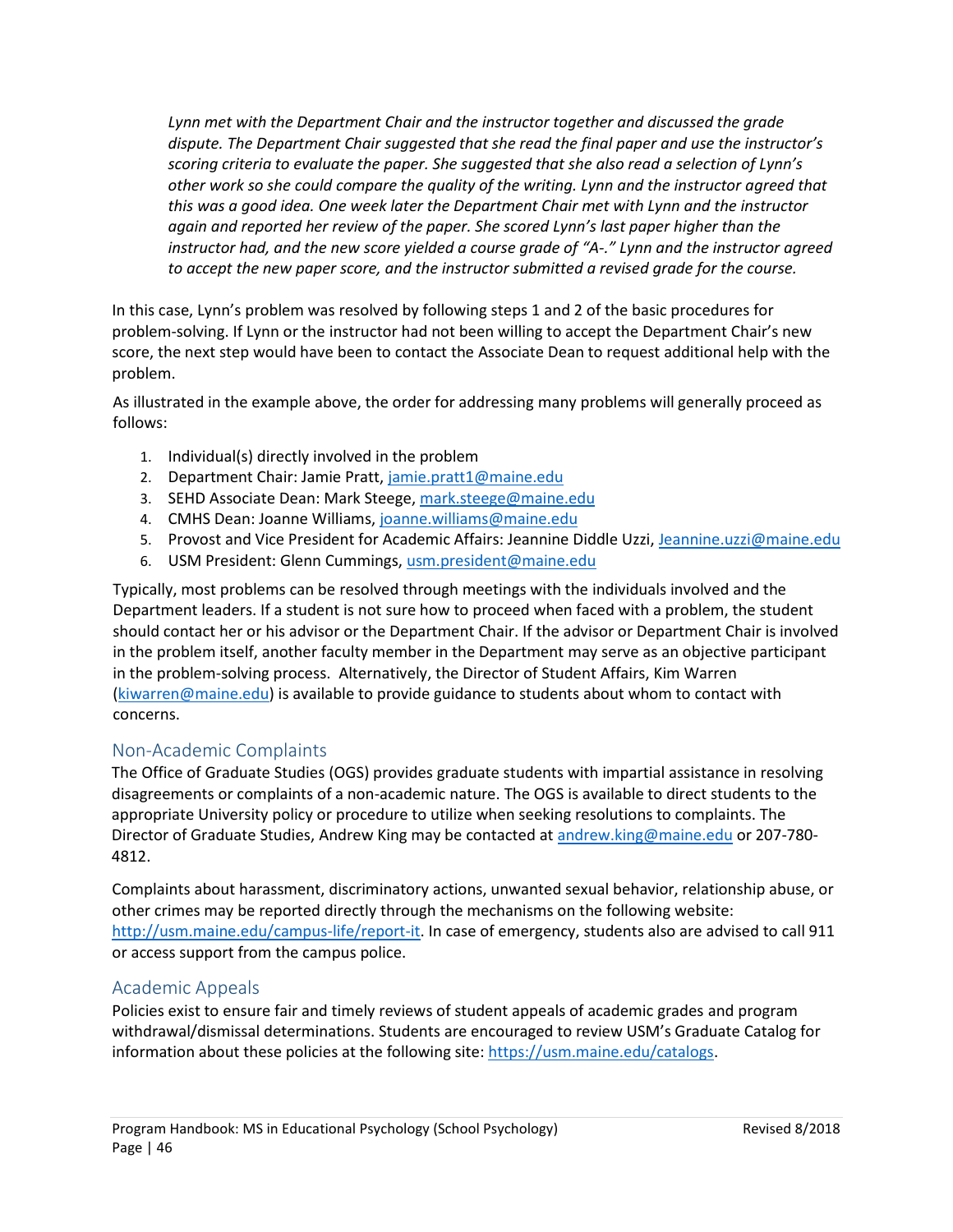# <span id="page-46-0"></span>Additional Information

Additional information about academic and non-academic grievance and reporting procedures may be found in USM's [Graduate Catalog](https://usm.maine.edu/catalogs) and by referencing the USM website.

Students should be aware that the program maintains records of all formal complaints and grievances that have been filed against the program or program faculty.



School of Education and Human Development Department of Educational and School Psychology School Psychology Program 8 Bailey Hall Gorham, ME 04038 Phone: 207-780-5300